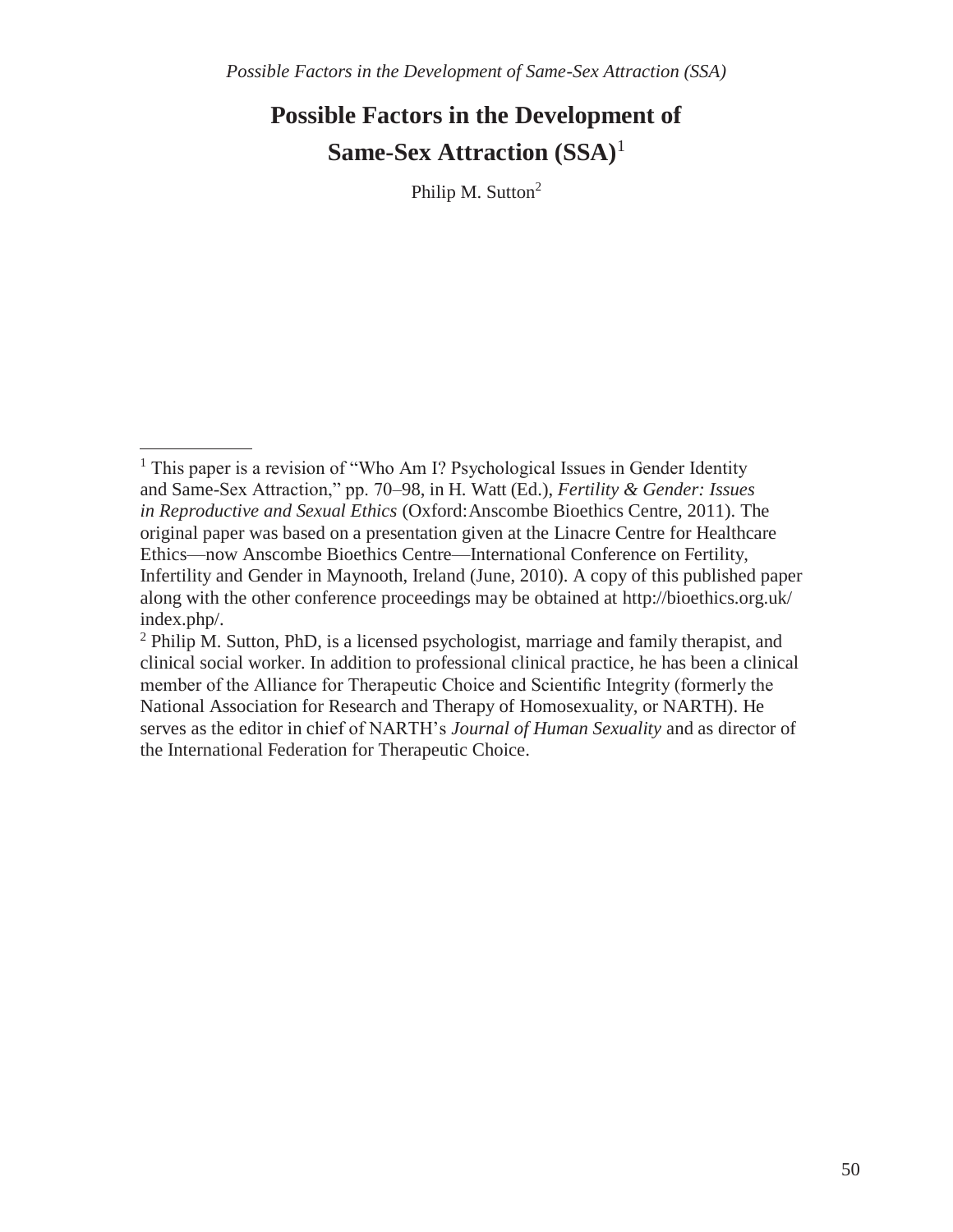### **Abstract**

Each human being, including one who experiences same-sex attraction (SSA), possesses a nature and existence that in some ways is universal, in some ways is pluralistic, and in some ways is unique. Genetic and biological factors may influence, but do not (pre-) determine, the development of gender identity in general or SSA in particular. Certain early life experiences influence the development of gender identity, depending on how these influences are perceived and internalized by the individual. Perceived disaffirmation from and other experiences with parents, siblings, peers, and/ or others may predispose to, but do not predetermine, the development of SSA. Samesex attractions have meaning beyond the simple desire for sexual gratification. These may include: 1) Unmet needs and unrealized growth and maturation; 2) unresolved feelings, unhealed hurts, and unreconciled relationships; 3) unrealistic hopes, fears, and expectations for self and others, and unfulfilling—and inauthentic—self-image/identity; and 4) unmanaged co-occurring compulsions and addictions (among them addiction to sex, alcohol and other drugs, and food) as well as disorders of mood (anxiety, depression) and personality. To be helpful, medical and mental health care for unwanted homosexuality—like all professional care for any presenting concern—must be given personally, one client at a time, to those who freely seek it.

Homosexual feelings and behavior are not innate or immutable, and homosexual behavior is not without significant risk to medical, psychological, and relational health. Understanding the psychological issues involved—including the risk factors and biopsycho-social realities that those who experience unwanted SSA may face—may help such persons manage and resolve the issues involved as well as the unwanted SSA. Some state, national, and international legislatures and professional organizations are working to stifle, instead of to facilitate, the right of persons to receive—and professionals to give—assistance for dealing with unwanted SSA. Men, women, and children can hardly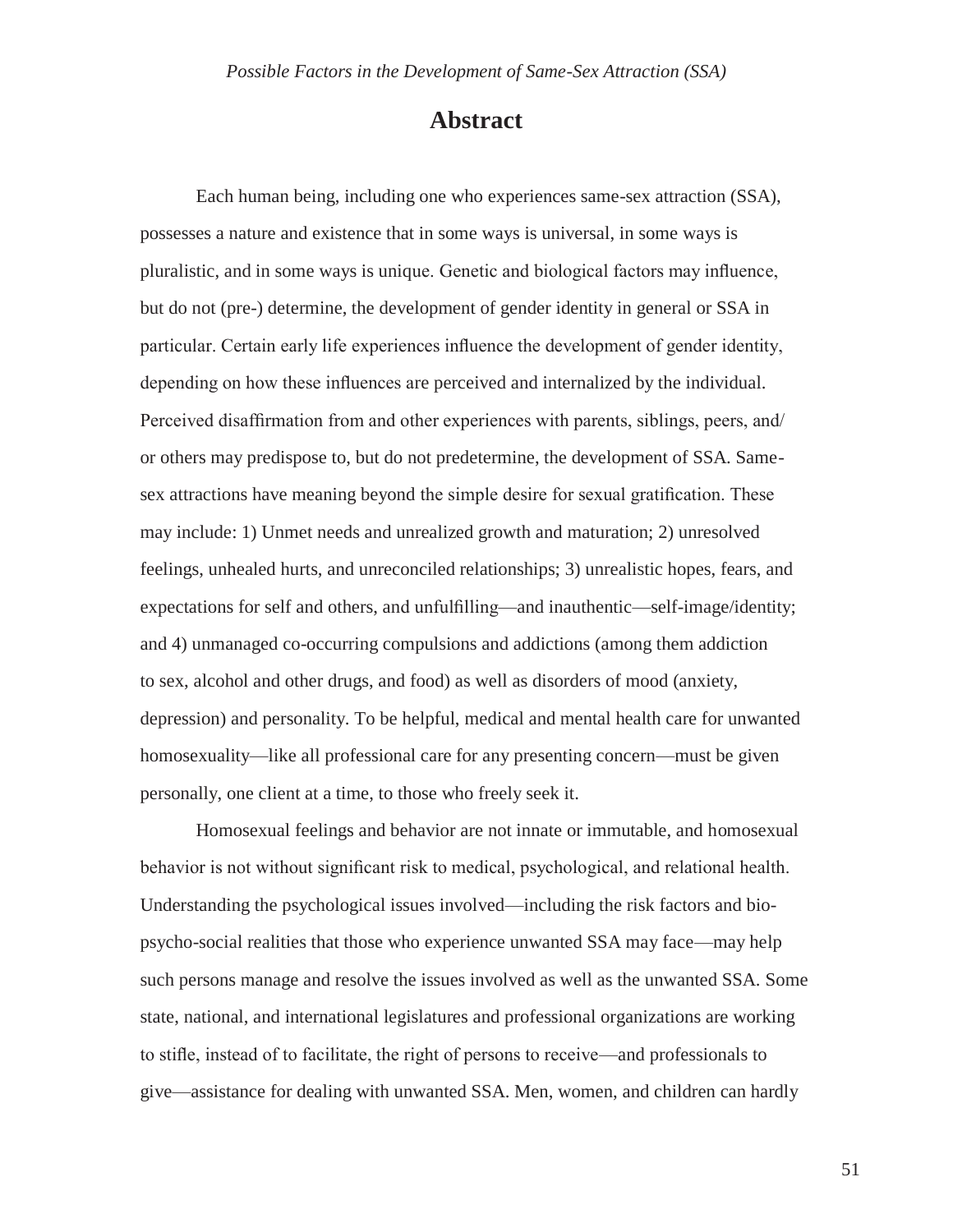be adequately described by a reductionist reference to their *sexual orientation*—in other words, their being *a* "heterosexual" or *a* "homosexual." Human beings have a much more fundamental identity.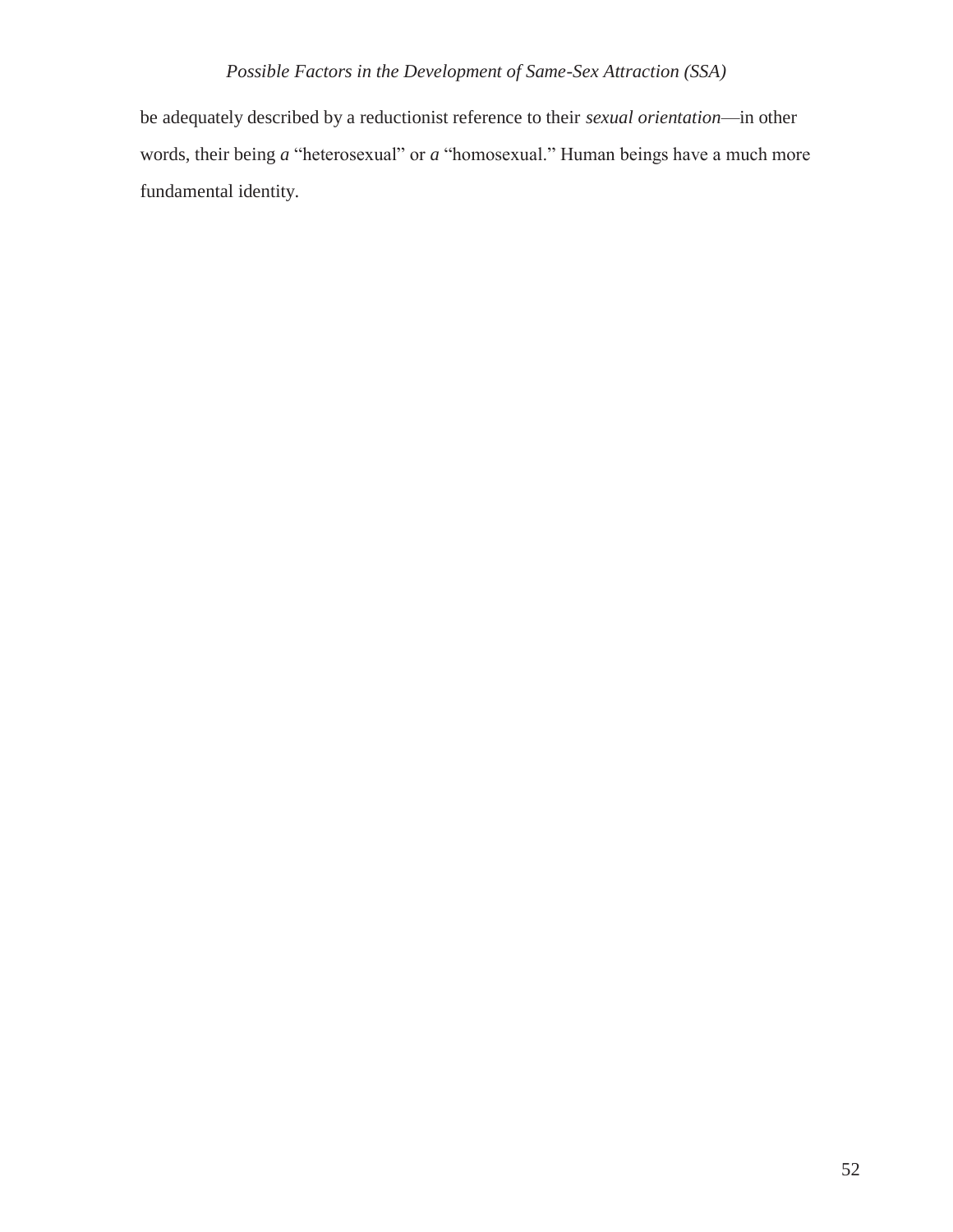#### **Introduction**

On May 16, 2013, the Gallup Poll headlines read: "More Americans See Gay, Lesbian Orientation as Birth Factor—By 47% to 33%, Americans say it is inherent rather than product of environment" (Jones, 2013). A random sample of 1,535 adults was asked in a telephone interview: "In your view, is being gay or lesbian something a person is born with, (or) due to factors such as upbringing and environment?" According to the interview:

Currently, 47% of Americans view being gay or lesbian as a sexual orientation (which) individuals are born with, while 33% instead believe it is due to external factors such as upbringing or environment. That 14 percentage-point gap in favor of "nature" over "nurture" is the largest Gallup has measured to date. As recently as two years ago (2011), the public was evenly divided. (Jones, 2013)

According to the graph accompanying the report, only 13% of respondents in 1978 viewed being gay or lesbian as "something a person is born with," while 56% viewed it as "due to upbringing/environment." This gap gradually narrowed until 2000/2001, after which the public has remained more or less evenly divided on this question for a decade—until now (Jones, 2013).

It is beyond the scope of this paper to discuss the factors that have led increasingly more people to believe that "being gay or lesbian" is due *more* to nature (something a person was born with) *than* nurture (external factors such as upbringing or environment). It is interesting to note, however, that the general public's views are not shared by the American Psychological Association (APA).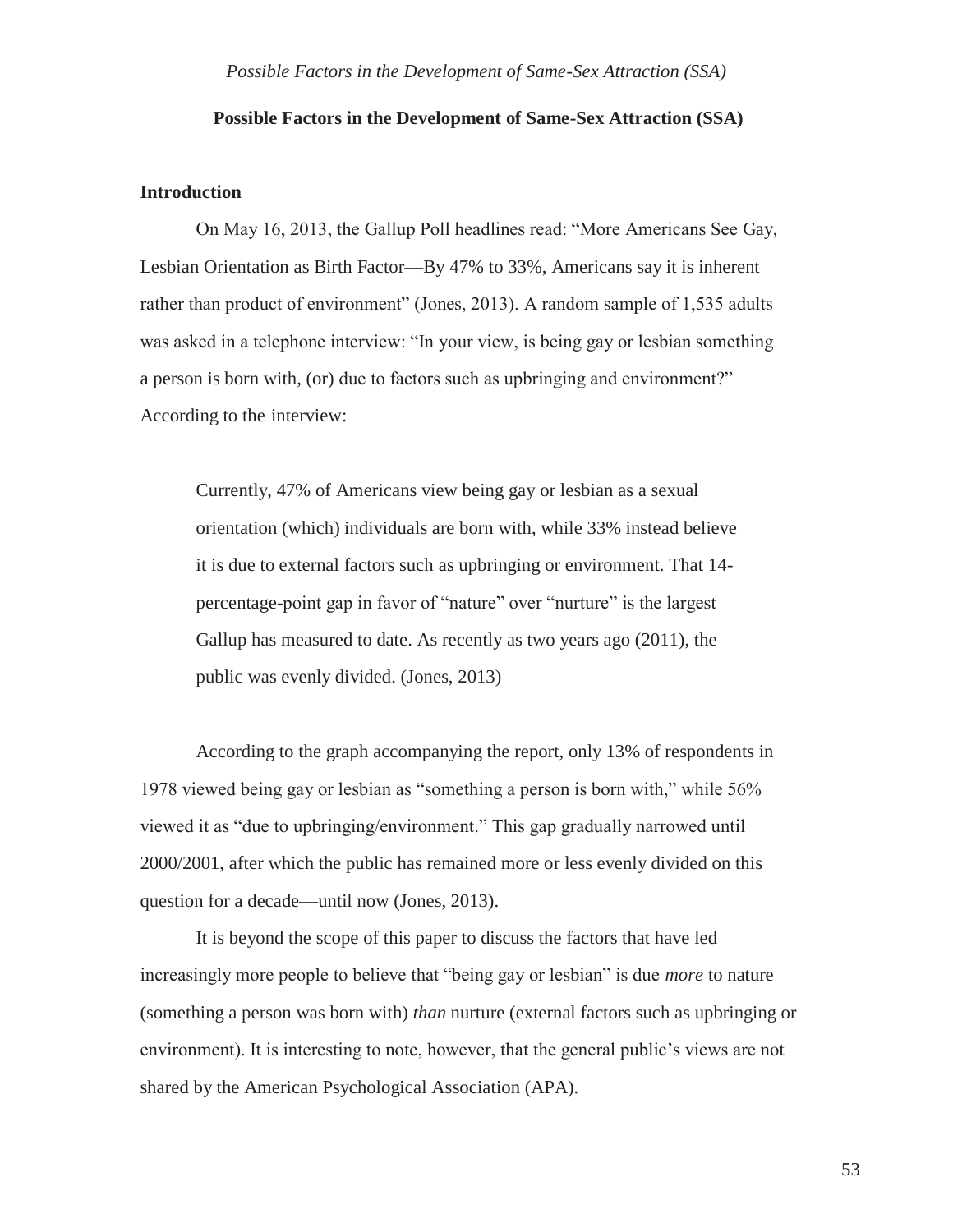As early as 1998, the APA answered the question *What causes a person to have a particular sexual orientation?* as follows: "[M]any scientists share the view that sexual orientation is shaped for most people at an early age through complex interactions of biological, psychological and social factors" (APA, 1998).<sup>3</sup> Ten years later, the APA took a similar position. In 2008, while acknowledging that research has studied "possible genetic, hormonal, developmental, social, and cultural influences on sexual orientation," the APA concluded: "There is no consensus among scientists about the exact reasons that an individual develops a heterosexual, bisexual, gay, or lesbian orientation........ Many think that nature and nurture both play complex roles" (APA, 2008). While the APA's views contradict the general public's growing belief that "being gay or lesbian [is] something a person is born with" (Jones, 2013), the APA unfortunately offers no evidence or suggestions to explain *how* sexual orientation *does*  develop, either for specific persons or in general.

This paper reviews what a number of mental health professionals who have served clients with unwanted same-sex attraction (SSA), as well as what a few researchers and theorists, have observed about the possible causes of their clients' development of same-sex attractions, thoughts, and behavior, and how these professionals have interpreted these influences on their clients' experiences. The voices of these professionals are not the only ones that need to be heard, but they do offer invaluable insights about the experiences of some persons with SSA and

<sup>&</sup>lt;sup>3</sup> "How a particular sexual orientation develops in any individual is not well understood by scientists. Various theories have proposed differing sources for sexual orientation, including genetic or inborn hormonal factors and life experiences during early childhood. However, many scientists share the view that sexual orientation is shaped for most people at an early age through complex interactions of biological, psychological and social factors" (APA, 1998).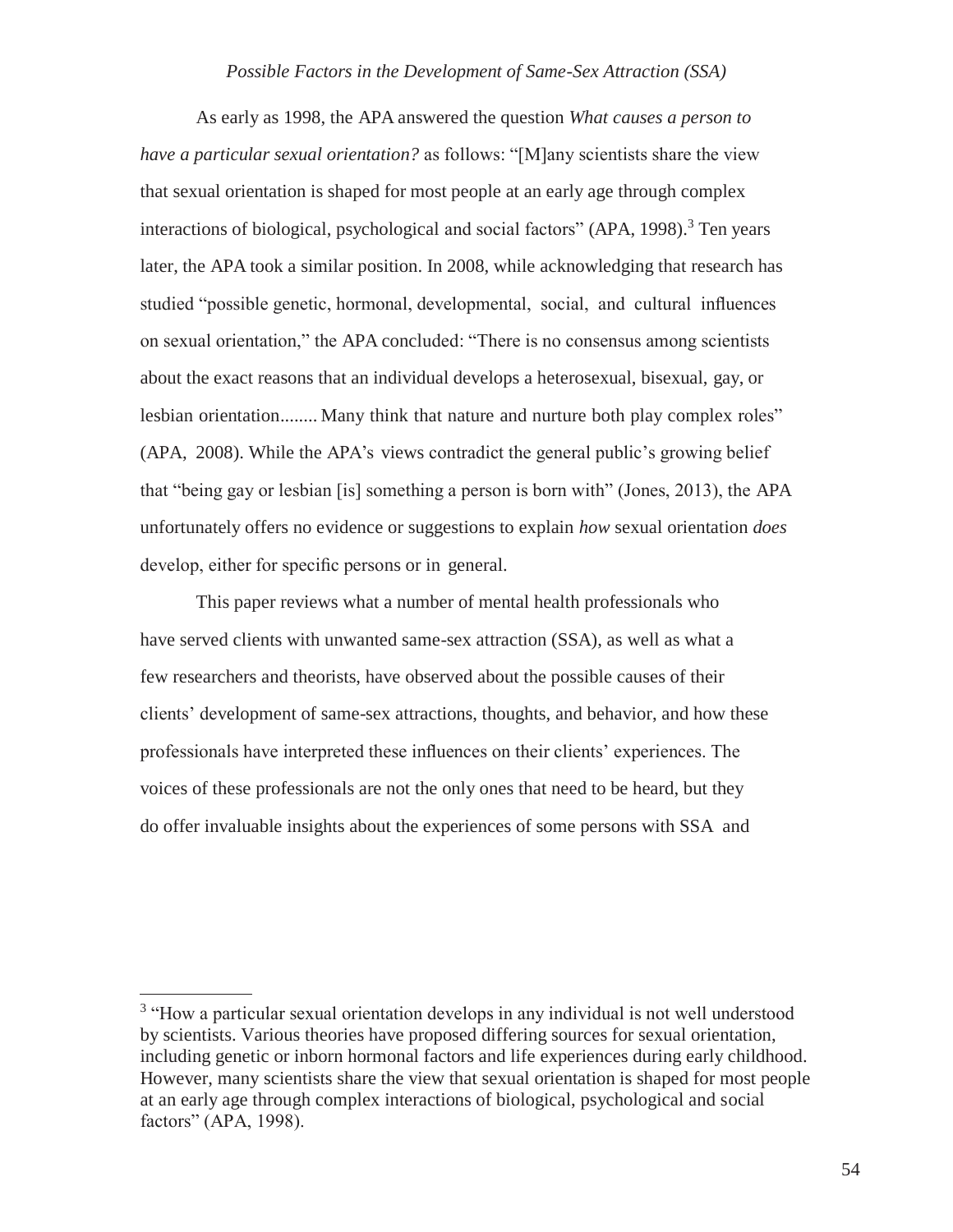guidance about the needs that some with SSA may have should they seek professional assistance.<sup>4</sup>

**I. Each human being, including one who experiences same-sex attraction (SSA), possesses a nature and existence that in some ways is universal, in some ways is pluralistic, and in some ways is unique.**

When discussing psychological issues that *may* be relevant for understanding gender identity development in persons who experience SSA, it is important to remember how unique each person is. I am mindful of learning more than 35years ago in a college undergraduate elective class in business management that "in some ways, all people are alike. In some ways, some people are alike. And in some ways, each person is unique." A similar idea was expressed recently in an interview given by biographer Joseph Pearce (2004):

The paradox at the heart of every human life . . . is that we are both ordinary and extraordinary at one and the same time. We have so much in common with each other and yet we are all special, we are all unique. We are all of the genus homo, and yet we are all individuals.

Psychiatrist Jeffrey Satinover (1996) observes that "in reality, every person's 'road' to sexual expression is individual, however many common lengths it may share with those of others" (p. 221). Satinover emphasizes that even though many men

<sup>&</sup>lt;sup>4</sup> I have tried to offer a representative sampling of professionals whose work is fairly contemporary. The intent of the original presentation on which the original paper and this present paper are based was to offer a fair introduction, citing sources that were reasonably accessible to members of the audience, most of whom were not mental health professionals or researchers. I also tried to offer a sampling of observations about women, mindful that more is written about men who experience SSA by the male professionals who serve men than about women with SSA by the commonly female professionals who serve primarily or only women. I hope that readers find that the present paper does offer both ideas and sources of further information to those seeking either or both.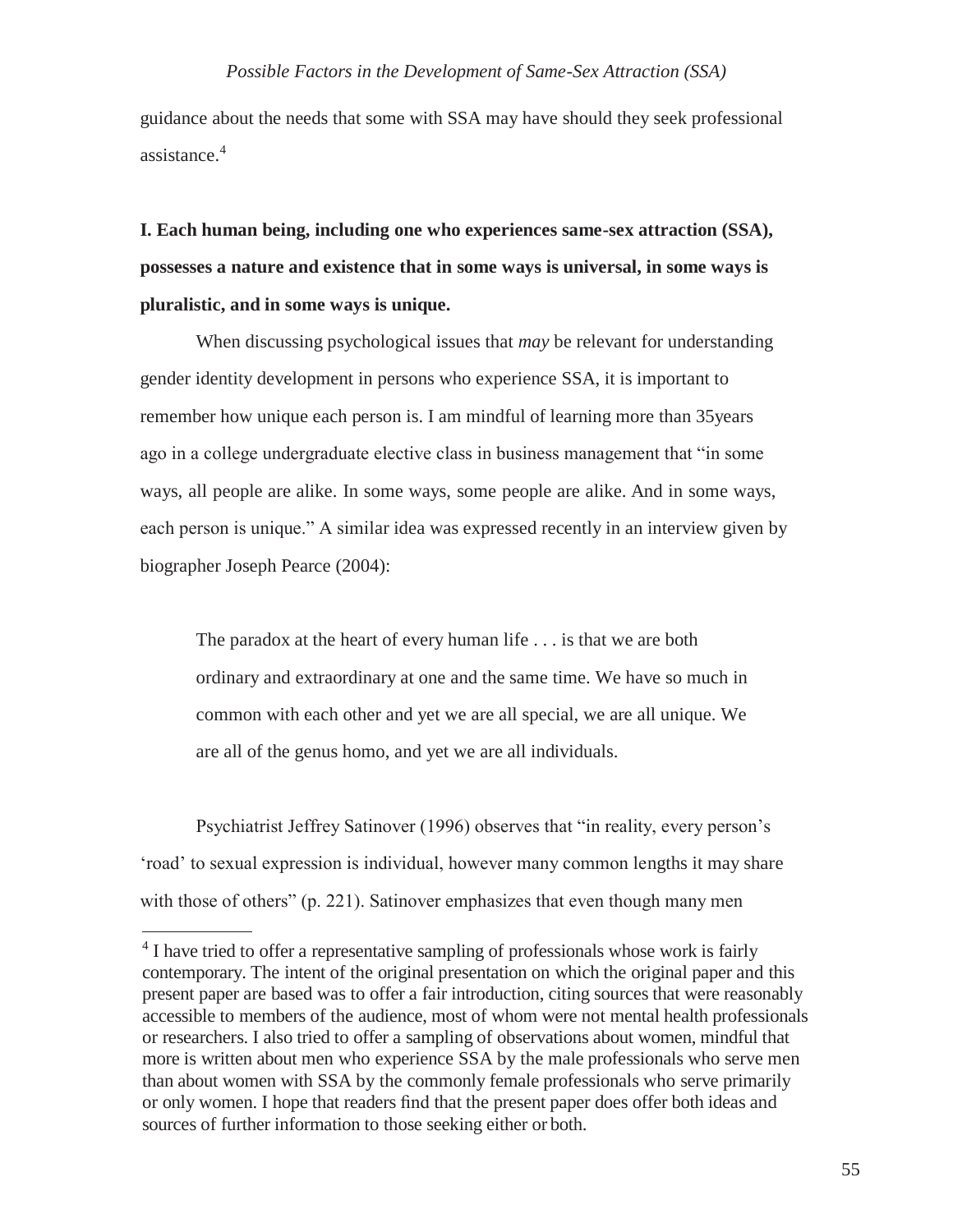and women who develop SSA may share one or more characteristics or similar life experiences, none of these factors or experiences, either singly or in combination, themselves *determined* that the person would develop SSA.

Hallman (2008) offers a similar and profound overview of how many and varied factors interact in the lives of all women, leading some women to develop SSA, while other women with the same experiences do not. Hallman writes:

All that is human, including sexuality, involves a mysterious weaving of our biological blueprint with our experiences, perceptions, cognitions, emotions, reactions and choices. Our genetically or biologically based qualities and traits . . . *directly [affect] how we perceive and processour worlds*. How we perceive and process our worlds in turn affects who we become.......All that is human, then, is extremely complex, categorically mysterious and potentially in flux. (pp. 51–52; emphasis in original)

Whether one is a professional engaged in the medical or mental health arts and sciences; a person engaged in public policy, legislative, or other political concerns; a pastor or active member of a religious denomination; or a private citizen, including a family member or friend, it is important to remember that each person is an individual that he or she has his or her own story with experiences, responses, and choices that are unique to him or her. This includes those who experience SSA, as various mental health professionals who provide psychological care for unwanted SSA have reported. As psychologist Dean Byrd (2009) observes, "There are many differences among those who struggle with unwanted homosexuality" (p. 84).

Janelle Hallman (2009), a therapist who serves only women, remarks similarly:

While these women often share common themes in their stories, similar strengths and, therefore, similar survival strategies, women with same-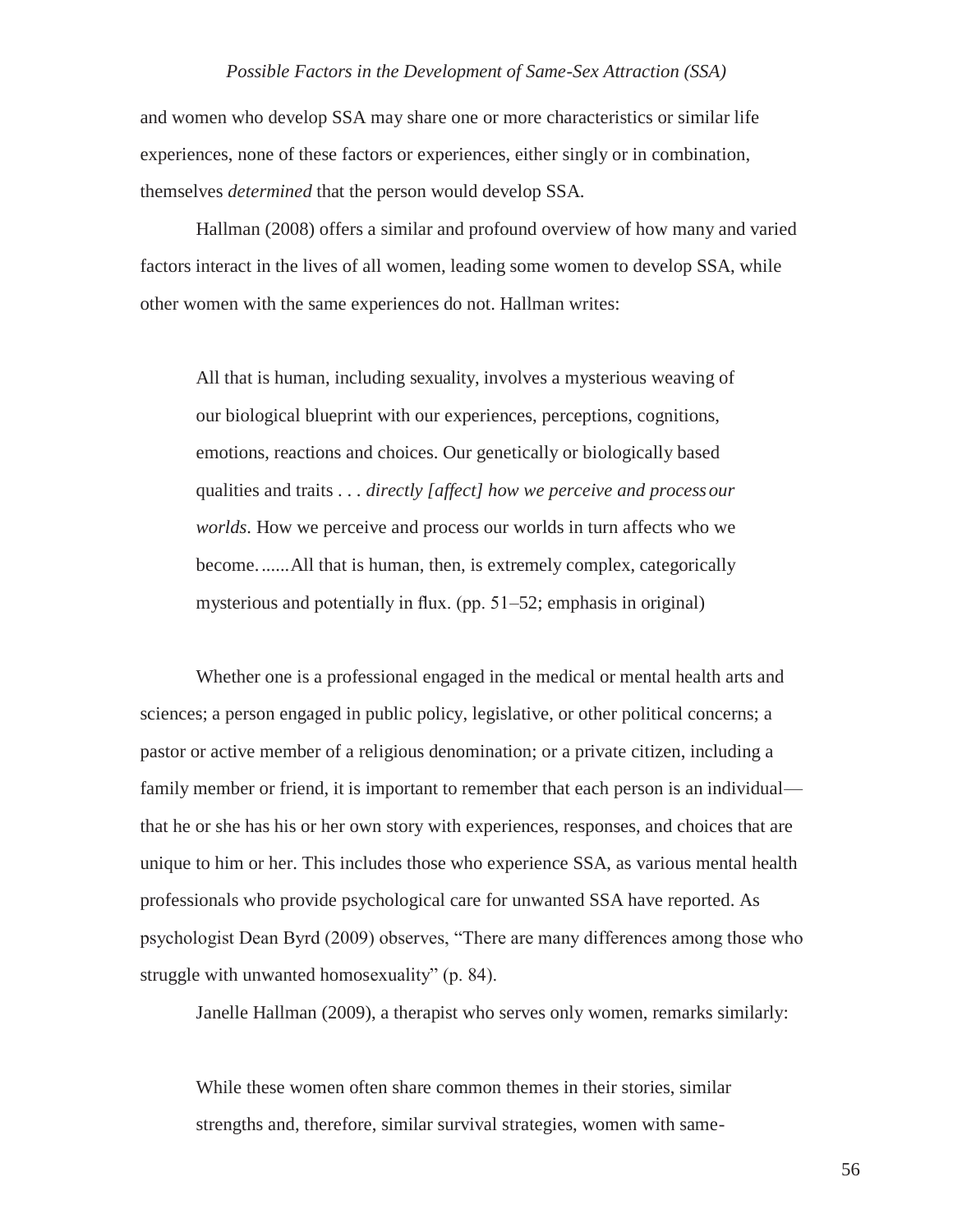sex attractions and dependencies should never be stereotyped or squeezed into a 'box.' Like everyone else, they want to be known for who they truly are, apart from their sexuality or confusions or conflicts. Every woman who has or has had same-sex attractions is also wonderfully unique and special. They have various backgrounds, families of origin, experiences, personalities, character traits, relational styles, professions, appearances, marital status, developmental needs, abuse histories, religious upbringings, and talents and giftings. (p. 137–138)

Whether similar to or different from the stories of those who do *not* develop SSA, frustrations of certain longings for love and affirmation are commonly reported by those who do develop SSA. Yet, as Hallman (2008) writes, those who help persons attempt to resolve unwanted SSA find that no "*single factor individually determines or directly causes female SSA*" (p. 54, emphasis in original).

The same may be said for male SSA. Neil and Briar Whitehead (2013) reviewed more than 460 papers and books from the biological, psychological, sociological, and anthropological literature to try to understand what is and is not known about the causes of homosexuality, heterosexuality, and human behavior generally. The Whiteheads answer the question "What is the cause of SSA?" as follows: "There is no one cause. No single genetic, hormonal, social, or environmental factor is predominant. There are similar themes, childhood gender nonconformity, sexual abuse, peer and family dynamics, sexual history, but the mix varies with individuals making individualistic responses the single overriding factor" (pp. 271–272). A given person who experiences gender nonconformity, sexual abuse, particular peer and family dynamics, a certain sexual history, and/or other factors *may* develop SSA, but many persons with the same experiences or factors in their lives will not.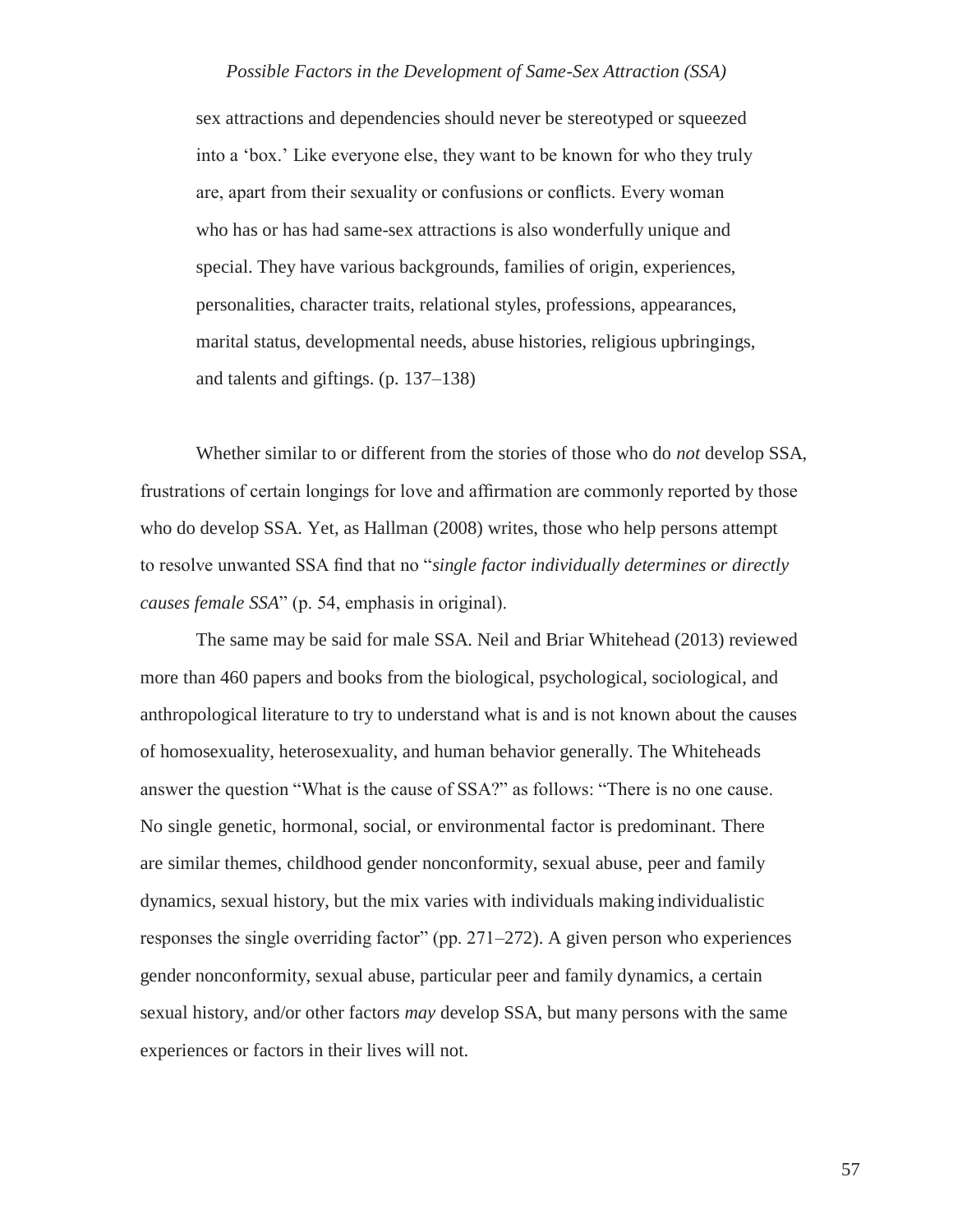## **II. Genetic and biological factors may influence, but do not (pre-) determine,the development of gender identity in general or SSA in particular.**

While there is no one-size-fits-all developmental blueprint for the origins of SSA, this and the following sections describe a number of factors commonly observed by clinicians and researchers, as well as reported by persons with SSA concerning their unique and common developmental experiences. Neil and Briar Whitehead (2013) explain that whatever may influence *any* and *all* of our human behaviors, including SSA, "genes don't make you do it. There is no genetic determinism, and genetic influence at most is minor. Individualistic reactions to random factors are very important. ......The fact is that nothing *makes* us do anything—neither our genes nor our environment" (pp. 270, 271; emphasis in original).

While those who promote the normalization of SSA may publicly argue that people are "born that way," there clearly is no scientific evidence to support the view that SSA is genetically or biologically predetermined. The few studies that have been misreported in the media as offering support for such predetermination either have been discredited or were not supported in subsequent, higher-quality research (Whitehead  $\&$  Whitehead, 2013 pp. 128–139, 150–157, 168–172, 174–206). As discussed above, the APA (1998, 2008) also concludes that SSA is *not* genetically or biologically predetermined.

Although genetic and biological factors do not predetermine the development of gender identity and/or SSA, they *may* be relevant. For example, Patton (2009) lists the following common personality traits observed among women who seek therapy for unwanted SSA: "Above average intelligence, strong sensitivity, creativity, analytic ability, curiosity, a strong sense of justice, and natural abilities and interests outsideof stereotypical female interests and talents, such as being active or athletic" (p. 99; cf. Hallman, 2008, pp. 54–55).

Both similarly and conversely, Nicolosi (2009a) notes that "among SSA men we often see a temperament that is sensitive, emotional, relational and more aesthetically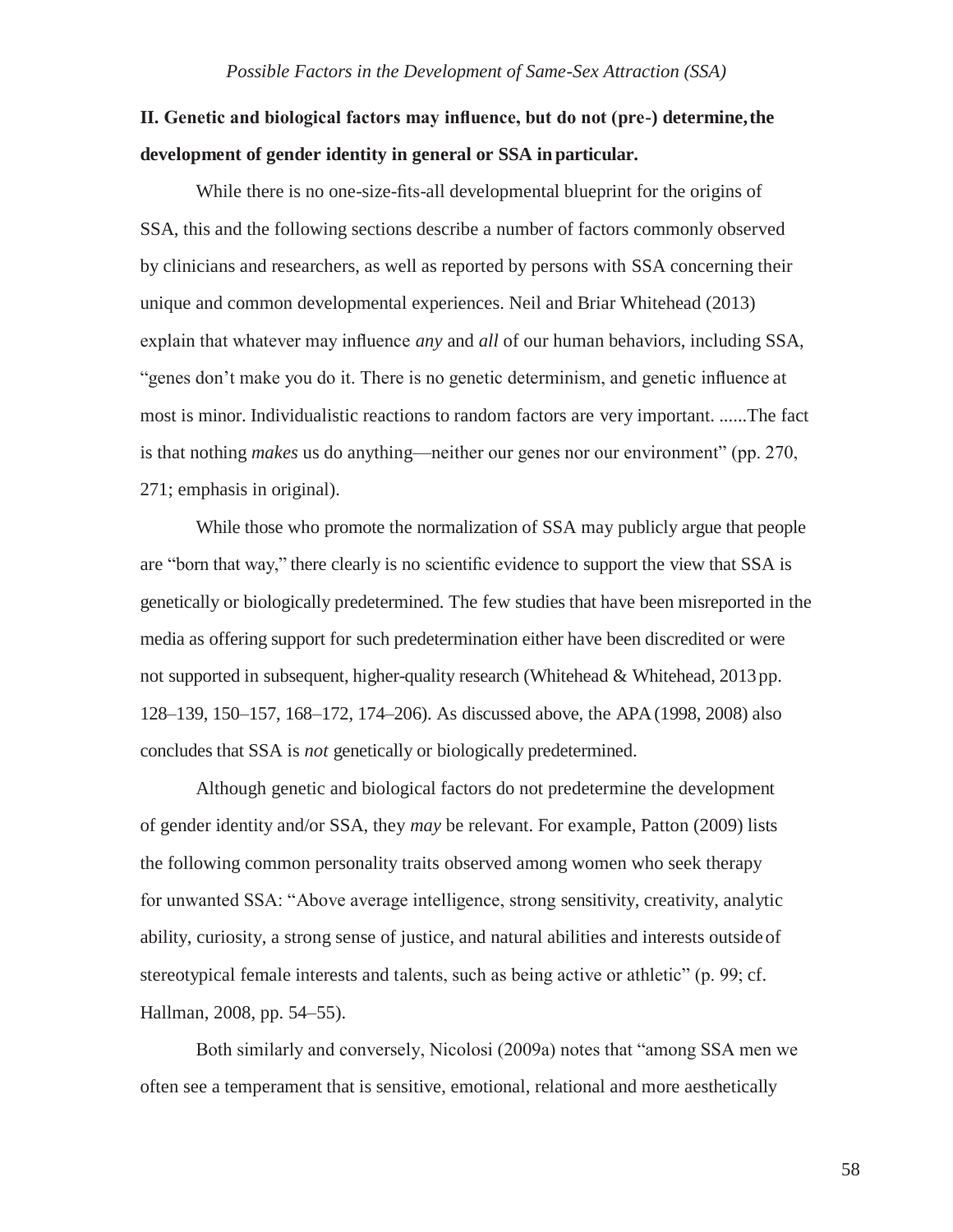oriented than the gender-typical male" (p. 36). Nicolosi explains further that while such sensitivity, abilities, and interests are great gifts, such attributes also leave boys more vulnerable to being and feeling hurt emotionally. In response to distressing, isolating experiences in their families and among peers, such gifts may lead some boys to avoid interaction with other persons and to seek relief through fantasy or impersonal relationships in which they may feel safe(r) and over which they experience (more) control.

Similarities, differences, and complementarities in temperament between a child and his or her own parents as an infant and toddler, and with siblings and peers as the child grows, may *predispose* to but do *not predetermine* the later development of SSA. Being and/or perceiving and feeling oneself as too "different" from one's same-sex parent, siblings, and/or peers—and likewise too similar to, or vulnerable to being harmed by, those of the opposite sex—may predispose to the development of gender insecurity or gender inferiority, which in turn may predispose to SSA.

Pediatrician Michelle Cretella, MD (2012), offers an interesting perspective on the development of SSA:

It is a well-accepted scientific fact that complex behavior traits regularly involve the interaction of multiple genes with multiple environmental factors, plus *free-will choices*. Why would SSA and its associated behaviors be different? In fact they are not. That is why it is accurate to say both that sexual attractions are generally not chosen, but that responses to those attractions do involve choice. Unbidden attractions may come because of situational factors and prior sexual experiences. There may be a biological predisposition that makes such attractions more likely than not. However, these attractions may be increased or decreased by the choices that people make. The medical term for this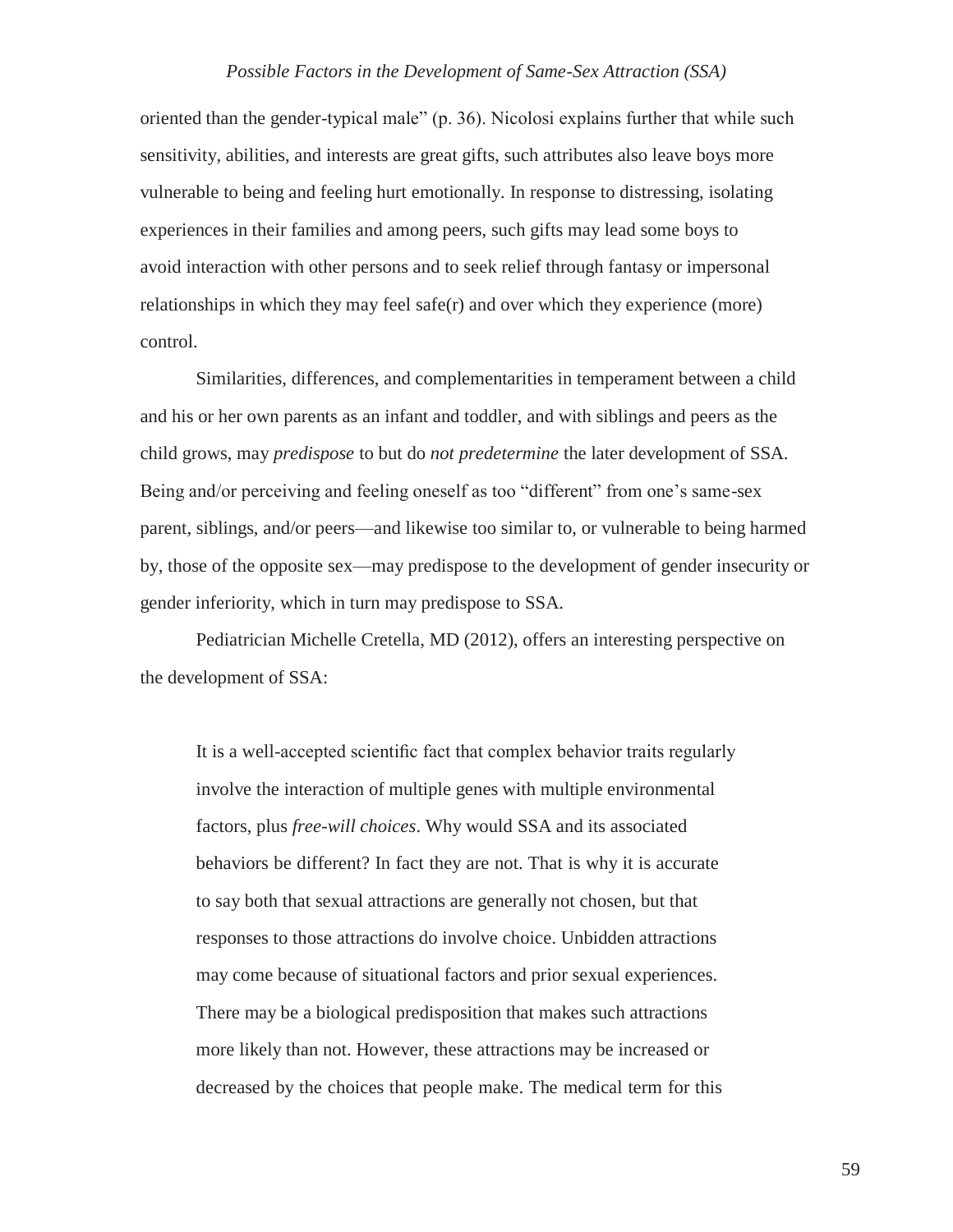dynamic is a "biopsychosocial model mediated by choice." (p. 132; cf. Abbott & Byrd, 2009, pp. 35–46)

## **III. Certain early life experiences influence the development of gender identity, depending on how these influences are perceived andinternalized.**

Experiences throughout one's life influence the development and maintenance of a person's gender identity.<sup>5</sup> Especially in one's infancy and early childhood, one's gender and identity is both "caught" and "taught," as a result of how one perceives others living as gendered beings; how one is related to by others as a gendered being; how "good"

<sup>5</sup> This section is the fruit of a myriad of experiences—personal, clinical, and professional—as well as professional and scientific study. That all facets of our experience as human beings—including psychosexual, socioemotional, cognitive, and biological—may and commonly do develop over the course of a person's lifespan is a mainstream understanding of the social and behavioral sciences (Santrock, 2012). Clinical approaches emphasizing brain "neuroplasticity," i.e., the ability of the brain itself to change over the lifespan, and specifically each person's potential for engendering such change—with and/or without professional assistance—in order to influence how one behaves, likewise is a commonly accepted position in contemporary medical and mental health practice (Doidge, 2007; Schwartz & Begley, 2003; Schwartz & Gladding, 2011).That changing one's behavior and thoughts—including one's gender identity—and the brain biology that facilitates or inhibits how one aspires to live is *possible,* even for gender identity, does not mean either that it is advisable that a given person try to change, nor to what extent a given person's efforts may be successful in changing how she or he may think or act at a given time. While this paper mentions "gender identity" because this is a dimension of every human being's life, including those who experience SSA, there is neither the time nor space for even a brief overview of clinical issues such as gender identity disorder, gender dysphoria, and transgenderism. That said, it is worth noting that the APA (2011) answers the question "Why are some people transgender?" as follows: "There is no single explanation for why some people are transgender. The diversity of transgender expression and experiences argues against any simple or unitary explanation. Many experts believe that biological factors such as genetic influences and prenatal hormone levels, early experiences, and *experiences later in adolescence or adulthood may all contribute to the development of transgender identities.* (p. 2; emphasis added) This answer sounds remarkably similar to how the APA (1998, 2008) answers the question "What causes a person to have a particular sexual orientation?" that is mentioned in the introduction. Implicitly, the APA asserts that "gender identity," like "sexual orientation," is *not* simply an innate, biological "given."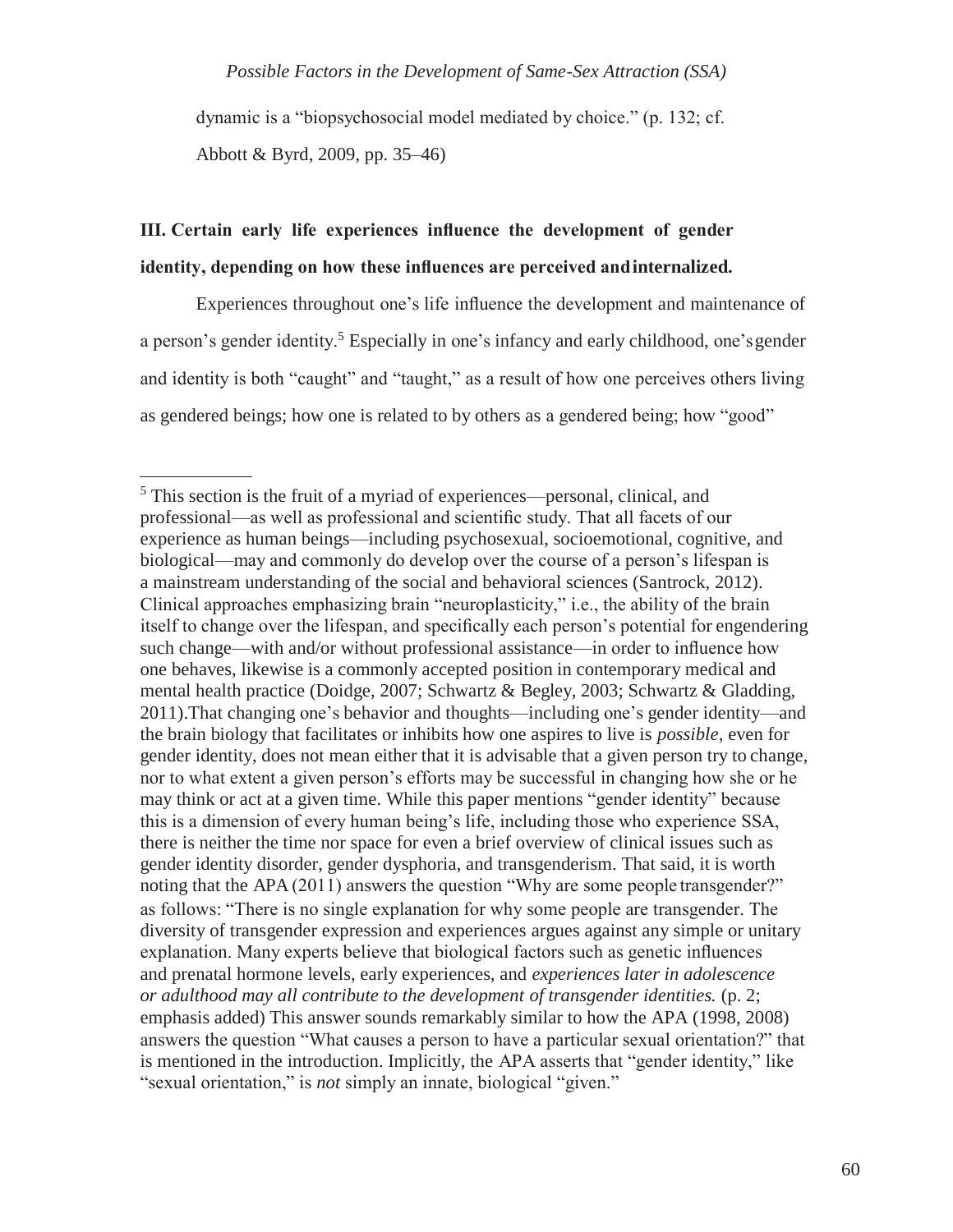one evaluates living, now and in the future, as one's biological sex; and how thoroughly one internalizes and externalizes these "lessons" in one's interactions first within and eventually outside of one's family.

Personal and sexual identity is the result of both "seeing and hearing"—in other words, experiencing, often outside of conscious awareness, the "answers" to a number of questions. These include:

Who am *I*? Is it good that I exist, that I am? What is a boy or a girl? Am *I* a boy or a girl? Is that good? Am *I* good enough as I am? How do boys/girls act? How am *I* supposed to act? How well (good) do *I* act as a boy/girl?

How does Mom treat Dad, and other boys or men—including my brothers? Compared with *me*? Is it good?

What does that say about me and *my* goodness, especially as a "boy" or "girl"?

How does Dad treat Mom, other girls or women—including his mother? His and my sisters? Compared with *me*? Is it good?

What does that say about *me* and *my* goodness, especially as a "girl" or "boy"?

In early childhood and throughout one's transition to adulthood, one begins to more

formally ask, or at least enact, implicitly answered questions about living as an adult:

What does it mean to be a male or a female person, a man or a woman?

What do men/women do? How do they act? How am *I* supposed to act when I grow up? What is *my* gender identity?

Given that identity: How may—and must—any man or woman live so as to flourish?

How may—and will—*I* live well as the man—or woman—that *I* am?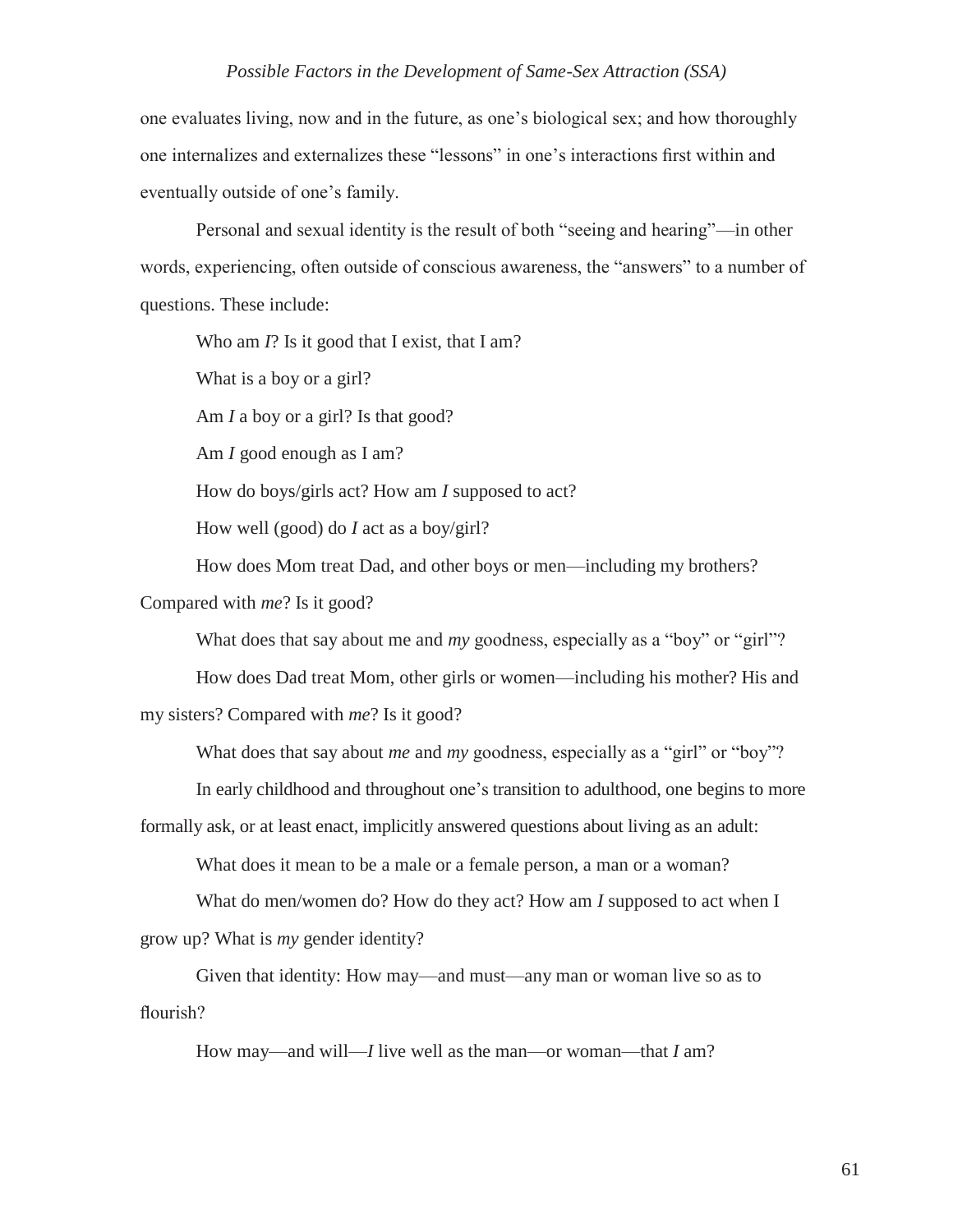Answers to such questions profoundly influence one's ability to flourish as the boy or girl, and later as the man or woman, the male or female person, that one is intrinsically and becomes over time.

**IV.Perceived lack of or disaffirmation from and other experiences withparents, siblings, peers, and/or others** *may predispose* **to, but** *do not predetermine***, the development of SSA.**

In words that in large part also describe the phenomena of male homosexuality, Hallman (2008) explains the "extremely complex, categorically mysterious and potentially in flux" nature of female SSA<sup>6</sup> as follows:

[F]emale homosexuality is a multidimensional infrastructure, intricately linked to a woman's biology, experiences, cognitions, emotionality, relational networks, concept of self and inherent design as a female made for relationship and meaning. In light of this complexity, . . . female SSA cannot be explained by a single clinical picture with common underlying dynamics. (p. 52)

In spite of there being no "single clinical picture with common underlying dynamics" for explaining female—or male—SSA, there nonetheless are common

<sup>6</sup> The "flux" of SSA is to some degree general for all persons and to another degree more common among women. On the one hand, as the APA (2009) concludes, "Recent research on sexual orientation identity diversity illustrates that sexual behavior, sexual attraction, and sexual orientation identity are labeled and expressed in many different ways, some of which are fluid" (p. 14). On the other, the APA also mentions the particular "experiences of fluidity and variation in sexuality and relationships" among women (p. 63). Diamond (2008) has written extensively about the fluidity, flux, or changeability unassisted by professional or other efforts—of female sexuality and SSA.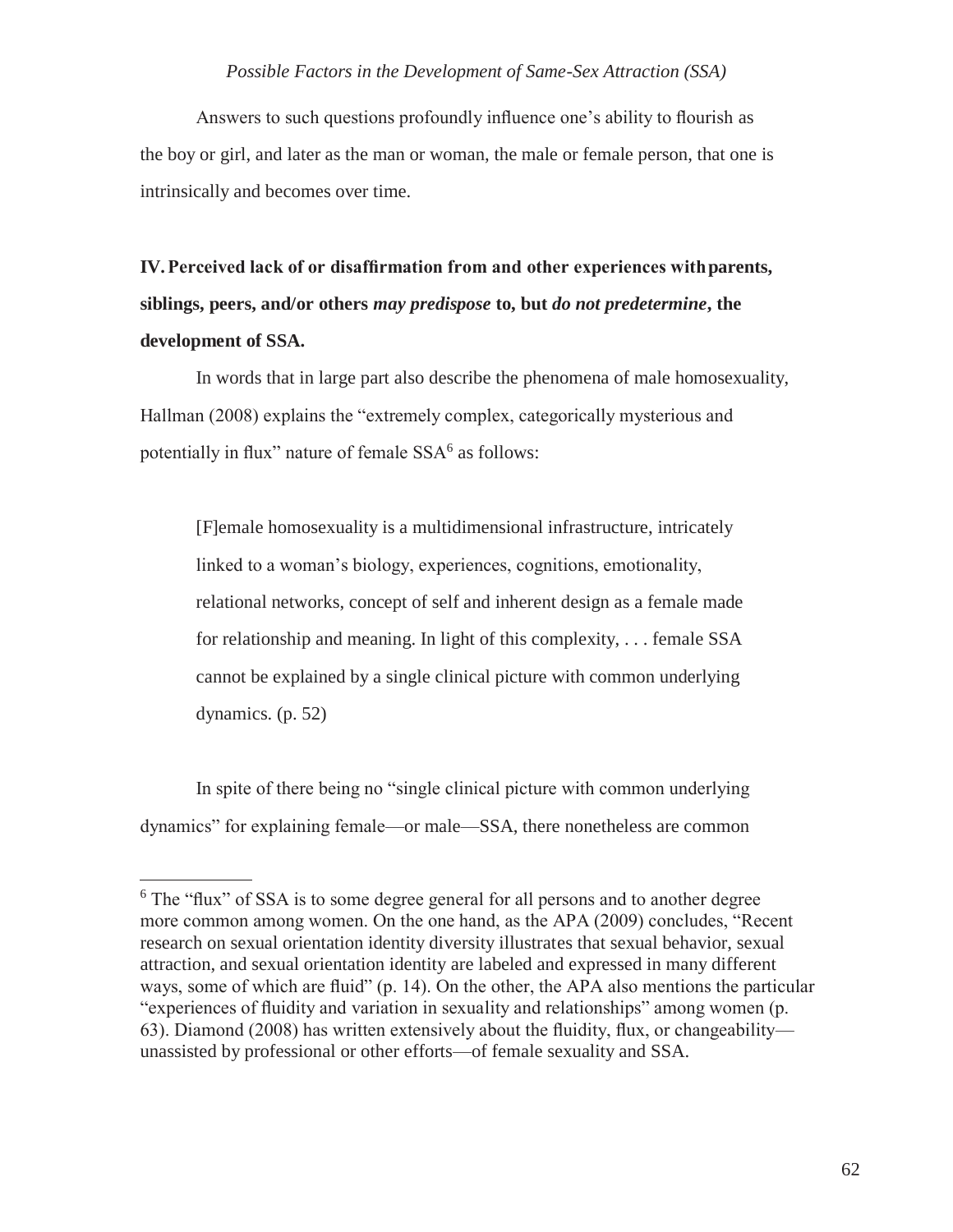dynamics worth considering. For example, whether one is a male or female child, one enters life needing to be loved. Reflecting on the women with unwanted SSA whom she has served, Hallman (2009) remarks: "They were little girls at one point. They innocently looked up into the eyes of their mother and father longing for love, comfort, attention, hugs, patience and understanding. Many of their stories are not so different than many of ours" (p. 138).

Certain life experiences, including particular intra*-* as well as interpersonal influences and environments, commonly *are* associated with (in other words, appear to contribute to) the development of SSA in some persons. While many risk factors may be common among persons who experience SSA, typically many more persons with the same attributes and/or experiences do *not* develop them (Whitehead & Whitehead, 2013 pp. 16, 26, 270–271, and Chapters 10 and 11). Nevertheless, a *risk factor model* is helpful for understanding the development of SSA. Such a model recognizes that certain experiences *may predispose* a person to develop a particular way of thinking, feeling, or behaving, but *do not (pre-) determine* this development or compel a person to think, feel, or act in this way.

Some of the risk factor experiences associated with SSA may occur early in life, indeed even during infancy and toddler-hood. Common risk factors associated with the development of SSA feelings and behaviors include: 1) Gender atypical characteristics: temperament, abilities, interests, and/or physical appearance. 2) Gender incongruity or distortion associated with disruptions in one's intrapersonal (i.e., internal) experience of masculinity or femininity. 3) Same-sex disaffiliation associated with disruptions in interpersonal experience with older members and/or peers of one's own sex, especially parents, siblings, and classmates. 4) Opposite-sex relational wounds associated with older members and/or peers of the opposite sex, including parents, siblings, friends, and classmates. 5) Sexual abuse from members of the same or opposite sex. 6) Habits of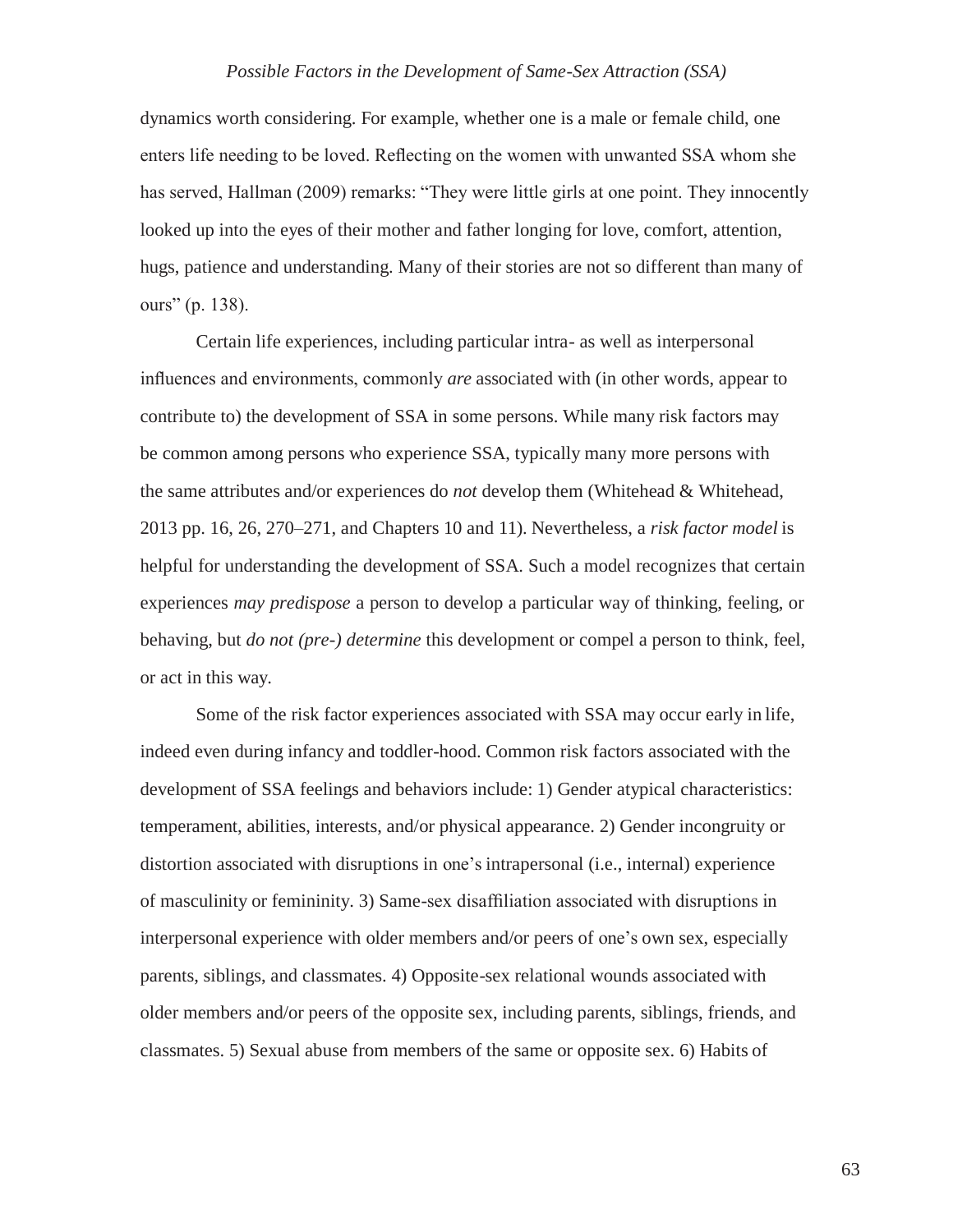gratification, which—especially if they represent ways of compensating for intolerable, recurrent feelings—may become compulsions or addictions.

While each person who experiences SSA is unique, common *themes* or *issues*  have been found in the life experiences of many who develop SSA. For example, Byrd (2009) explains that "along with one's biological 'givens,' non-conforming children are vulnerable to a number of difficulties, including those associated with homosexuality" (p. 60). Byrd reports further:

Dean Hamer, the self-identified gay researcher [who was touted incorrectly by the popular press as having found 'the gay gene'], noted that *gender nonconformity* is the single most common observable factor associated with homosexuality and concluded that "In fact, it may be the most consistent, well-documented, and significant finding in the entire field of sexual orientation research and perhaps in all human psychology" (Hamer & Copeland, 1994, p. 166). (p. 60; emphasis added)

From childhood through adolescence, perceived and actual difficulties with having one's gender and gender identity affirmed by one's family and peers may leave a young person vulnerable for developing SSA. As psychologist Maria Valdes (1996) writes:

In homosexuality there is a *disidentification with self*, with the person one is. The person is body and soul at once with a specific physiological sex, either male or female. If the gender (identity) is not developed and integrated with the physical sex, a basic unmet need is established in the individual for which he is not responsible at all. This *need for gender identity* will remain until it is met. (p. 363; emphasis added)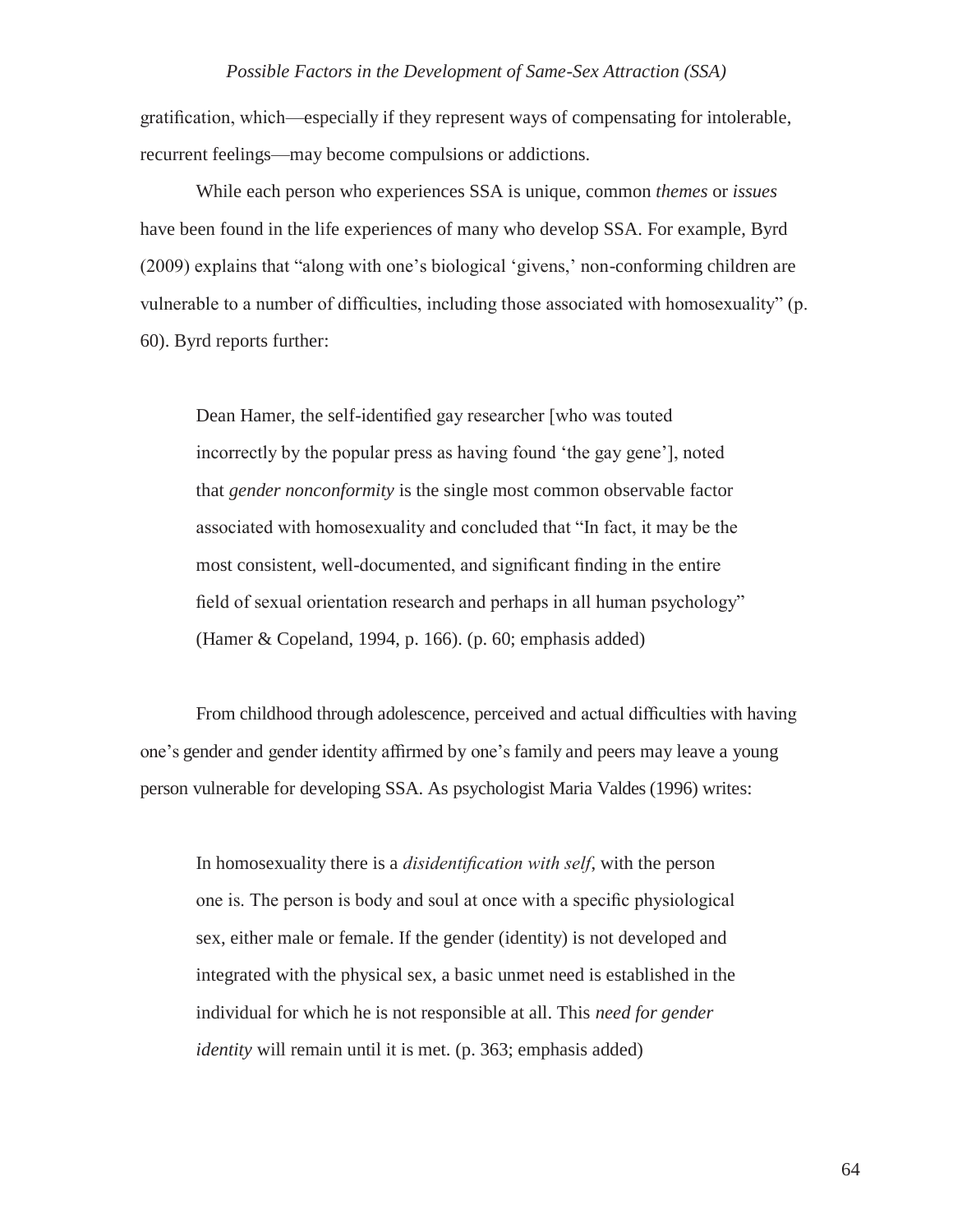Mettler and van den Aardweg (2010) conclude similarly that

upon examining the psychological and psychiatric observations and research evidence of recent decades, there is a steadily growing consensus that same-sex attractions somehow spring from *failed "gender identification*" ("gender nonconformity" and the like) during childhood and adolescence, due to imbalanced parent-child interactions and peergroup maladaptation. (p. 5; emphasis added)

Same-sex attractions are understood as arising from "feelings of inadequacy with respect to one's gender identity." In effect, SSA involves "compensatory reactions to inferiority feelings with respect to one's masculinity or femininity" (p. 5).

Reflecting on his experience of serving hundreds of men with unwanted SSA, Nicolosi (2009a) likewise observes that certain patterns of experience are common among his clients. He describes two basic patterns: 1) *pregender* and 2) *postgender*  homosexuality (pp. 81–85). Using the constructs of psychodynamic theory, *pregender*  SSA involves "a failure to negotiate the gender-identity acquisition phase of oneand-a-half to three years old" (p. 82). When this phase is negotiated successfully, a boy disidentifies with his mother and identifies securely with his father. When this effort is unsuccessful, several experiences are commonly observed. A boy may have experienced insufficient maternal nurturing, which leads to his being poorly attached to the mother. "Insecure attachment" commonly is associated with the development of a "self-deficit"—in other words, a lack of a clear sense of self. Such effects are magnified should there also be "a failure to bond with the father." A boy's inability to perceive and experience his father as "salient and benevolent" commonly leads to a "genderidentity deficit" (p. 81).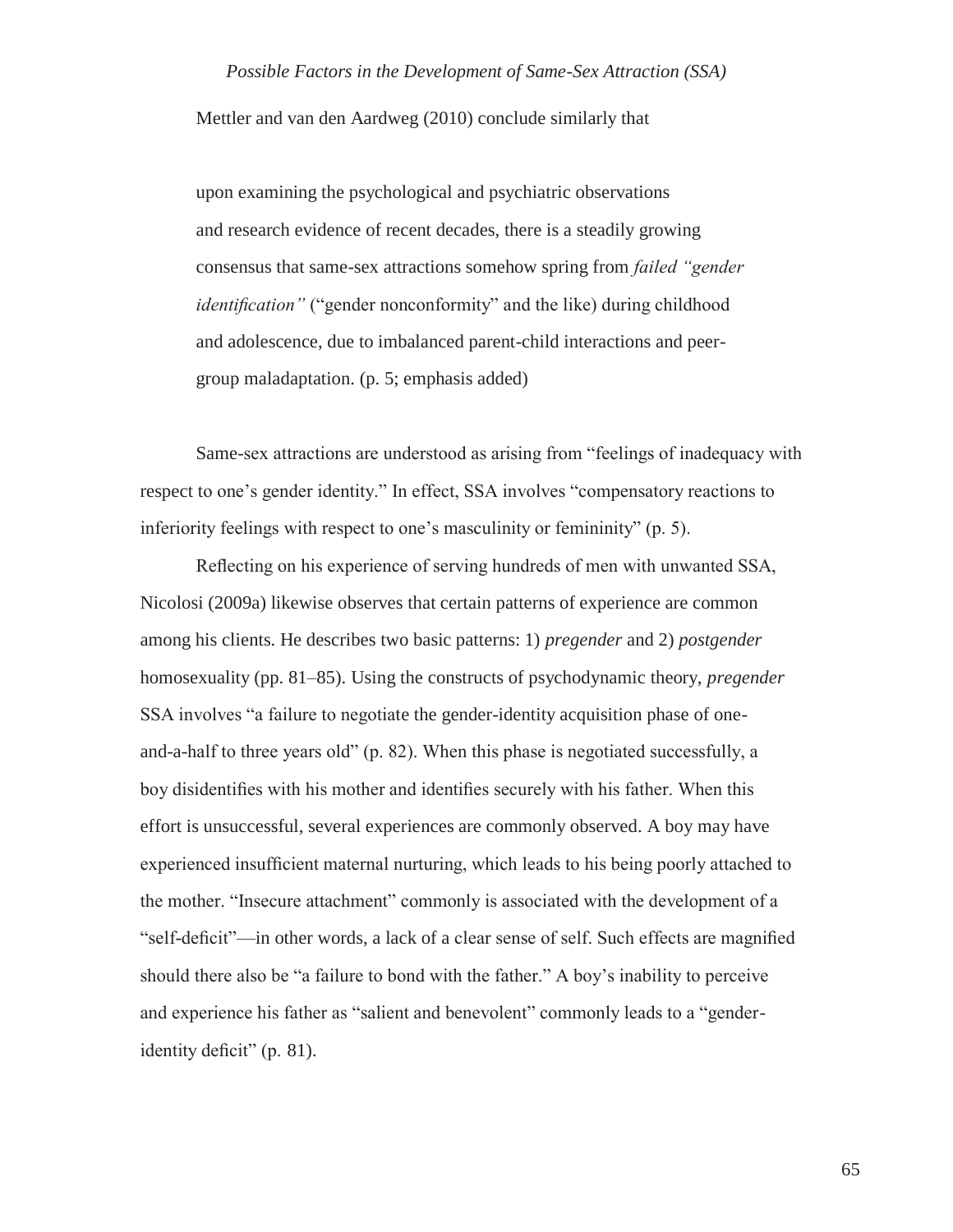By contrast, a man who experiences the *postgender* type of SSA commonly has "successfully completed the gender identity phase (of male human development) but later experienced another form of trauma for which homoerotic desire became conditioned as an affect regulator" (p. 82). Rather than desiring the attention and qualities of an "idealized masculine type" of man, a person with postgender SSA commonly "looks for masculine affirmation"—in other words, for "the anxietyreducing reassurance of male support and comfort against his inner insecurity." Possible sources of the trauma contributing to such masculine insecurity include "an abusive older brother; cruel, teasing peers at school; a disorganizing, destabilizing mother," along with a father who may have been experienced as too "weak or ineffectual" to defend the boy against such repeated traumas (p. 83). Nicolosi notes that a postgender-type client often may have "distinct sexual attractions to women but little or no interest in female friendship" (p. 83).

In a chapter entitled "Putting the Pieces Together," Jeffrey Satinover (1996) describes "just one of the developmental pathways that can lead to homosexuality, though a common one" (p. 221). This pathway shares many features with those described above by Byrd (2009), Mettler and van den Aardweg (2010), Nicolosi (2009a, 2009b), and Valdes (1996).

Although the preceding explanations are the results of clinical experiences serving primarily male clients seeking to resolve unwanted SSA, similar observations may be made about women. As mentioned above, Hallman (2008) emphasizes that no single clinical picture or set of underlying dynamics adequately explains why a given woman may develop SSA. But Hallman has also observed and described some life events, traits, and characteristics that women who experience SSA may share.

For example, while realizing that each woman she meets is "wonderfully unique and special," Hallman has noted that many—but not all—women who experience SSA have experienced "interferences, stressors or failures in their most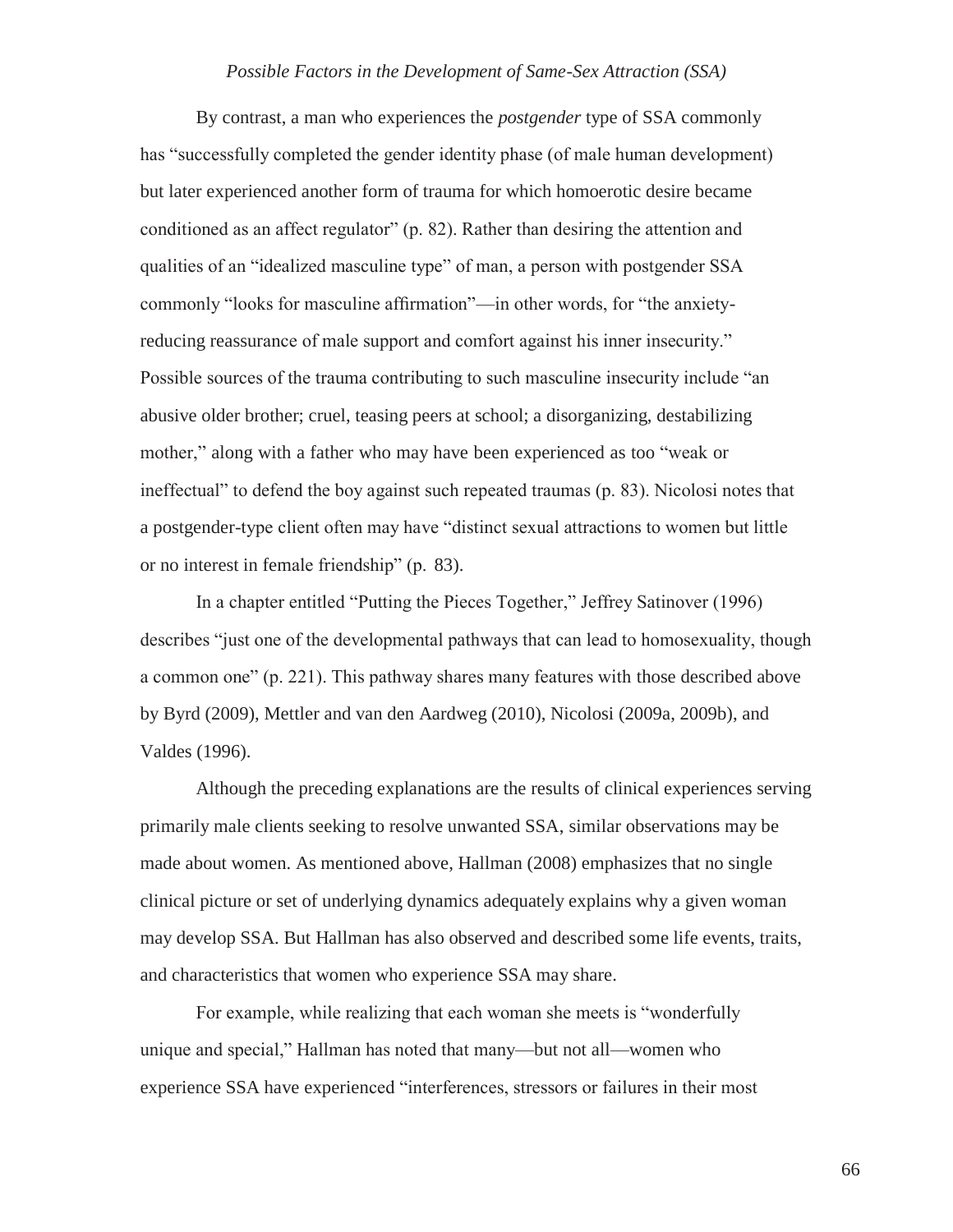primal attachment"—their mothers. Such "perceived or actual disruptions" of bonding may have occurred in the context of "prenatal, birth and postnatal complications"; "accidental or uncontrollable separations from their mother" due to a variety of circumstances; "maternal deficits or weaknesses" stemming from their mothers' own personal histories; and, at times, "actual maternal abuse or abandonment" (pp. 57–58; cf. Hallman, 2008, pp. 58–65). For some clients, "the shock of puberty" and the often corresponding experience of a "disparaging self and body image" are distressing factors associated the development of SSA (pp. 90–93).

Many women with SSA have lacked an engaged and affirming father and/or grew up in a family with gender roles or other relational dynamics that were dysfunctional (pp. 67–72). Other factors such as sexual abuse (pp. 82–85), disappointing or negative experiences with boys or young men (pp. 92–93), too few childhood girlfriends (pp. 85–87), and/or a particularly satisfying relationship with a young woman in adolescence or young adulthood (pp. 93–96) may have contributed uniquely to a woman's development of SSA. Of course, even when such experiences do not lead to a woman developing SSA, she is likely to experience other *intra*- and *inter*personal difficulties.

Hallman (2008) also has recognized "certain diagnostic and behavioral or personality patterns among women with SSA." This experience has led her to describe four common "profiles" that guide how she serves each woman. These profiles include the following: 1) Empty, depressed, withdrawn, and isolated. 2) Tough, angry, sarcastic, and barricaded. 3) Energetic, caretaking, drama-oriented, and never "home." 4) Pragmatic, perfectionistic, distant, and smugly self-assured (cf. pp. 158–180). Hallman emphasizes that the terms associated with each profile are intended to identify common "characteristics or traits that have most likely emerged out of a woman's unique survival modes and defenses [self-defeating habits of self-protection], compensations or false selves." While such characteristics "may highlight" some of a woman's "true strengths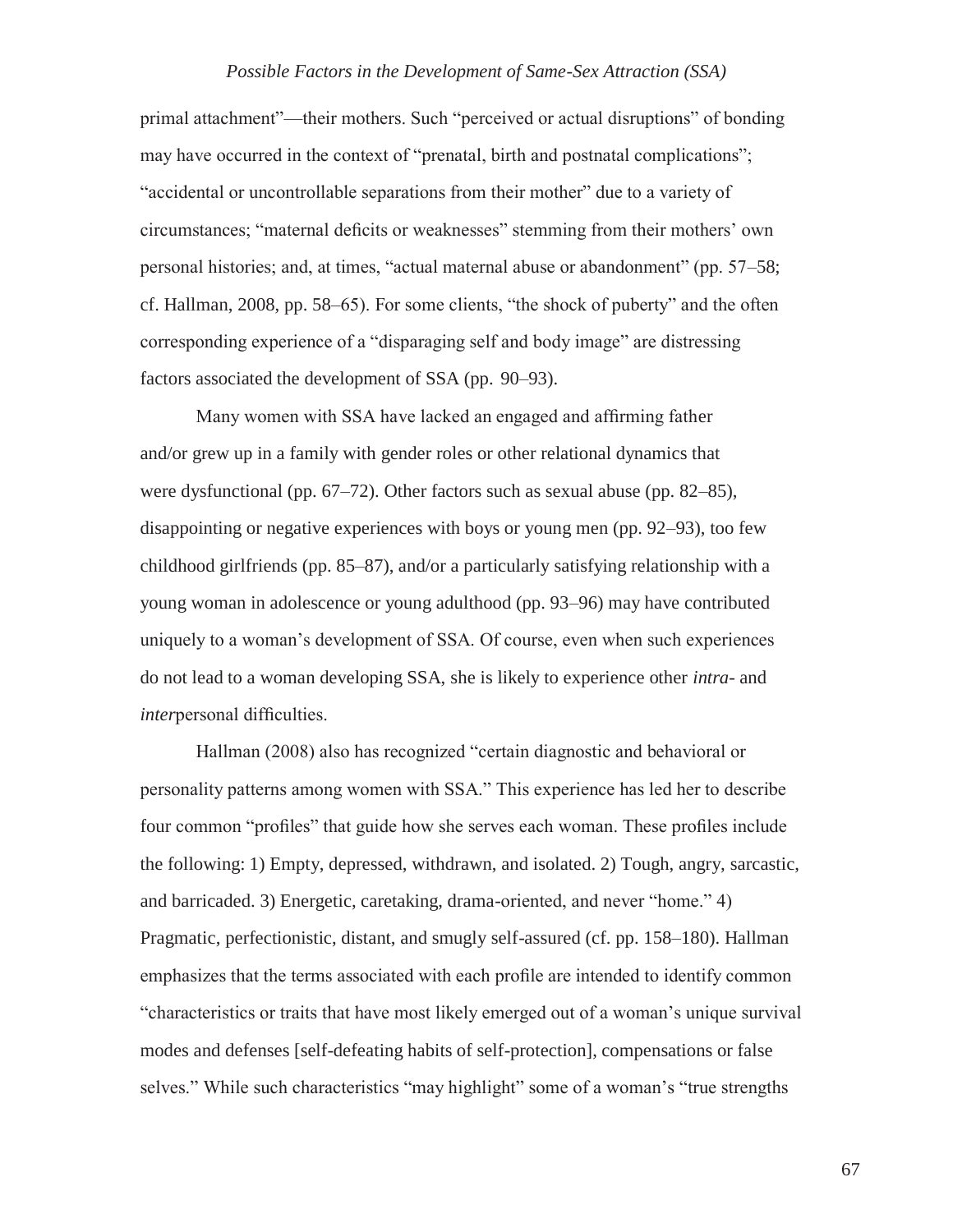and authentic inner conflict[s] . . . they are *not* descriptive of a woman's truest and fullest God-given self" (p. 159).

Hallman explains further that while such profiles enable the therapist to understand and establish "appropriate treatment guidelines and goals . . . they are primarily descriptive in nature.......[I]ndeed, many women *may* identify with one profile or another, but will most likely see parts of themselves in each of the other profiles as well" (p. 159). Hallman views these profiles as overlapping and "perhaps better understood as various *personas* within each individual woman based on her salient needs and the therapeutic themes experienced at different stages of her process." It is likely that the identified needs and suggested treatment approaches for each of the profiles "will benefit every woman in due time" (p. 159). Hallman reports that she is cautious about sharing such therapy-guiding profiles with clients, lest they experience confusion or a sense of being judged or unhelpfully *labeled*.

Women—and also men—with unwanted SSA who are public about practicing their religious faith and who accept the teaching that homosexual behavior is inconsistent with moral maturity and human flourishing may experience additional difficulties. As Hallman (2009) writes:

Faith-based women struggling with same-sex attraction face some unique issues, such as *profound shame*, *sense of condemnation*, *fear of sharing* about their struggle with others, *finding more support from the gay community* than their church, and possibly a long string of *relational breakups*. (p. 139; emphases added)

Some may suffer from "condemnation" by fellow church-goers—or their own parents or other family members—based on misunderstanding of the genesis or nature of SSA (for example, the belief that people choose to develop SSA or that "feeling" SSA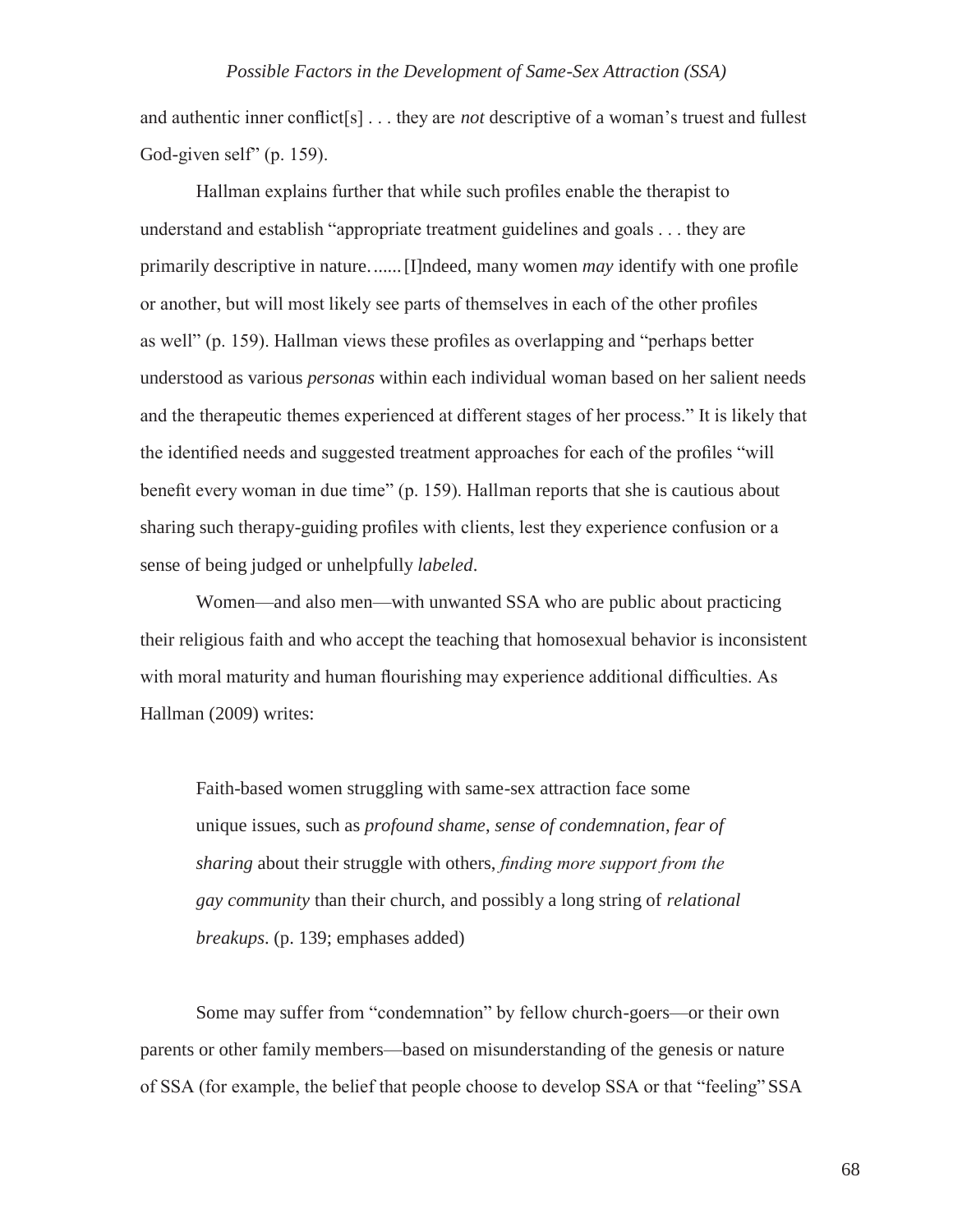in itself is sinful). Others may suffer from a "misguided mercy" within the church—or their family—that accepts, perhaps even condones or celebrates, the practice of behaviors that place the persons who practice them at significant risk for physical, psychological, relational, and spiritual harm (see Section VII below).<sup>7</sup>

## **V.Same-sex attractions may and often have meaning beyond the simple desire for sexual gratification.**

This section includes my integration and summary of what a number of therapists and a few researchers have observed and theorized about two things: first, which factors are correlated with and may have contributed to a given client's or many clients' experience of unwanted SSA, and second, which core or additional issues the client

 $<sup>7</sup>$  A discussion of the spiritual and religious needs of persons with SSA is beyond the</sup> scope of this paper. Such needs are recognized and efforts to meet them are strongly encouraged. The spiritual and religious needs of the clients of licensed mental health professionals in general have been the focus of much research and clinical practice (Richards & Bergin, 2000; 2004; 2005). Also, Principle E: Respect for People's Rights and Dignity of the APA (2010) Ethical Principles of Psychologists and Code of Conduct clearly advises psychologists to "respect the dignity and worth of *all* people" and to be "aware of and respect cultural, individual, and role differences, including those based on . . . *religion*" (p. 2; emphasis added). The *APA Task Force Report on Appropriate Therapeutic Responses to Sexual Orientation* (2009) likewise repeatedly asserts that religious beliefs in regard to homosexuality must be respected (cf. pp. 5, 19– 20, 51, 53, 56, 59, 64, 69, 70, 77–78, 82, 120).

There also have been efforts to understand the wise use of scientific research and clinical experience in discussions about how religious practice and pastoral care may serve the needs of believers who also experience SSA (Jones & Yarhouse, 2000), as well as research documenting that some persons are better able to manage and resolve unwanted SSA through religious and spiritual resources and activities (Jones & Yarhouse, 2007, 2011; Phelan, Whitehead & Sutton, 2009). Guideline 3 of the NARTH (2010) "Practice Guidelines for the Treatment of Unwanted Same-Sex Attractions and Behavior" encourages *all* clinicians "to respect the value of clients' religious faith and refrain from making disparaging assumptions about their motivations for pursuing change-oriented interventions" (p. 18). Hopefully, persons whose deeply held religious values motivate them to seek professional assistance to deal with unwanted same-sex attractions will find professionals both willing and able to help them.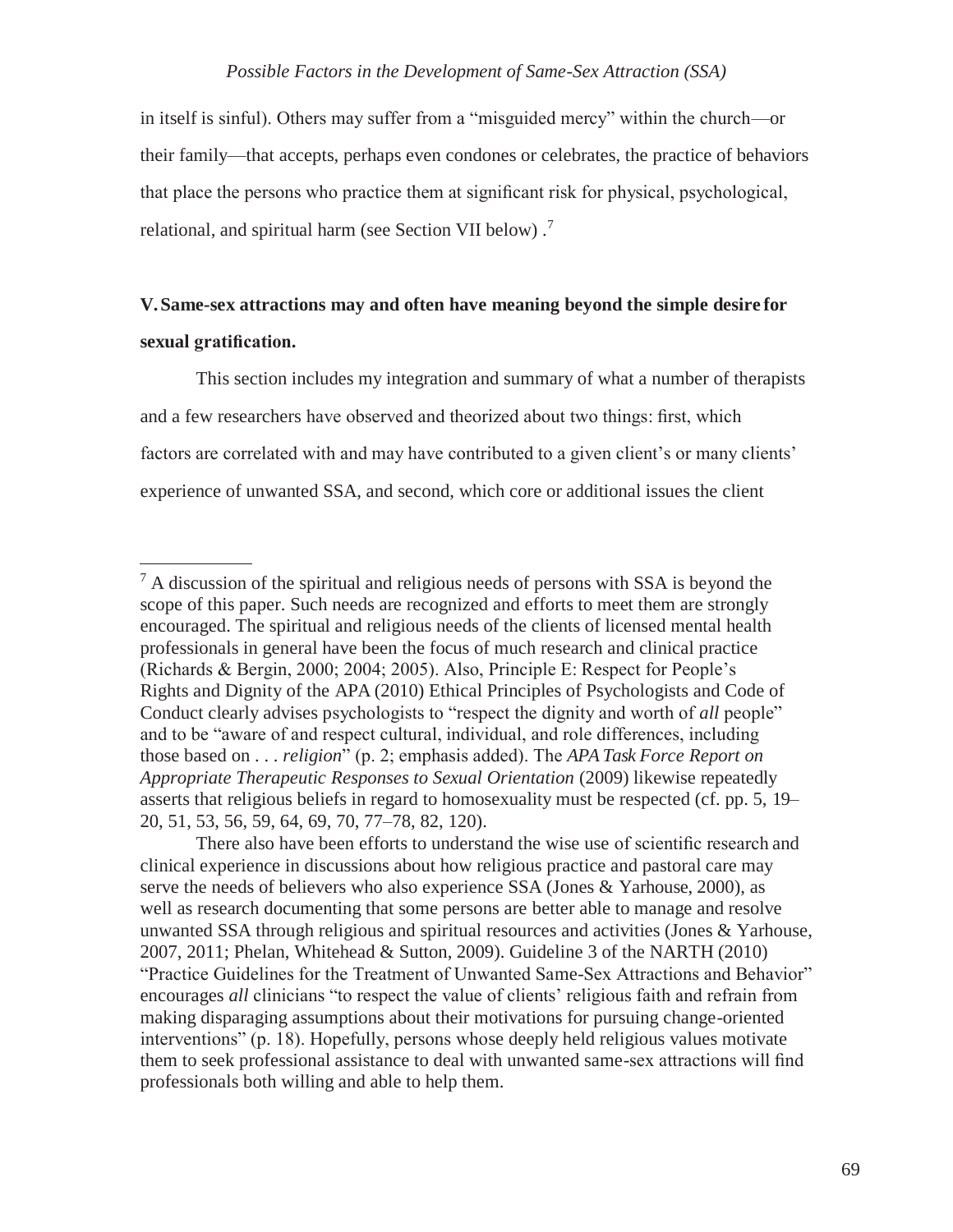may want help with when seeking help to deal with, manage, or resolve unwanted SSA. For example, a client who seeks professional help to stop smoking probably needs help learning how to relax in healthier ways. In this case, his or her urge to smoke may mean a need to relax and an inability to do so. Similarly, clients who experience unwanted SSA may need to deal with one or more other factors. The therapist and client both need to understand what the SSA means in order for timely assistance to be offered and received.

My review of the clinical and scientific literature, along with my own clinical experience, suggests that a client reporting unwanted SSA may need to work on further growth in his or her intrapersonal and interpersonal development. This "un"-done work may include dealing with unrealized growth and maturation, unmet needs, unhealed hurts, unresolved feelings, unreconciled relationships, unclear boundaries, unrealistic hopes, fears and expectations (for self and others), an unfulfilling and inauthentic selfimage or self-identity, and unmanaged co-occurring (i.e., comorbid) difficulties. In some, these factors and issues may overlap; in others, they may not be relevant.

At times, unmet developmental needs and unfortunate experiences with members of one's family of origin and/or peers may leave someone with unprocessed feelings, the need for grieving, and the challenges of growing up. Other times, a person may have worked through them on his or her own. Also, behaviors and habits of homosexual gratification, as well as many co-occurring difficulties and disorders, may be preexisting, coexisting with, and/or consequential to the development of SSA. For some persons, these co-occurring difficulties may have developed as ways of attempting to compensate or substitute for, numb, or otherwise deal with other underlying issues, including SSAand the factors contributing to its development.

I have summarized below a list of possible meanings—in other words, undone work—under five categories. To illustrate and validate some of the undone work that SSA may indicate, I offer observations and interpretations from a number of mental health professionals who have served persons with unwanted SSA. As explained above,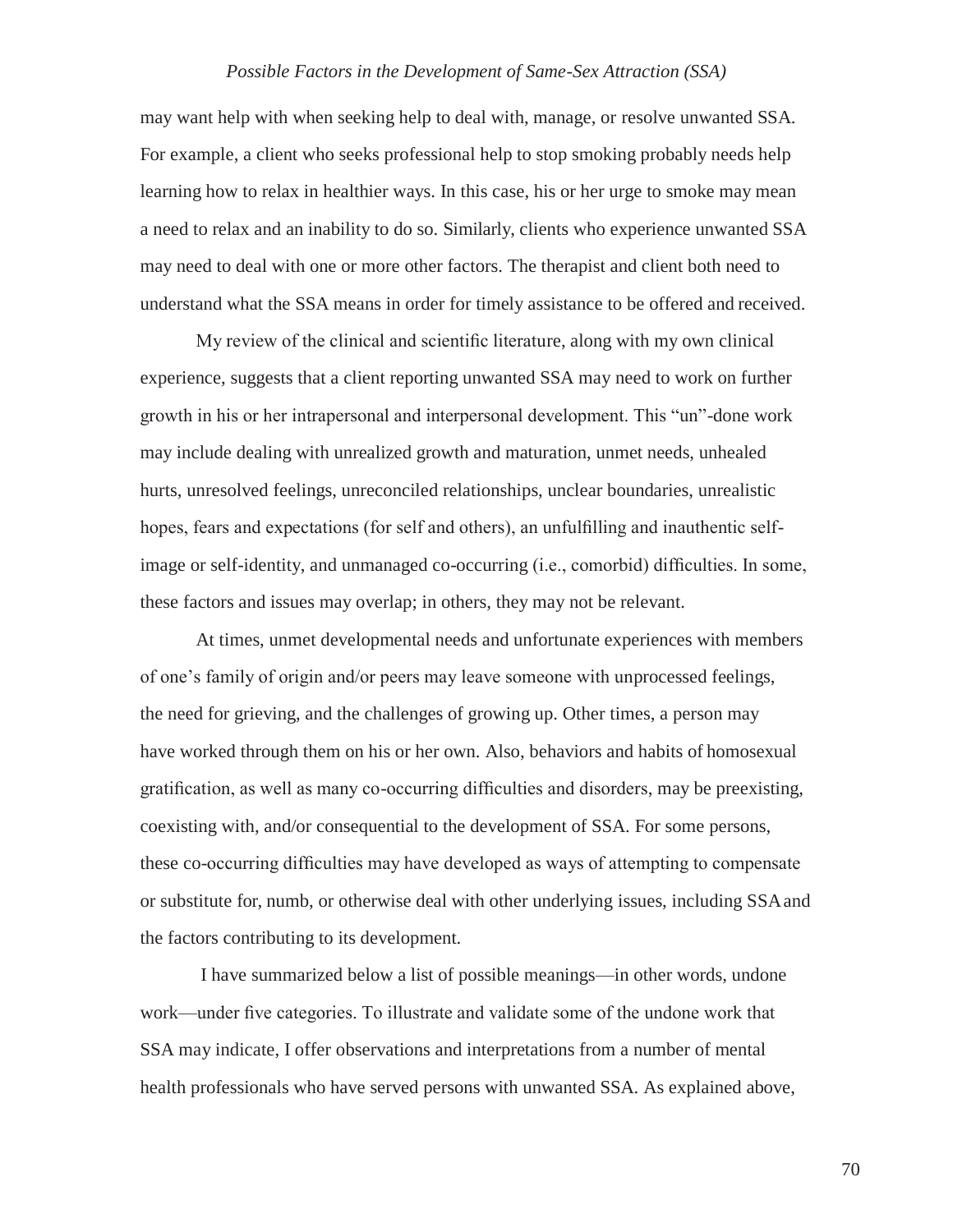while the following statements may represent the life stories or challenges of some—and perhaps even many—persons who experience unwanted SSA, the statements may not apply to a given individual. It's important to realize that each person has his or her own unique story and immediate life circumstances and challenges.

• *Unmet needs and unrealized growth and maturation.* Therapists who serve persons with unwanted SSA commonly find that their clients may have had developmental needs that for one or more reasons were *not* fulfilled. As a consequence, such persons may have failed to grow and mature in ways that persons whose needs were met commonly grow and mature. Commenting on her experience of persons in general, psychologist Maria Valdes (1996) observes:

Every child has certain basic needs that have to be met so that he (or she) is able to attain full psychological development; psychosexual development is included. Some of those needs are *affection, individuation, autonomy, independence, acceptance,* and *gender identification with one's own physiological makeup.* (p. 347; emphases added)

Commenting on her experience with persons with SSA, Valdes (1996) considers that a "person with a homosexual condition is one with an *incomplete or arrested psychosexual development* that manifests itself by the need of that person to stay at a homopsychosexual stage of development rather than to complete the psychosexual cycle and become heterosexually oriented" (p. 346; emphasis added). Valdes describes "psychosexual development" as including "attitudes and ways of perceiving and relating to others, in other words, a kind of mind set that is more than sexual" (pp. 346–347).

A commonly unmet need shared by many who experience SSA is the need to experience—again or perhaps for the first time—genuine *affirmation*, or unconditional love: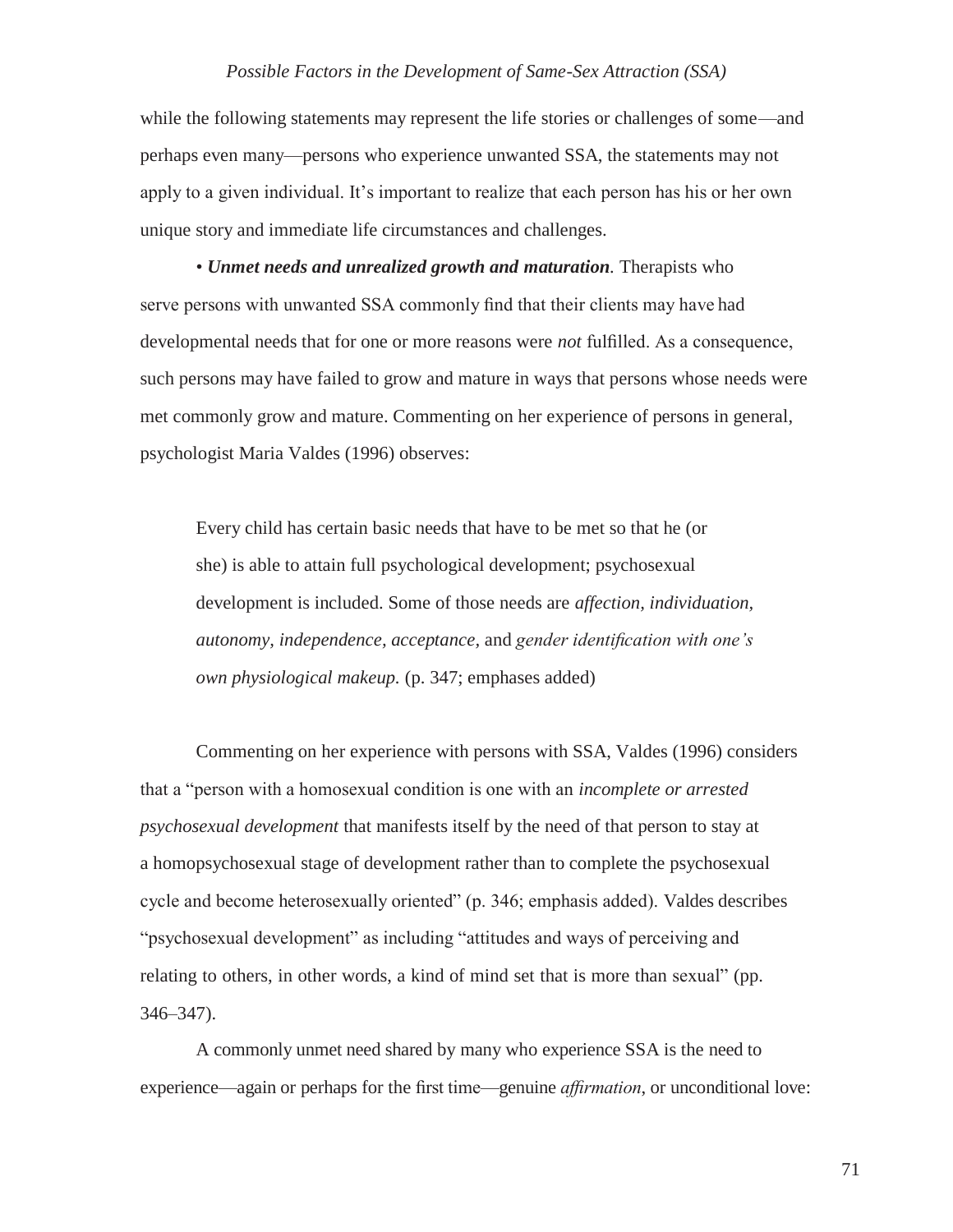having another recognize one's intrinsic worth and having the other attend to and serve one's ultimate, authentic well-being. Related needs include growing in genuinely, mutually affirming same- and/or opposite-sex relationships, which enables the development of appropriate and timely same- and opposite-sex attachment/affiliation, as well as oppositesex (dis-) identification. Meeting such needs ultimately allows persons to flourish or thrive in their innate masculinity (if a boy or man) or femininity (if a girl or woman).

The work of psychiatrists Conrad Baars and Anna Terruwe (Baars, 2008b; Baars & Terruwe, 2002) on helping people understand and satisfy their universal human need for affirmation—and resolve the effects of its absence—offers insight for understanding the meaning of SSA. All human beings have the need to be "adequately affirmed during their developmental years by unselfishly loving, affectionate, mature parents and/or other significant persons" (Baars, 2008b, p. 190).

The experience of being un- or underaffirmed commonly leads to difficulties with the mature expression of sexuality, whether one's objects of attraction are heterosexual or homosexual. Baars (2008b) explains that *all*

unaffirmed persons have one concern and need: to become affirmed, to be loved for *who they are* and not for *what they do*. They are literally driven to find someone who truly, unequivocally loves them....... If affirmation by a significant other is not forthcoming, many unaffirmed persons will use their talents, intelligence and energy to try to convince themselves and the world in a variety of ways that they *are* worthwhile, important, and significant, even though they don't feel that they are. The most common ways of doing this are by the acquisition, display and use of material goods, wealth, power, fame, honor, status symbols, or sex. (p. 191; emphasis in original)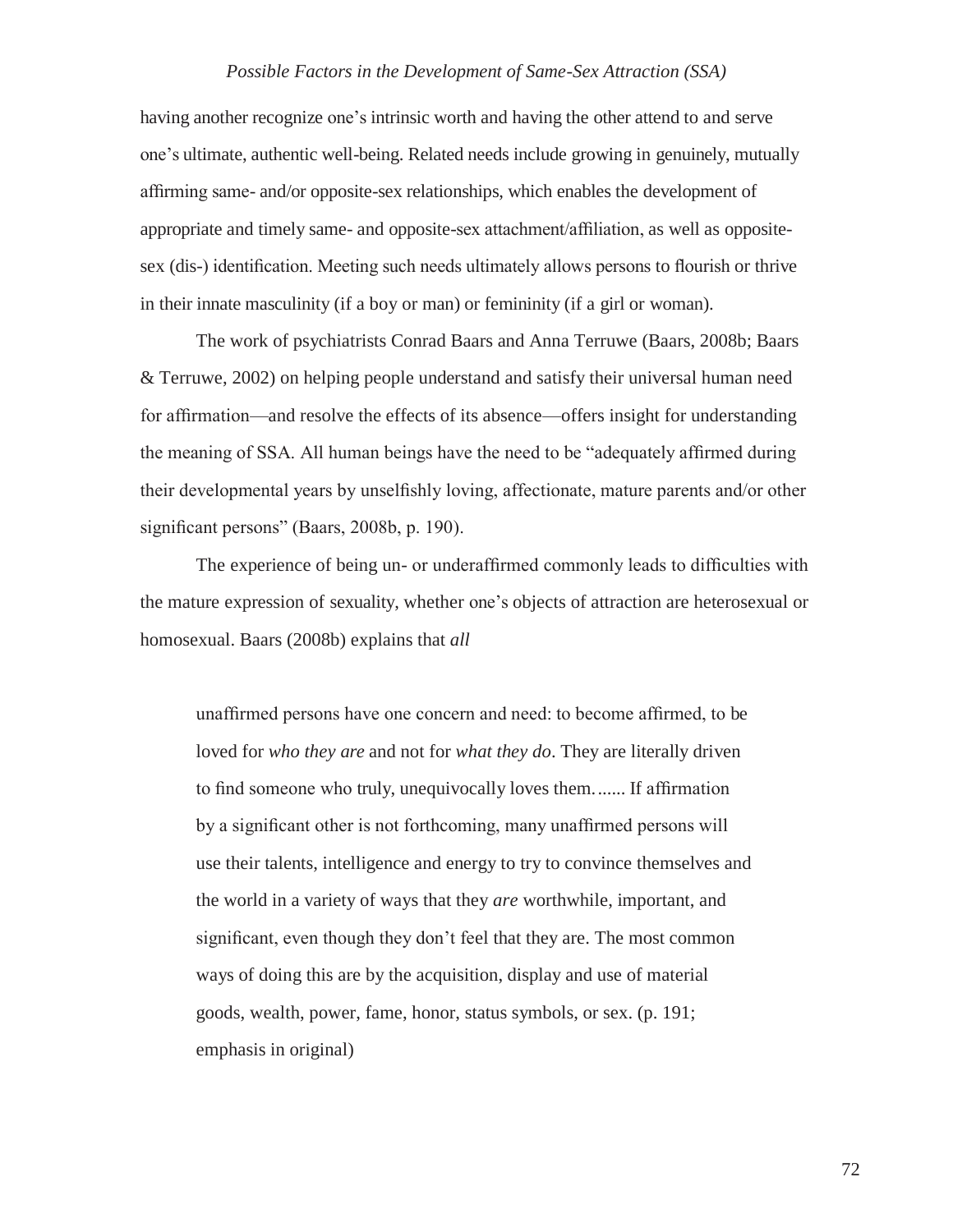Concerning the development of SSA in particular, Baars (2008b) comments: "[A]ny of the factors which in very early life cause the innate predisposition to a heterosexual orientation to change to a homosexual one are at the same time detractors from or obstacles to full affirmation" (Baars, 2008b, p. 189). Nicolosi (2009b) offers a similar observation that a lack of same-sex *affirmation*—which he calls *attention*, *affection, and approval*—contributes to the development of SSA. Writing about men, Nicolosi states: "I see homosexual attraction and behavior as an attempt at 'reparation' [or compensation] . . . attempting to "repair" normal, unmet same-sex affective needs for 'attention, affection and approval,' as well as gender-identity deficits through an erotic connection with another man" (pp. 32–33).

Janelle Hallman (2009) has observed that female clients wishing to manage and resolve unwanted SSA experience similar, complementary needs. Hallman writes that women commonly need to grow in authentic, emotional, and relational *interdependence*. "At the heart of most female same-sex relationships is *an extremely deep emotional bond*  [emphasis added] . . . often more restrictive than fulfilling to each individual woman . . . referred to as fusion, merger and *emotional dependence"* [emphasis added] (p. 149). Hallman observes that when two women are engaged in such an emotionally dependent relationship, "[W]hen the pressure of relational need achieves maximum intensity, while at the same moment, a new woman comes along who is compassionate and empathetic or has other qualities worthy of admiration . . . a response of *emotional overattachment*  [may be] triggered" [emphasis added] (p. 149).

Other therapists have complementary perspectives on both male and female SSA, having noted their clients report many unmet needs and also exhibit relational immaturity in same- and opposite-sex relationships. For example, Dean Byrd (2009) observes that homosexuality commonly develops as a response to the lack of—and is resolved through the engendering of—mature, same-sex relationships. He explains: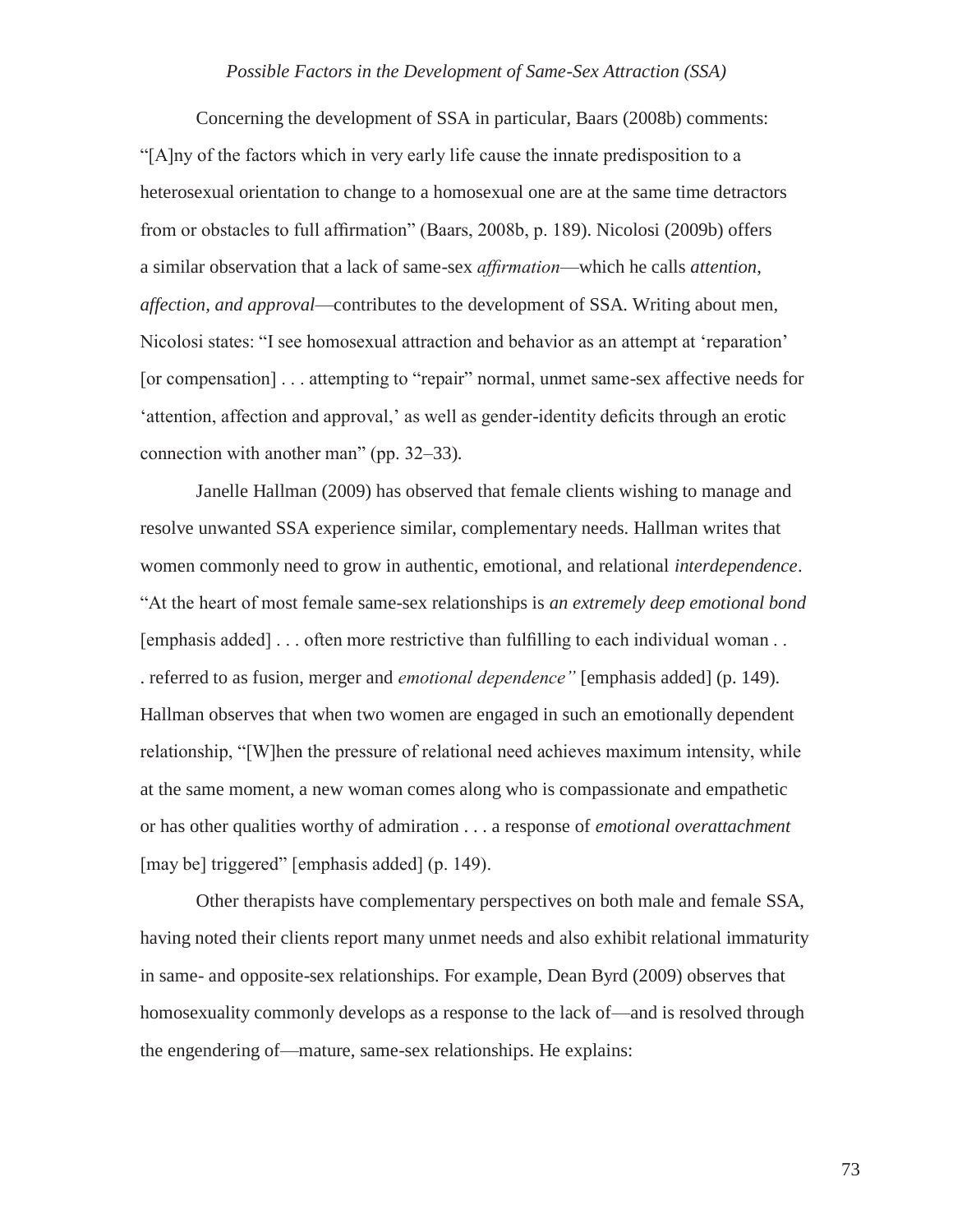Essentially, homosexuality is interpersonal both in its genesis and in its resolution. The attainment of healthy, non-sexual, same-sex relationships is a prerequisite to . . . begin the heterosexual journey toward wholeness . . . to the development of heterosexual attractions and subsequent heterosexual relationships . . . allowing gender complementarity to emerge and be nurtured and sustained. (pp. 85–86)

Mettler and van den Aardweg (2010) view SSA as a search for the masculinity that a man perceives he lacks or the femininity a woman perceives she lacks—and the attempt to obtain or fulfill these qualities by relating to another person of the same sex who seems to have what one lacks. Mettler and van den Aardweg observe: "Homosexual desire is an obsessive quest for masculinity, for belonging to manhood (in the case of the lesbian woman, for femininity, for belonging to womanhood) and for male (or female) affection, to compensate for inferiority feelings regarding one's own gender" (p. 5).

As men and women experiencing SSA begin to understand, manage, and resolve both the experiences of having such basic needs unmet and their learned intra- and interpersonal habits for responding to these experiences, psychosexual maturing and flourishing may occur. For example, Hallman (2009) describes the process by which a woman who receives adequate personalized support may come to address "her *authentic dependency and attachment needs* [emphasis added] . . . also . . . to progress through the stages of forming and solidifying a *sense of self*" [emphasis added] (p. 150). Hallman explains that addressing such needs with a supportive therapist may enable the woman to "to challenge [her] core beliefs such as the assumption [that] she cannot exist without a special friend." Therapy may enable a woman "to learn about and evaluate her relational boundaries*,*" which includes helping her to "work on objectively naming and separating her emotional state from that of her friend." This process commonly involves supporting a woman as she learns how to "negotiate her own emotions and distinguish between what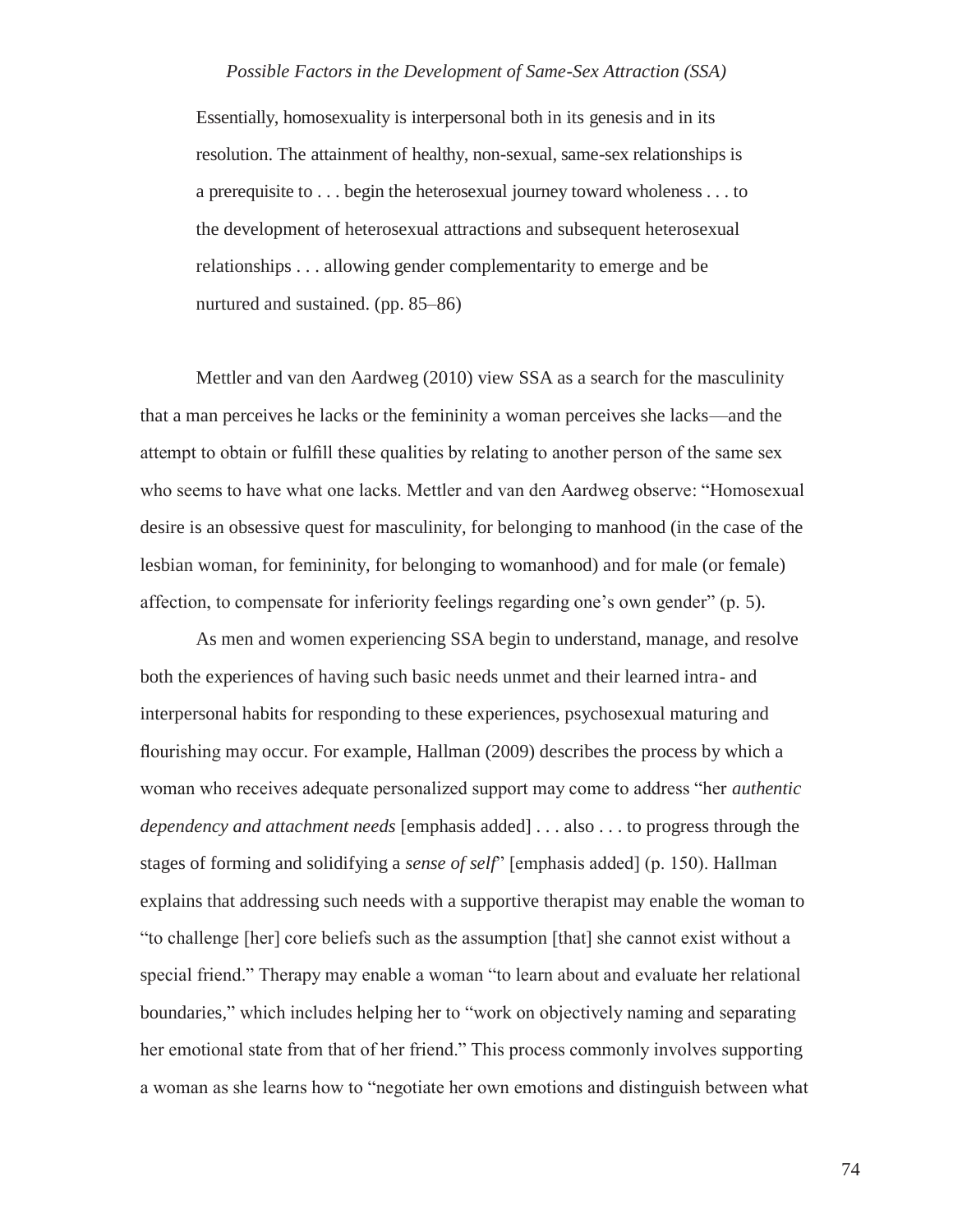she feels and what her friend is feeling" in order "to experience her own set of emotions [and life] apart from what her friend is feeling or experiencing" (p. 150).

Writing about men as well as women, Baars (2008b) explains that when human beings have been "adequately affirmed during their developmental years"—or even *belatedly* during their adult years—they have "received the gift of themselves" that enables them to "feel worthwhile, significant, and loveable," as they are, unconditionally. Such persons grow and mature into knowing "who they are."

They are certain of their identity. They love themselves unselfishly. They are open to all that is good and find joy in the same....... They find joy in being and doing for others. They find joy in their loving relationship with their Creator. They can share and give of themselves, be a true friend to others, and feel at ease with persons of both sexes. (Baars, 2008b, p. 190)

Valdes (1996) observes further that when a person who experiences SSA (the "homosexual condition") due to "incomplete or arrested psychosexual development" (p. 346), he or she may strive to complete or mature in his or her psychosexual development. Valdes comments further that if such a person "attains heterosexuality, [her or his] homosexuality has not been reversed; rather, [his or her] psychosexual development has been completed" (p. 347). (The observation that change in SSA is best considered on a continuum—meaning that *some* but *not all* clients may experience such completeness of their "psychosexual development"—is discussed below in Section VII.)

• *Unresolved feelings, unhealed hurts, and unreconciled relationships***.** Clients who seek professional assistance for unwanted SSA commonly report a number of concerns, including distressing emotions and other feelings, such as anxiety, depression, anger, sadness, sorrow, and shame, and the pain of rejection, abandonment, or not being good enough. Such feelings may be the result of past and/or present experiences of actual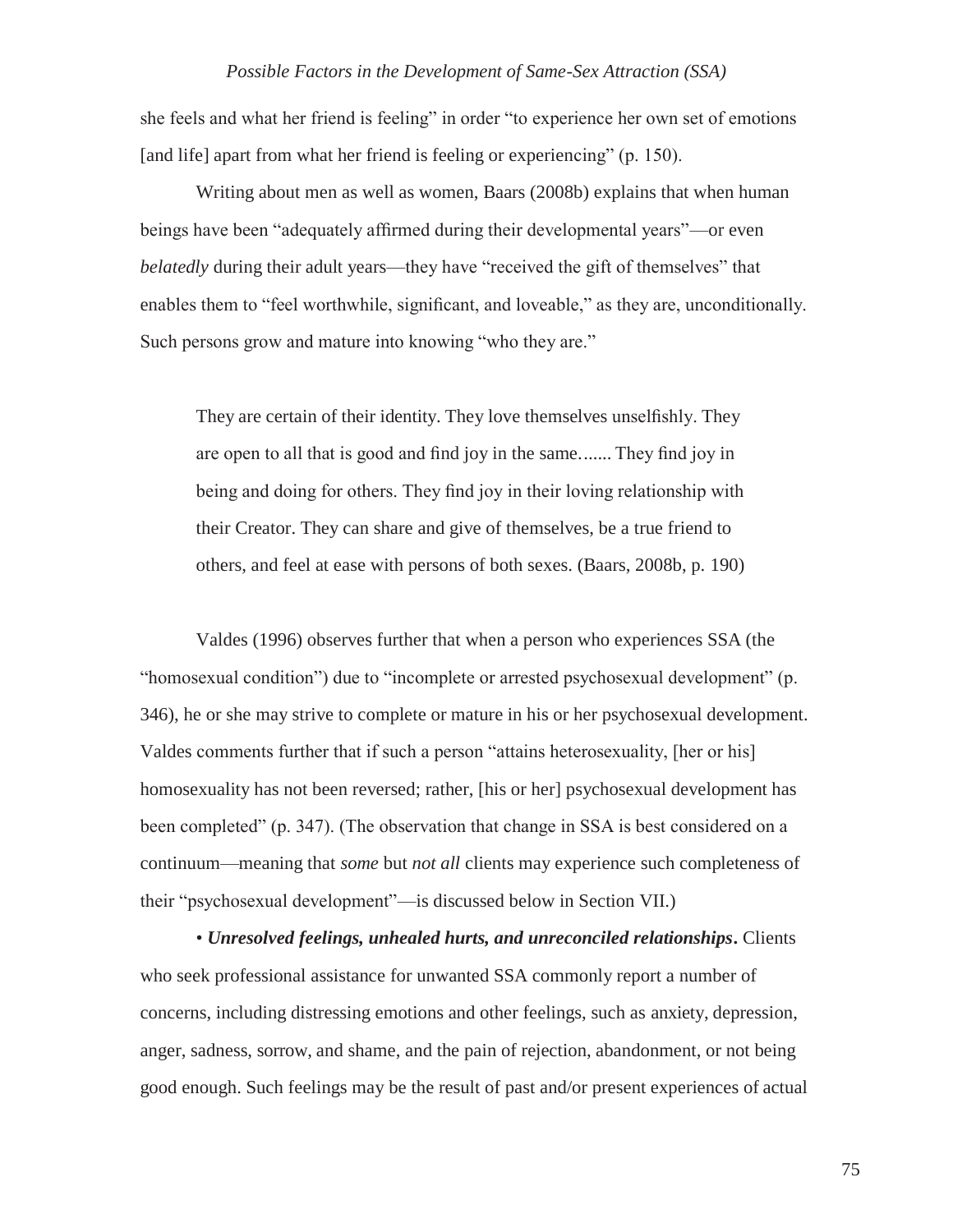and/or perceived rejection by—or estrangement from—parents, other adults, siblings, peers, and past or present love objects. Consequences from unfortunate experiences in such relationships are discussed above in Section IV.

Psychologist Gerard van den Aardweg (2011) summarizes a review of the clinical literature, in light of his experience of serving many clients, as follows:

[M]any studies have shown that the most significant factor which correlates with homosexuality is "gender nonconformity" or *same-sex peer isolation*  [emphasis added]. Another factor closely associated with homosexuality is an *imbalance in parent-child interaction* [emphasis added], notably forms of over-influence of the opposite-sex parent in combination with a deficient relationship with the same-sex parent. (Abstract, p. 330)

Relevant to van den Aardweg's observation about persons with SSA often experiencing an *imbalance in parent-child interaction,* psychiatrist Richard Fitzgibbons (1999) offers the following observations about the painful emotions that are commonly experienced and left unresolved in such situations:

[When there is] a lack of involvement by the father in the life of a son [who develops SSA] . . . a common pattern of reaction to *emotional pain*  can be observed and identified. When a person is hurt in a relationship . . . first *sadness* develops, then *anger* accompanied by *low self-esteem*, and finally a *loss of trust*. It is essential to resolve the *anger* associated with all these types of *betrayal pain .......*The approach that seems to be successful is to help the client face the *pain*, resolve the *betrayal anger* by working at understanding and forgiving his father and be healed of the *craving for father love*. (p. 91; emphasis added)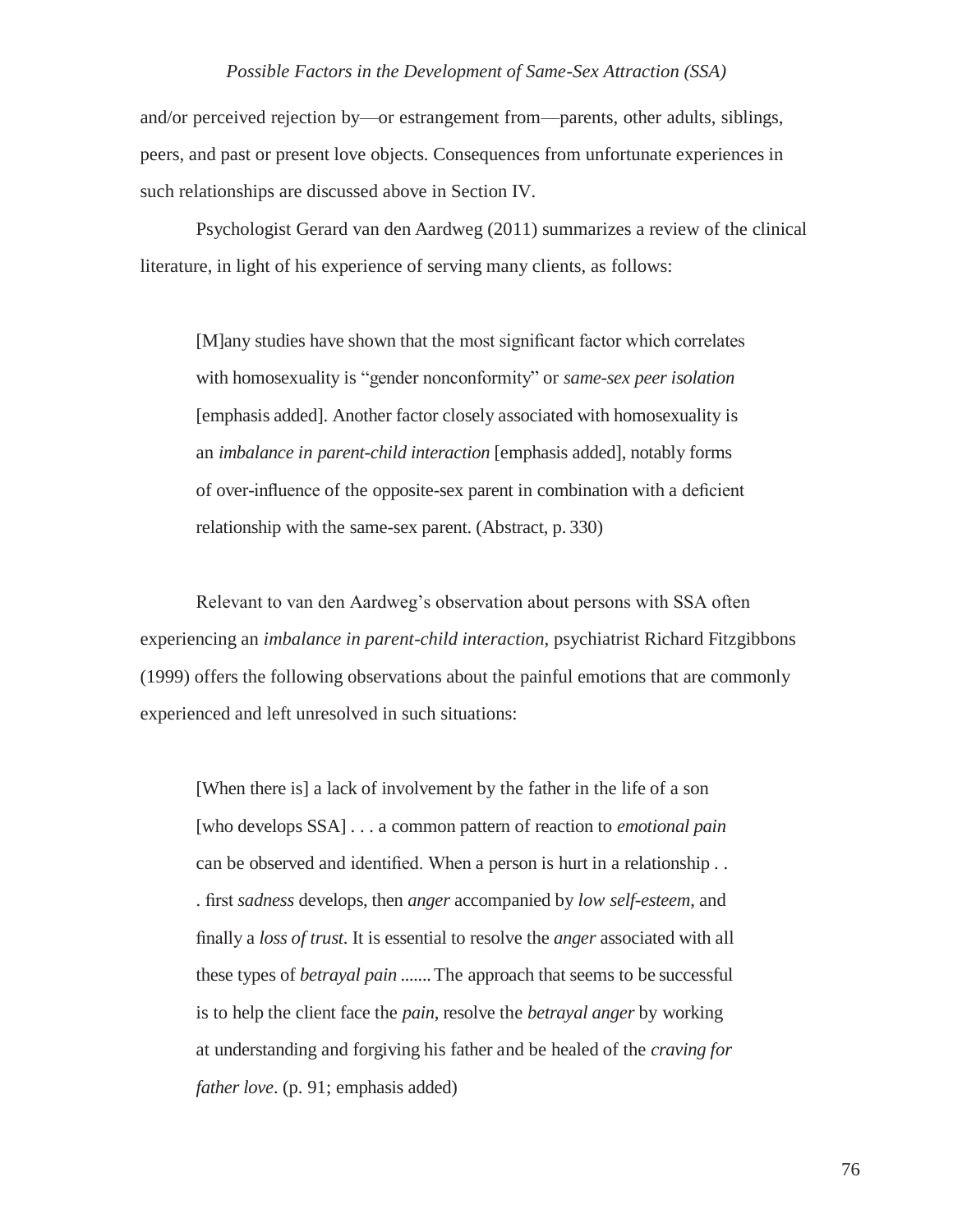As significant a factor a disaffirming relationship with one's father can be for boys, both Fitzgibbons and van den Aardweg consider disaffirming experiences with same-sex peers as potentially even more important for a boy. Fitzgibbons (1999) states that in his clinical experience, more important than a man having had a "poor emotional relationship with [his] father" is the "weak masculine identity" resulting from "severe peer rejection." Such rejection commonly is associated by a "sports wound"—in other words, an inability to play sports well enough to feel accepted by his male peers—that "will negatively affect the boy's image of himself, his relationships with his peers, his gender identity and his body image" (p. 88).

Van den Aardweg (1997) also emphasizes the importance of experiences and relationships with peers in the development of "the homosexual wish," or SSA. Van den Aardweg observes that SSA is rooted in "unconscious self-pity and *feelings of gender inferiority.*" Under the influence of "his *masculinity/femininity inferiority complex* or *gender inferiority complex*," a man with SSA "partly remains a 'child', a 'teenager'." As significant as "specific parental attitudes and parent-child relationships may" be in predisposing a young man to develop "a homosexual gender inferiority complex, . . . the *lack of same-sex group adaptation* weighs even more heavily as a predisposing factor." Van den Aardweg asserts that more than "the great importance of child-parent interactions, the final determining factor generally lies more, however, in the adolescent's self-image in terms of gender, *as compared with same-sex peers*" (pp. 19–20; emphasis in original).

As mentioned above in Section IV, Hallman (2009) notes that women may develop SSA as a consequence of distressing experiences with parents, peers, or others. These may include various difficulties: in the attachment process with their mothers; in their developmental relationship with their fathers; with various family dynamics; in experiences with peers; and as a result of painful or overinvolved—if not abusive or otherwise traumatic—experiences with intended or actual girlfriends, with boys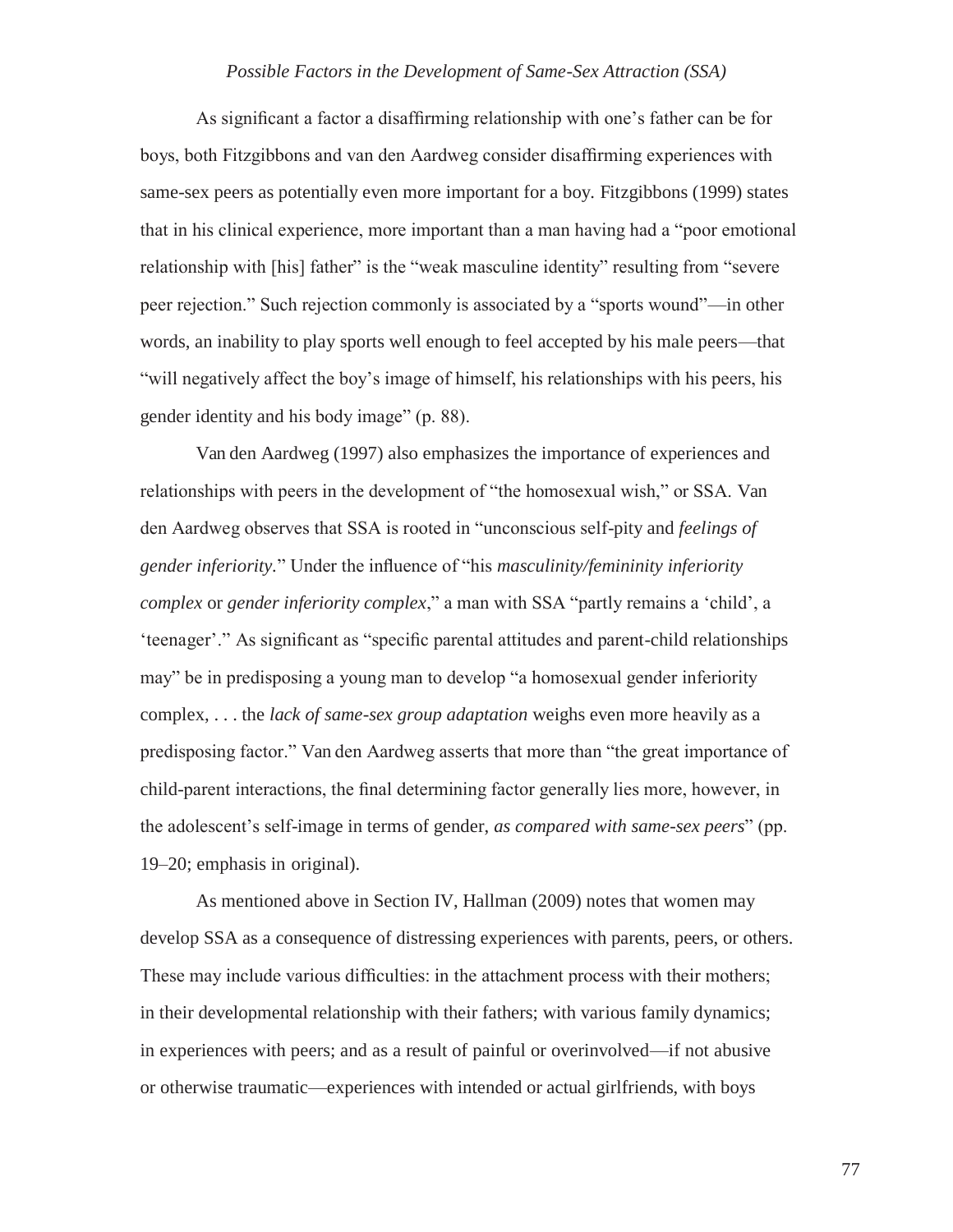or young men, and/or with other adults. Hallman further explains that a survival and coping mechanism—for men as well as women—is *defensive detachment* and *same-sex disidentification* (p. 65).

Hallman notes that defensive detachment was first described as such by Elizabeth Moberly (1983) as "not only childhood withdrawal or childhood withdrawal or disinclination to emotionally connect with the same-sex parent, but also the decisive refusal to *ever* reconnect" (Hallman, 2009, p. 65; emphasis in original). Nicolosi (2009a) likewise observes in males with SSA the development of what Moberly called "defensive detachment" as well as self-protective "dissociation," often leading to passive-aggressive nonassertion and the experience of "shame" (pp. 78–79).<sup>8</sup>

With wisdom suitable also for a man, Hallman (2009) advises the woman who is dealing with unwanted SSA—or any *intra*- or *inter*personal responses to unfortunate relationship experiences—to "expect and prepare for *grief* and *depression*" [emphasis added] (p. 150). In order to let go and discover "God's design for healthy intimacy," a woman—or man—with SSA must learn to cultivate "multiple relationships with healthy limits that are free and generous with ample give and take" (Hallman, 2009). Doing so

<sup>&</sup>lt;sup>8</sup> A metaphor that I use in sessions with clients, working on a variety of issues, may be helpful. Clients and I often talk about their *emotional sunburn*—leftover feelings from past situations that are commonly aggravated in the present. This may be as simple as having had a bad day and then overreacting to someone who did something we found disappointing or annoying. In such a case, one may unload or displace preexisting sadness or frustration along with any new feelings onto the person who is the occasion of one's disappointment or annoyance in real time. Perhaps that person was also the occasion of some or much of one's emotional leftovers. Sometimes people learn to respond to their emotional sunburns by avoiding people, places, and things that may (re- )aggravate or engender the unwanted feelings. Defensive detachment, discussed above, may be a way of avoiding, distancing oneself emotionally from, or relating only superficially with a particular person—parent, sibling, etc.—or group of people (such as all men or women) in order to protect from (re-)feeling their emotional sunburn. Other habits—such as sexual gratification, substance abuse, or eating disorders likewise may enable a person to ease the discomfort of his or her emotional sunburn. Sometimes such easing may occur without a person being consciously aware that the discomfort is there.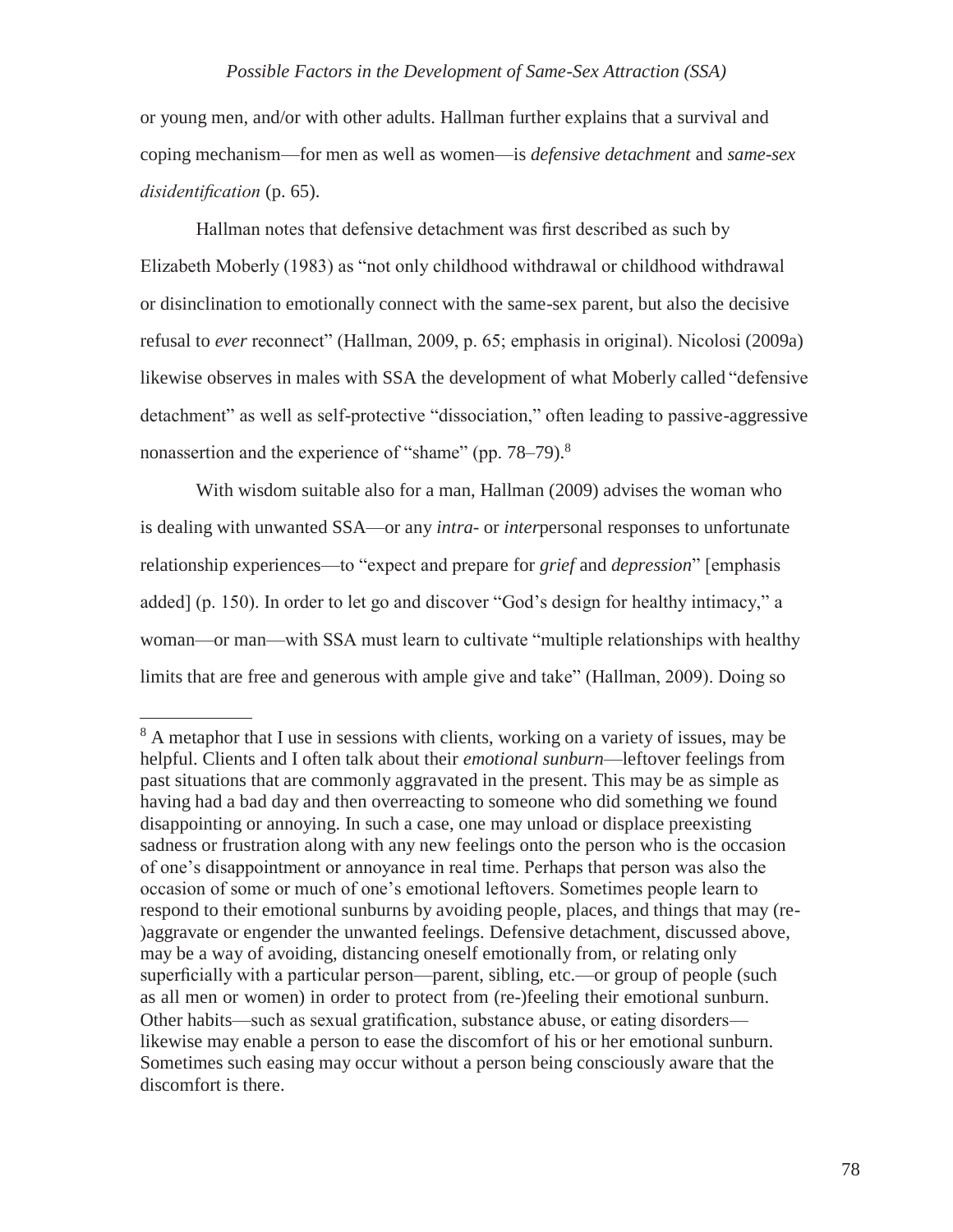commonly requires that a person allow himself or herself to become aware of and feel the anger—and the sadness, pain, and perhaps fear that commonly underlie this anger—that is left over from earlier unfortunate experiences.

Similarly, writing about men but with wisdom relevant for women, Fitzgibbons (1999) explains that, "It is essential to resolve the *anger* associated with all these types of *betrayal pain.......* The approach that seems to be successful is to help the client face the *pain*, resolve the *betrayal anger* by working at understanding and forgiving his father and be healed of the *craving for father love*" (p. 91; emphasis added). Nicolosi (2009a) likewise discusses the need for "grief work" that enables a man to (re-)discover his previously repressed and suppressed emotions and (re-)experience the emotional vitality necessary for assertive living.

In general, persons with SSA—and/or other difficulties—may need to do the often uncomfortable work of resolving persisting anger toward offending *significant others* whether parental, peer, partner, and/or other—through assertive self-care, grief work, forgiveness, and perhaps reconciliation, if the latter is possible and wise (Baars, 2008a; Enright, 2001, 2012; Enright & Fitzbibbons, 2000). For as Baars (2008b) summarizes, "In the therapy of homosexual and heterosexual unaffirmed persons, the vicious circle of *feeling unloved—seeking/buying love—being frustrated—and feeling more unloved*  is broken" (p. 195), not uncommonly through resolving repressed (unfelt, unconscious) self-protective anger.

**•** *Unrealistic hopes, fears and expectations for self and others, and unfulfilling—and inauthentic—self-image/identity***.** Therapists commonly find that clients who experience unwanted SSA expect themselves and/or others to be perfect or ideal. Conversely, clients often live with the belief that they are worthless—or at least not good enough. Many may perceive others as having the ideal qualities that they themselves lack or being the ideal persons they believe they themselves need to be. Such unrealistic expectations for self and others may lead persons with SSA to relate to others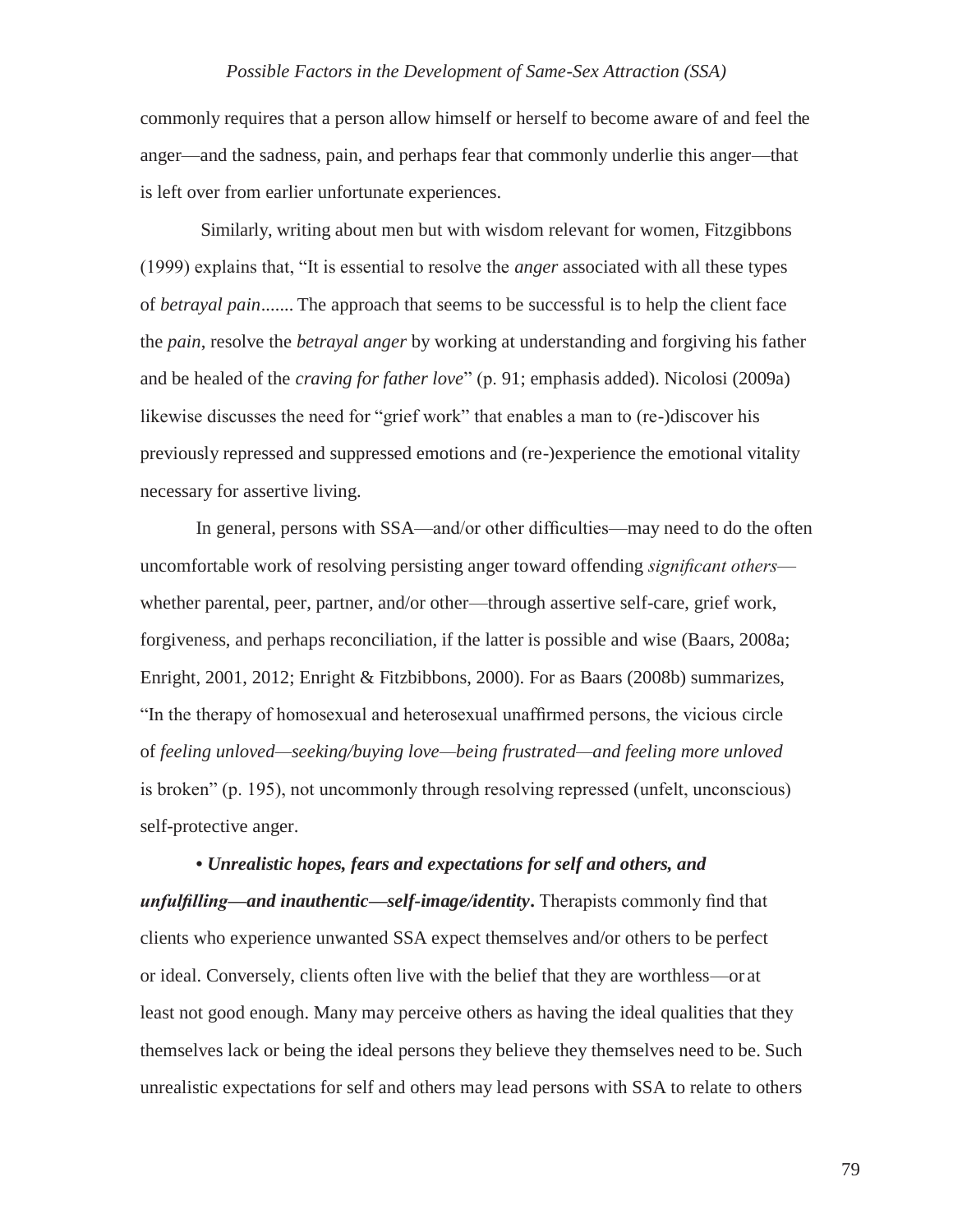in a self-defeating cycle: *idolizing/idealizing* others, then *demonizing* them when they fail to meet expectations. Persons with SSA, although initially attracted to someone, nonetheless may in their emotional hearts truly expect the worst—rejection—and act in ways that contribute to the very rejection they fear. Persons with SSA also may come to identify themselves with their sexual feelings, as if *having* SSA determines their *being* their essence or nature, *who* or *what* they *are*—instead of SSA expressing merely *how*  they may happen to feel, think, or act at a given time.

Van den Aardweg (1997) makes some sobering reflections about the nature and consequences of the self-identification reported by many persons with SSA. He views self-identifying according to how one feels or acts or to the lifestyle one is living as a risky, self-defeating venture. He asserts that it is a "psychologically dangerous *decision*  to identify oneself as a different species of man: 'I *am* a homosexual.'. . . It may give a sense of relief after a period of struggle and worry, but at the same time it is defeatist" (p. 23; emphasis in original).

According to van den Aardweg, "The self-identified homosexual takes on the [*tragic*] role of the definitive outsider. . . . That role brings certain rewards. ......It makes one feel at home among fellow homosexuals. It temporarily takes away the tension of having to fight homosexual impulses, and yields the emotional gratifications of feeling unique and *tragic*—and of course of having sexual adventures." Unfortunately, "[r]eal happiness, let alone inner peace, is never found that way. Restlessness will increase, as will the feeling of an inner void. Conscience will send out its disquieting and persistent signals" (p. 23; emphasis in original).

Van den Aardweg believes that for all persons with SSA, and experientially for persons for whom SSA is unwanted, discontent results from "the unhappy person" having "identified with .......a false 'self'." For such a person, identification with a false self "is a seducing dream; in time it turns out to be a terrible illusion." For "'being a homosexual' means leading an unreal life, ever farther away from one's real person  $[self]'(p. 23).$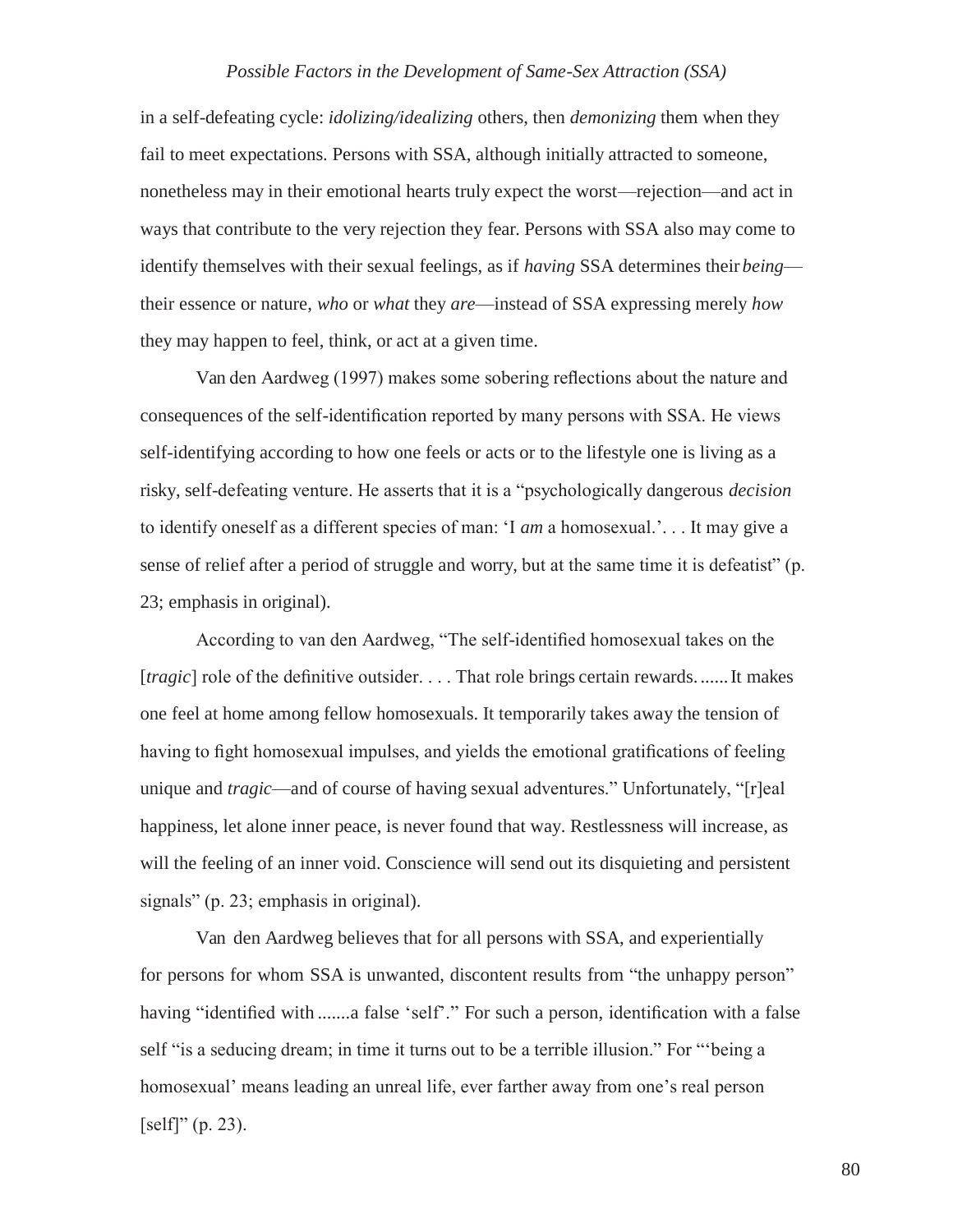Writing about *gender* vs. self-identity, Valdes (1996) explains that "the homosexual experience" for the adolescent or young adult male involves the "fusion" one might also say *confusion*—of his experiencing an inability to identify with other males (in other words, a *lack of authentic gender identity*), with his emotional needs for autonomy and independence, and with directing his sexual energies toward males. Valdes explains:

The emotions and feelings experienced by the boy during [the] period in which he struggles for independence, autonomy, and gender identitytend to become fused with each other making them appear to the child as if they were the same....... When the boy attains puberty, he uses his sexual drive, strongly perceived at this time, not to relate to the opposite sex, but to satisfy an unmet need for gender identity. (p. 348)

Valdes also observes that sexual identity confusion may result when a boy or a man misunderstands the nature of his felt "need to have sexual activity with another male." When a male becomes conscious of desire for "the homosexual experience," he commonly is unaware of authentic, unmet needs, such as *independence*, *autonomy*, and *individuation*, which may underlie this desire. In this sense, a boy's or man's gender identity needs may remain fused with these other basic needs. Valdes speculates that this "fusing of unmet basic needs might be one possible explanation as to why so many men report that they have felt the lack of gender identity from a very early age and have experienced themselves as different from other male peers as long as they can remember" (pp. 348–349). Consequently, "since this combination of needs resembles the basic emotional needs that he felt as a boy, he concludes that he is a homosexual, rather than recognizing that he has not attained gender identity" (p. 349).

Nicolosi (2009b) describes this experience in similar ways. For Nicolosi, "the homosexual impulse is also an attempt to rediscover the free, expressive, open,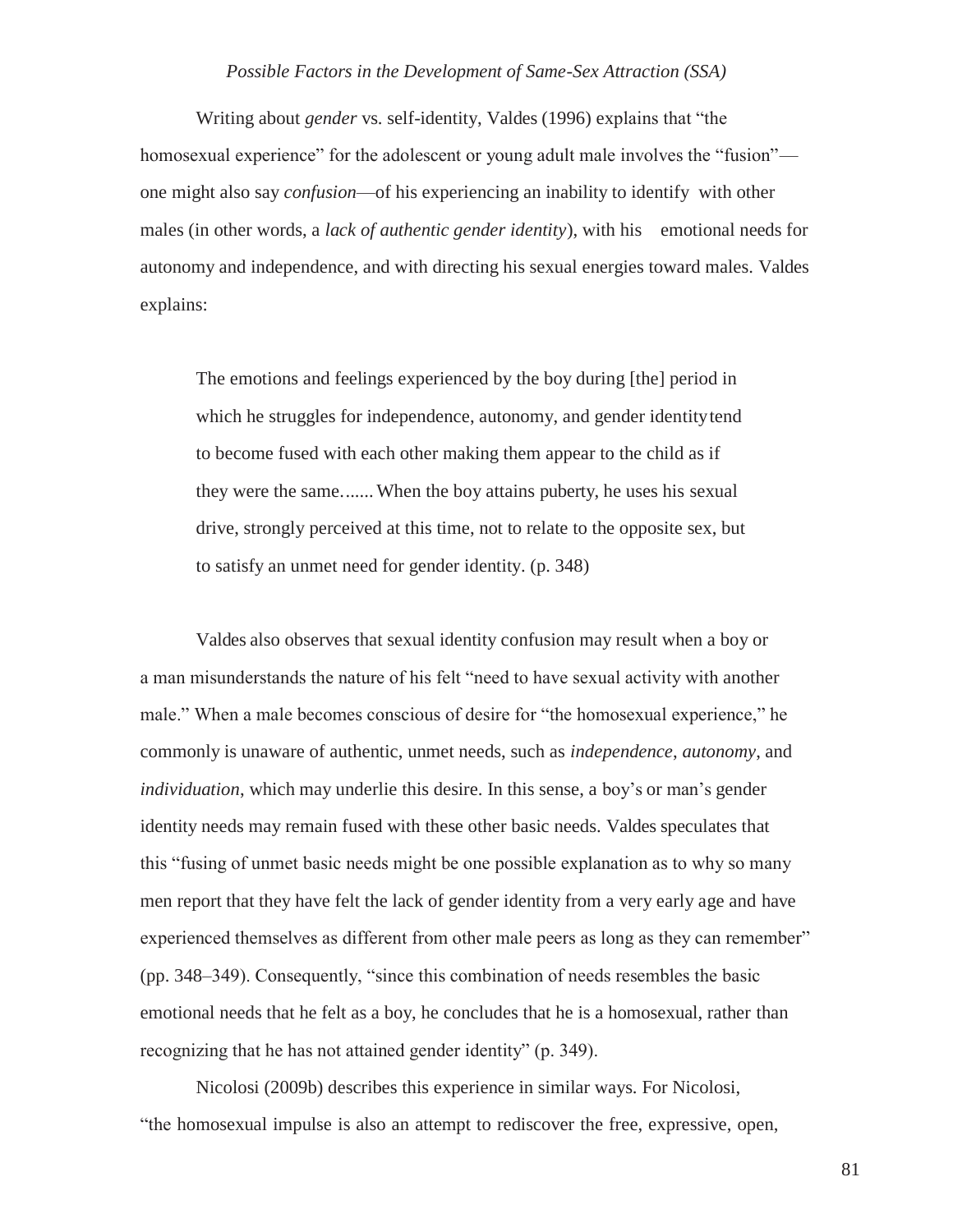powerful, gendered self that each man was created to claim. The intent of the impulse is 'reparative' in that its goal is gender affirmation; the man strives to be 'seen' by other men as an attractive male" (p. 33). Nicolosi (2009b) has also observed that many of his clients have come to therapy not "just to change their unwanted behavior," but "to change their sense of self." And some clients seek not just to diminish SSA, but to become "more heterosexual, and not just to 'act' heterosexually." Nicolosi explains that many male clients "want to feel comfortable in relationships with straight [nonhomosexual] men" (p. 28).

In addition to being seen as an attractive, salient man by other men, many clients also want to learn to be seen by women as a salient man. Nicolosi (2009b) remarks that part of his clients' goal of fulfilling "their latent heterosexual potential" often includes learning "to hold onto their masculine autonomy with women" (p. 28). Van den Aardweg (1997) speaks about the same concern using different terms. He observes that the "*[f]ear of the opposite sex*" that is frequently experienced by both men and women with SSA may be "a symptom of *gender inferiority feelings.*" Such feelings "can be activated by members of the opposite sex, who are perceived as expecting sex roles the homosexual feels unable to perform" (p. 20; emphasis in original).

Finally, as discussed earlier in this section, Baars (2008b) has noted the challenges and common negative consequences that result when anyone—particularly persons with SSA—identifies and tries to live according to a false sense of self in order to gain the love, attention, acceptance, and approval of others. Baars explains that *unaffirmed*  persons who experience SSA commonly try to obtain *affirmation—*unselfish, life-giving love—in one of two ways:

First, by *always being "nice" and pleasing others*, by *never getting angry*, and by *never hurting other people's feelings* [emphasis added]—in short by nonassertive behavior. Second, in sexual contacts using the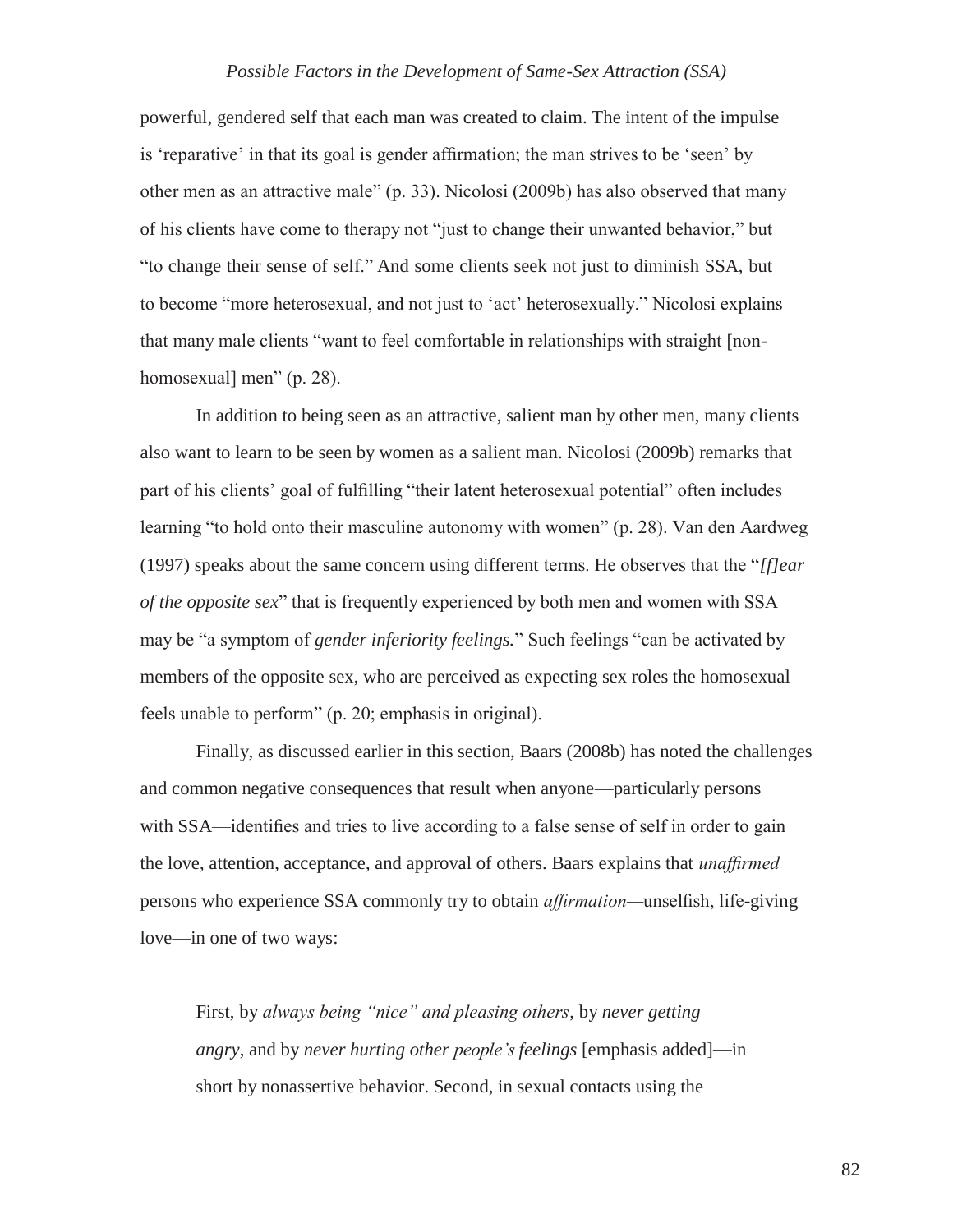mistaken notion that sex equals love. The more total the frustration of the fundamental need for affirmation, the greater the drive and the more desperate the *desire to bind another to oneself* [emphasis added] . . . . By and large, these sexual acts.......represent a measure of the depth of a person's fundamental deprivation, since they indicate either the intensity of the *need to please others ......*or the *fear of being rejected or considered "unmanly"* [emphasis added] in the "gay" world. (p. 192)

• *Unmanaged or unresolved co-occurring compulsions and addictions—to, among other things, sex, alcohol, other drugs, and food—as well as disorders of mood (anxiety, depression) and personality*. Gratifying SSA—as well as oppositesex attractions—may serve a temporary, *self-medicating* purpose, allowing someone to temporarily numb or avoid experiencing one or more unwanted feeling states. If such behaviors become habitual, they are in some cases properly regarded as compulsive or addictive. In addition, persons with SSAmay experience one or more psychological or behavioral difficulties, including diagnosable disorders, which themselves are problematic.

Regardless of whether SSA thoughts and behavior are unwanted, allsexual and emotional compulsions or addictions—whether motivated by SSA or not—are problematic in themselves and are difficult to manage or resolve. Whitehead and Whitehead (2013) describe how sexual addictions are essentially a drug problem caused by the repeated experience of pleasurable sensations caused by "drugs" (hormones and other chemicals) produced by the body. The repeated presence of these drugs, especially if they are associated with the relief of distressing emotions, commonly leads to a physical dependency on these drugs that the person comes to perceive as a need. Over time, the person may come to perceive their repeated use as an "uncontrollable compulsion." The Whiteheads note that while the physiology of one's cells does make it possible for a person to develop an addiction, the person enables this to happen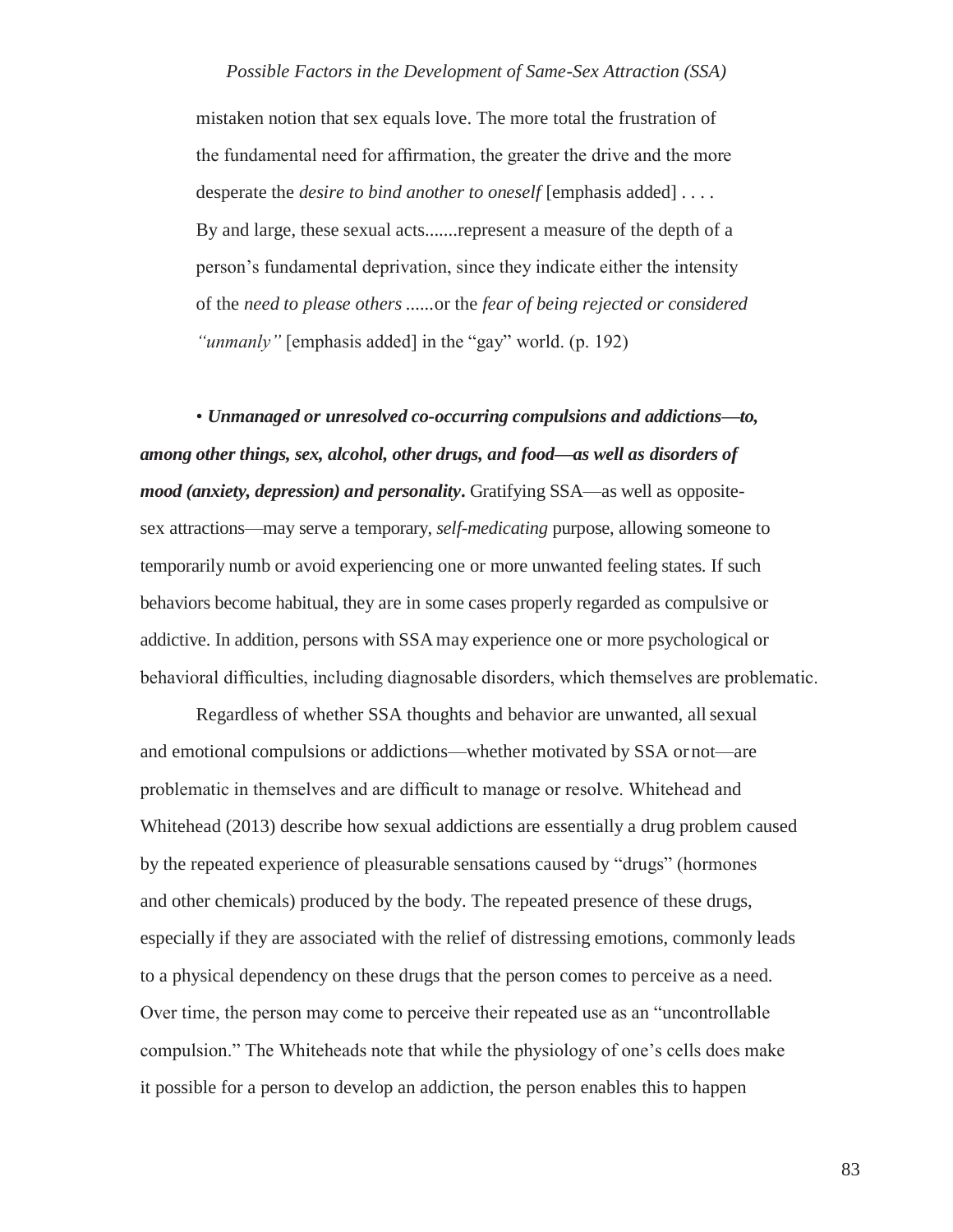through repeated use. Thankfully, it always remains "possible to reverse the process and rediscover the old normalcy (or find a new one)" (p. 100).<sup>9</sup>

Considering SSA in particular, various therapists describe the potentially—and for too many persons, actually—addictive process of emotional and/or sexual addiction involved in gratifying SSA. For example, van den Aardweg (1997) comments: "Giving in to homosexual wishes [may] create a sexual addiction. Persons who have reached this stage [now] have essentially two problems: their gender inferiority complex and a relatively autonomous sexual addiction" (p. 20).

Fitzgibbons (1999) notes that "Increasing numbers of young people become involved in sexual experimentation and develop an addiction to same-sex activity" (p. 90). Reflecting on "the number of sexual partners, dangerous behaviors, and other negative aspects typical of the homosexual lifestyle," Fitzgibbons notes that for some persons, "*[s]exual addiction* may . . . be a major problem within the homosexual lifestyle" (p. 96).

Compulsions and addictions develop because, while the experience of physical or emotional pleasure and emotional relief—sometimes called self-calming or selfsoothing—may be intense, the feelings do not last and may leave greater discomfort after the biochemical-induced high has faded. Valdes (1996) describes this process for male adolescents:

[W]hen the adolescent feels a sense of failure, rejection, lack of acceptance, powerlessness, and so on, he is inclined to meet those needs by eroticizing

<sup>&</sup>lt;sup>9</sup> The research and theorizing based on the Trans-Theoretical Model of Intentional Behavior Change, or TTM (DiClemente, 2003; Prochaska, Norcross, & DiClemente, 1995), is recommended for understanding in more detail how persons may develop and also may be helped to change *any* behavioral habit, compulsion, or addiction.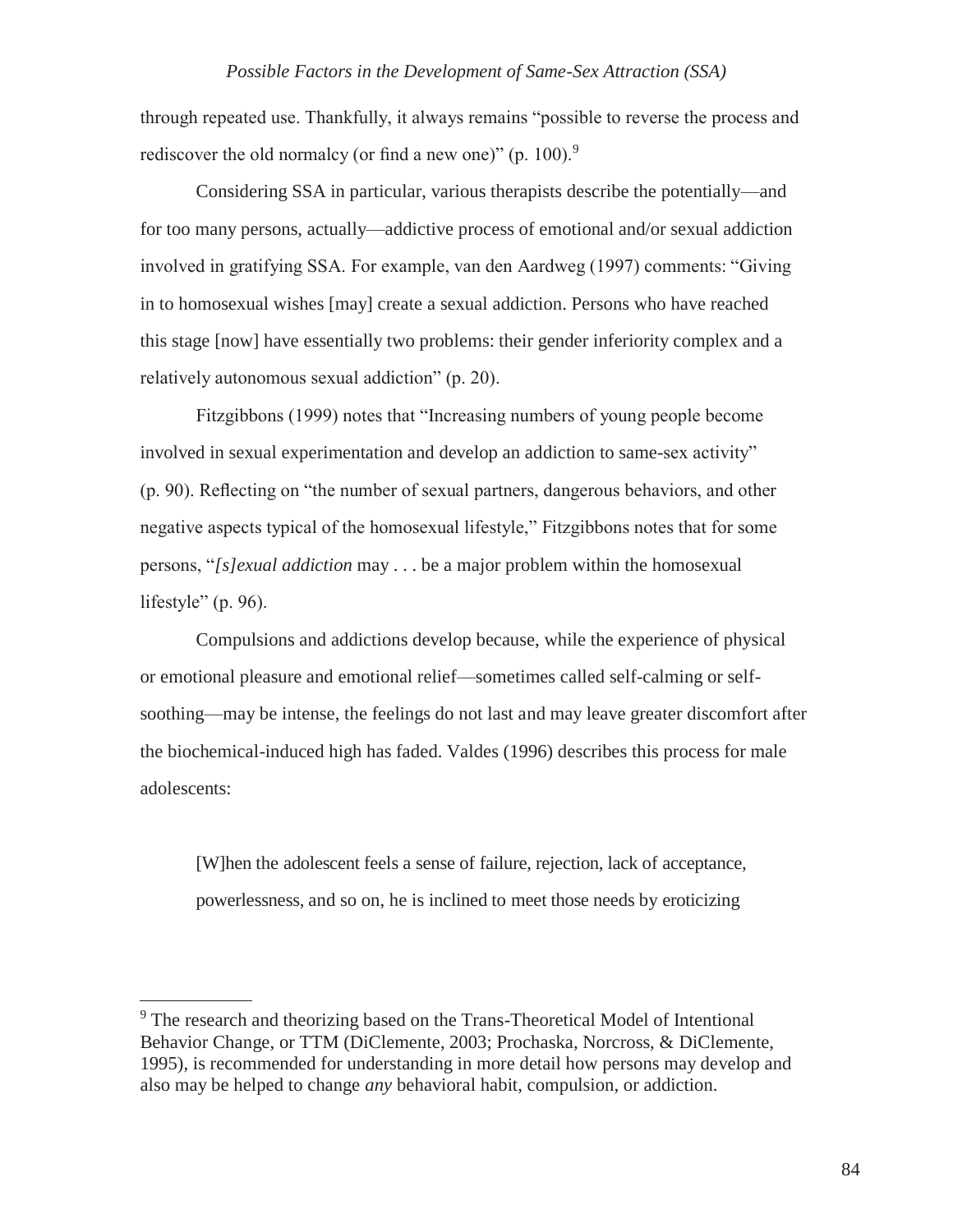them—usually resulting in some form of sexual acting out, as if by this acting out, he would gain acceptance by males in general. (p. 348)

"Most of the time," sadly, "after acting out, [the adolescent] discovers that he feels worse and that the sexual gratification did not satisfy any of his needs" (pp. 348–349).

Valdes explains further that "sexual acting out to fulfill the unmet needs of gender identification has a negative effect." This occurs largely because "relating only to members of the same sex who exhibit a similar condition will not satisfy the gender identity unmet need because they have the same kind of deficit." Unfortunately, engaging in such behavior "does not heal the condition but rather perpetuates it and makes it even more addictive" (p. 364).

Nicolosi (2009b) observes that for men, "homosexual acting-out is an attempt at restoring [the person's] psychic equilibrium. Through an erotic connection with another man, they unconsciously seek to attain a self-state characterized by assertion, autonomy, and gender-relatedness." Regrettably, this attempt works only temporarily at best. In Nicolosi's experience, the men he serves find that behaving in this way "eventually brings them none of these things—only a nagging feeling of inauthenticity, and still deeper discouragement" (p. 33). Ultimately, while such acts may be momentarily exhilarating, "the brief, false vitality our clients feel when engaging in sex with other men . . . is not satisfying for very long: in fact it is compulsive, stereotypic, and repetitive" (pp. 34–35).

Hallman (2009) has observed a compulsive or addictive quality to the patterns of emotional dependency and overinvolvement commonly experienced by the women with SSA whom she has served. Hallman observes:

This addictive way of relating [in which the female client] most likely medicated powerful emotions through her overattachments [must be addressed]. ......She has a legitimate drive for relational connection and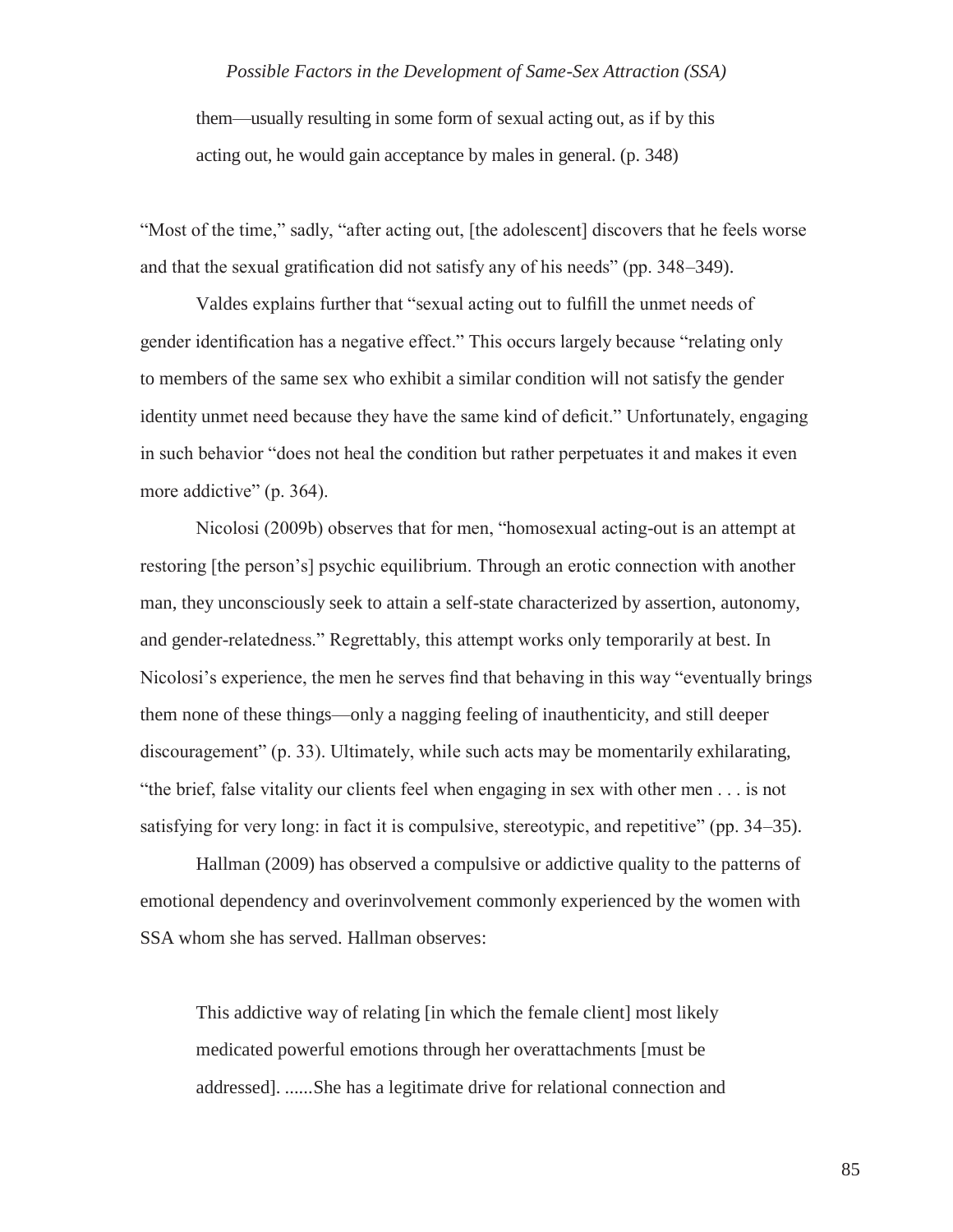intimacy [but she must learn to] relate to others in the limited doses that they are able to offer. Her pattern of developing instant [emotional] intimacy must be broken and replaced with relationships—plural, not just one—that evolve over time. (p. 150)

In addition to experiencing sexual addictions, persons with SSA commonly experience a number of psychological or behavioral difficulties, including diagnosable disorders, several times as frequently as do persons without SSA (NARTH, 2009; Phelan, et al., 2009; Whitehead, 2010).<sup>10</sup> The abstract of Neil Whitehead's (2010) article, "Homosexuality and Co-morbidities," is worth quoting at length:

Clients with unwanted SSA . . . who present to therapists, often have cooccurring problems. ......[A] score of mental health conditions are present in the general SSA population at rates three or more times greater than in the OSA [opposite-sex attraction] population, involving almost every DSM *[Diagnostic and Statistical Manual of Mental Disorders]*category. These conditions include bipolar, OCD [obsessive compulsive disorder] and schizophrenia, but are predominantly mood disorders, depression, substance abuse and suicidality....... People reporting SSA have a more widespread and intense psychopathological burden than probably any other group of comparable size in society, though college-age people may have more substance abuse. ......Surveys in recent literature suggest objective discrimination is not to blame for suicidality, but

 $10$  The Phelan, et al. (2009) and Whitehead (2010) references list many studies that document the nature and relatively higher frequency of a number of *co-occurring* (also called *comorbid*) medical, psychological, and behavioral difficulties and disorders among those with SSA as compared with persons who do not engage in same-sex gratifying behaviors.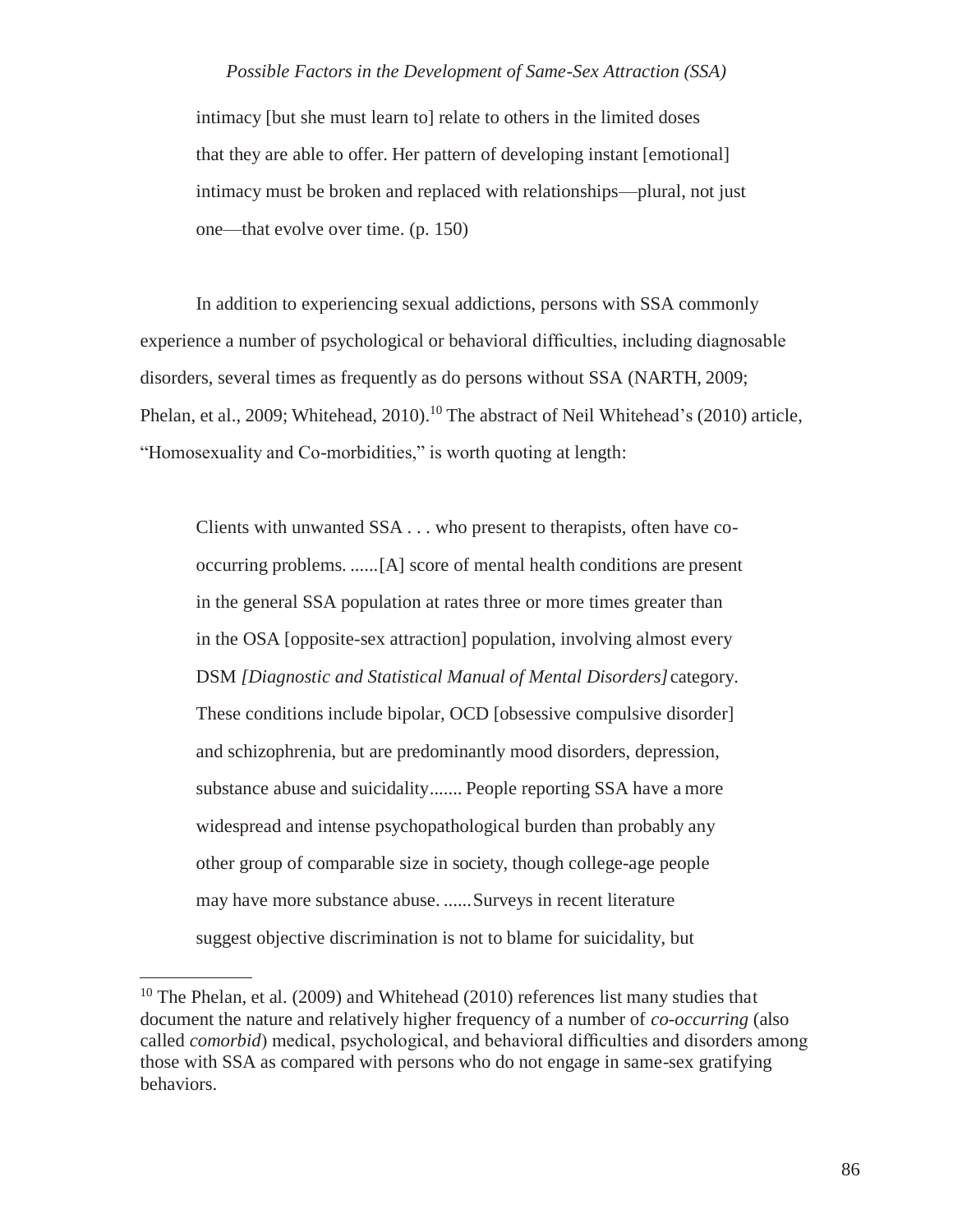*perceived* discrimination.......[P]articular emotion/avoidant based coping mechanisms used by people reporting SSA almost entirely account for the effects of this perceived discrimination. (p. 125; emphasis in original)

**VI. To be helpful, professional care—including medical and mental health services, including therapy, counseling, guidance, and education—for unwanted homosexuality, like all professional care for any presenting concern, must be given personally, one client at a time, to those who freely seek it.**

Over the past century and a half, the medical and mental health arts and sciences have changed in their understanding of how homosexuality may develop and how unwanted SSA may be managed and alleviated. As discussed previously, clinicians and scientists have described many possible causes and have offered various theories in order to try to either explain homosexual behavior or to suggest how the desire to engage in such behavior may be prevented or remediated if the person experiencing them seeks such assistance.

Abbott and Byrd (2009) offer a useful perspective in understanding the possible but limited relevance of the diversity of theories and research findings that exist:

In general, theories are explanations of why we behave as we do (Green & Piel, 2002). Theories give us clues about possible causes of behavior (White & Klein, 2002). If causes can be identified then intervention and remediation can (or may) occur ...... This solution, of discovering and then controlling causes of behavior, is not as simple as it appears, because most complex social behaviors (such as those associated with . . . homosexuality) are influenced by multiple factors acting over many years. Identifying and controlling one or two causes that may contribute to the undesirable behavior may not be enough to prevent the (re-)occurrence of that unwanted behavior. (p. 19)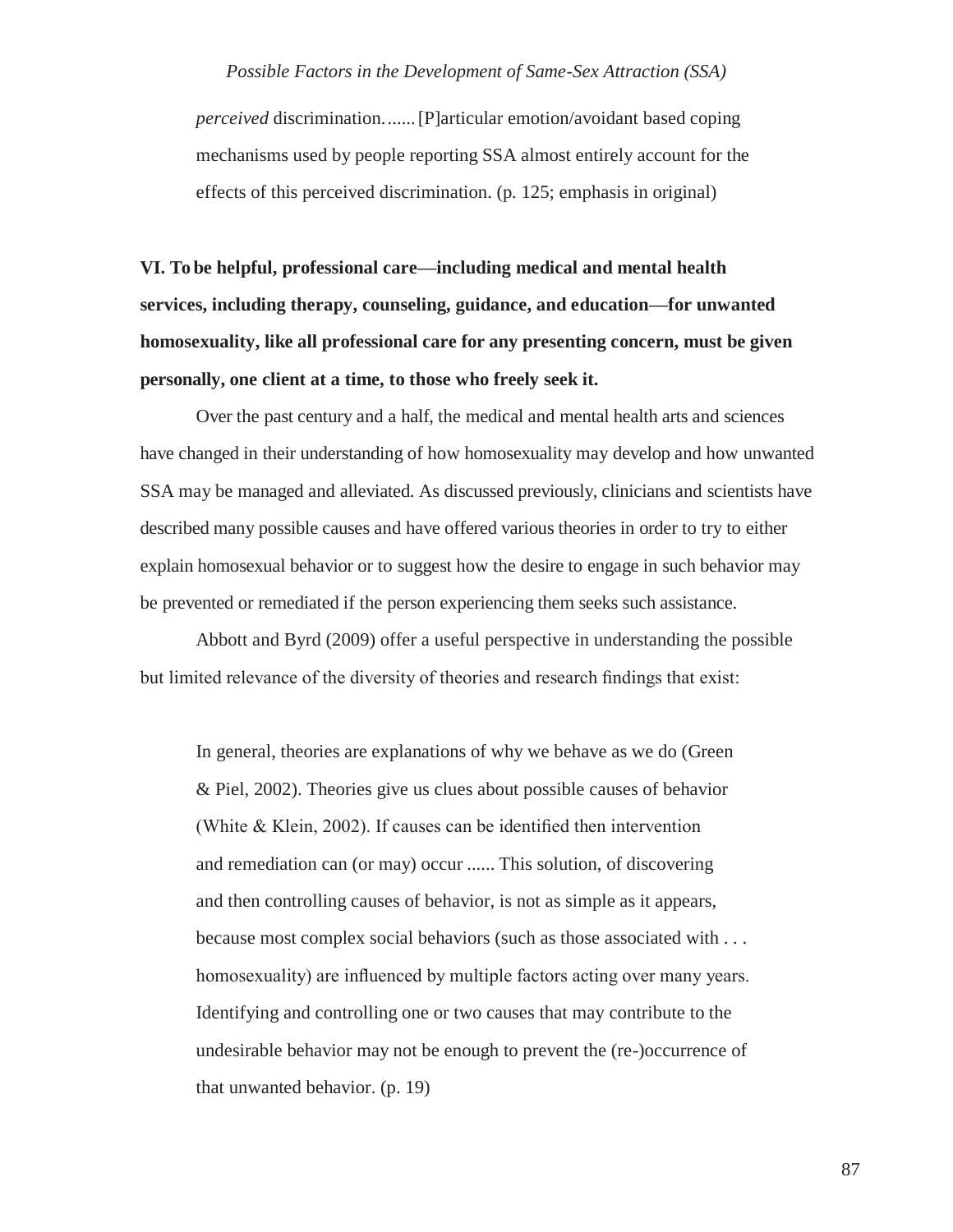Effective professional care to any person for any presenting problem is an art and requires a truly interpersonal—in other words, person-to-person—relationship focused on helping a client meet his or her realistic goals as he or she defines them. Mental health professionals wisely recognize and encourage their clients' individuality and their need, duty, and right to make their own decisions. Serving clients as such begins with making possible the client's authentic *informed consent.* As Hamilton and Henry (2009) write, obtaining informed consent from clients means

explaining clearly the realistic possibility of change, including the limitations, and the often difficult process of therapy. Therapists should . . . present [clients] with realistic expectations: that change is not easy; that it is an ongoing process; and that, as with any issue, it often takes time [and] . . . that they may not experience change to the fullest degree that they desire. (pp. xxii–xxiii)

In order to ensure that clients not feel or "be forced or coerced into changing," possible clients or patients "should be given full and accurate information" in order to "determine their own therapeutic goals" (p. xxiv).

Byrd (2009) explains that "describing one's approach to psychological care" in general is inherently difficult. "Whatever the approach, it must [be] adapt[ed] to the particular patient" and his or her unique needs, concerns, and life circumstances (p. 84). Psychological care for unwanted SSA is no different.

Mary Beth Patton (2009), who works exclusively with women, comments similarly:

My client has the right to self-determination. As an adult I respect her ability to make decisions for herself. She [typically] has been wounded by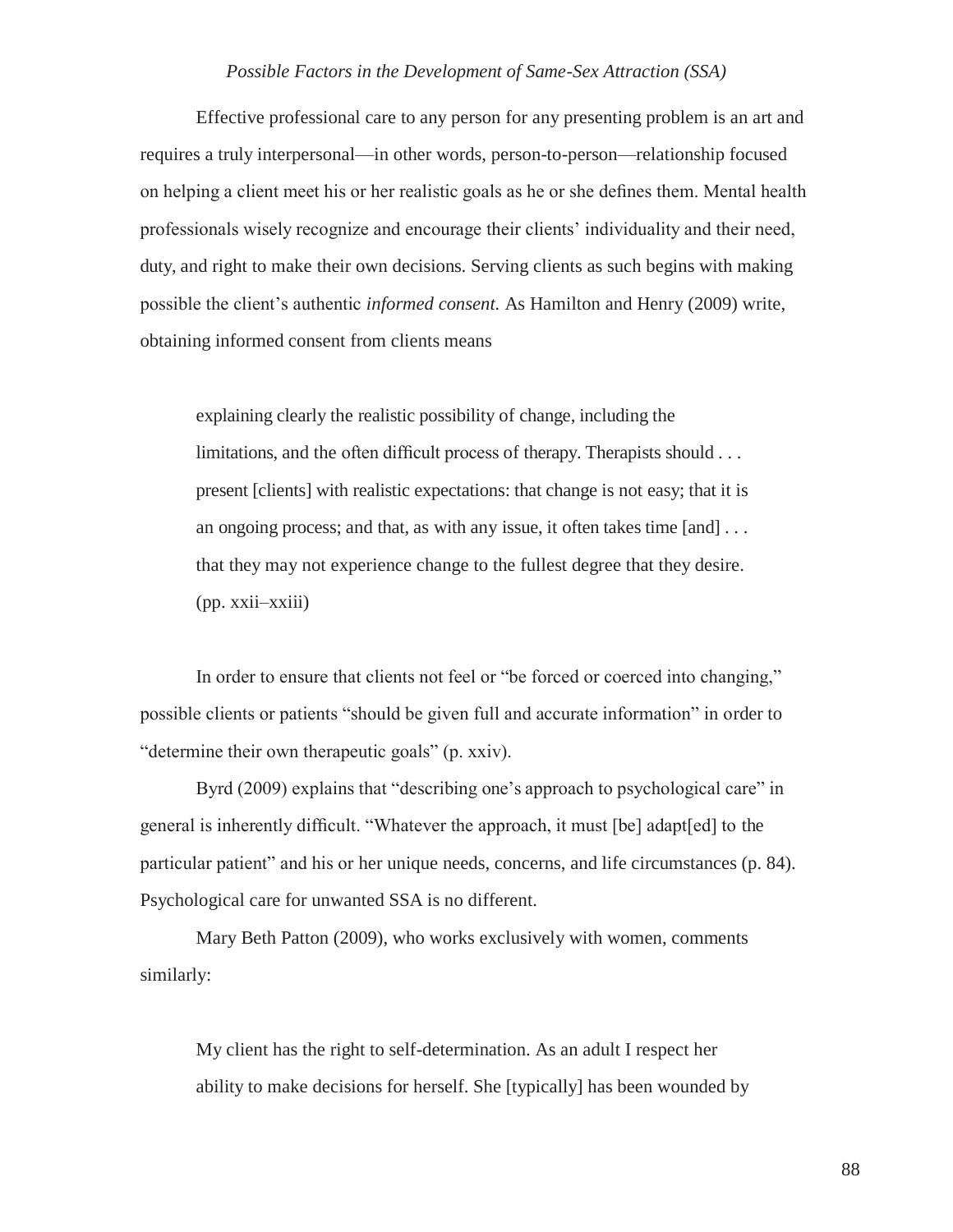the over-control of others and I want to be sure not to repeat that pattern. Collaboration is my goal. I am the expert on the big picture; she is the expert on herself....... She needs to know and be assured that I am invested in her good. My goal is to delight in her as a person and in her uniqueness (not just in what she can [or cannot] do). (pp. 91–92)

Those who work primarily with men with unwanted SSA offer similar comments. Byrd (2009), a psychologist trained in interpersonal and cognitive behavioral therapy, notes:

In many ways, providing psychological care for men who present with unwanted homosexuality is not very different than dealing with other patient populations: the therapist begins where the patient is and demonstrates respect for patient autonomy, patient self-determination and diversity. (p. 84)

Respect for client diversity means not imposing treatment on clients, regardless of whether the treatment seems reasonable to the therapist. Respect for client well-being and the ethical duty of beneficence and nonmaleficence (doing good and avoiding harm) also require that therapists not yield to demands by clients for unreasonable treatment—for services that either are not beneficial or may be harmful.

**VII. Homosexual feelings and behavior are not innate or immutable, and homosexual behavior is not without significant risk to medical, psychological, and relational health.**

As mentioned previously, the APA (1998, 2008) acknowledges that homosexuality is not "innate"; that psychological and social factors, as well as genetic and other biological factors (both nature and nurture) influence the development of homosexuality.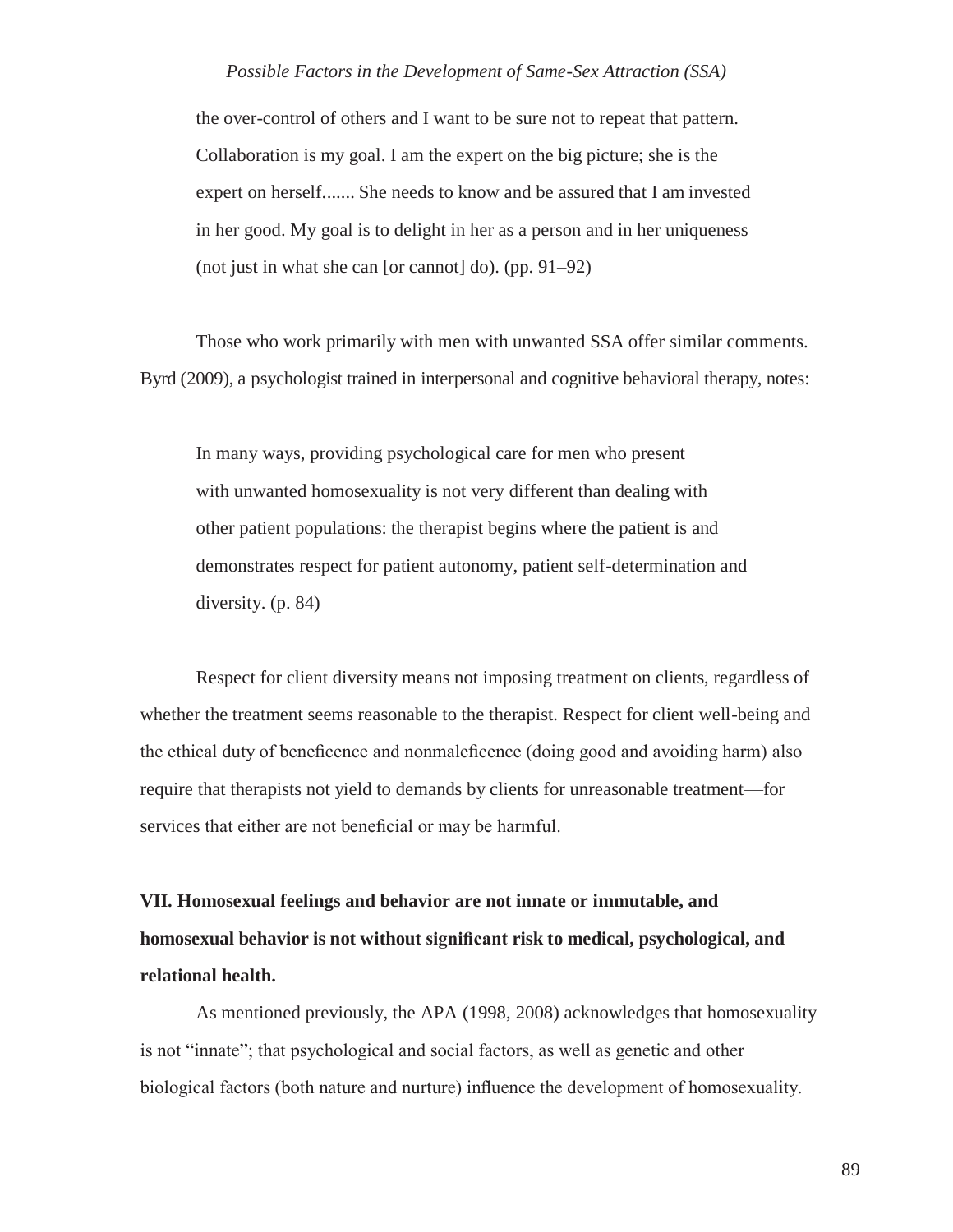In other words, persons with SSA are *not* "born that way"! Also, while the APA claims that there is insufficient empirical evidence to show that sexual orientation itself may be changed through therapy or other means (such as pastoral intervention), the APA (2009) does acknowledge that sexual behavior, attraction, and orientation identity are "fluid"—in other words, not fixed or immutable. While the APA warns potential consumers that "sexual orientation change efforts" (SOCE) *may* be harmful, their 2009 report also concludes: "There are no scientifically rigorous studies of recent SOCE that would enable us to make a definitive statement about whether recent SOCE is safe or harmful and for whom" (p. 83, cf. 2, 3).

In a proactive response published several months before the anticipated 2009 APA report, the National Association for Research and Therapy of Homosexuality (NARTH) reviewed more than a century of experiential evidence, clinical reports, and research literature. NARTH's report, "What Research Shows" (Phelan, et al., 2009; NARTH, 2009), documents

• that it *is* possible for both men and women to change from homosexuality to heterosexuality, both with and without professional assistance<sup>11</sup> (cf. Whitehead and Whitehead, 2013);

<sup>&</sup>lt;sup>11</sup> "What Research Shows" (NARTH, 2009) reviews 125 years of clinical and scientific reports documenting that professionally-assisted and other attempts at volitional change from homosexuality toward heterosexuality have been successful for many and that such change continues to be possible for some who are motivated to try. "Clinicians and researchers have reported positive outcomes after using or investigating a variety of . . . paradigms and approaches . . . to treat homosexuality, including *psychoanalysis, other psychodynamic approaches, hypnosis, behavior therapies, cognitive therapies, sex therapies, group therapies, religiously-mediated interventions, pharmacology* [emphasis added], and others. In many cases, combinations of therapies have been used. There have also been reports of spontaneous change, i.e. of persons experiencing various degrees of 'sexual reorientation' without professional or pastoral guidance." (p. 2)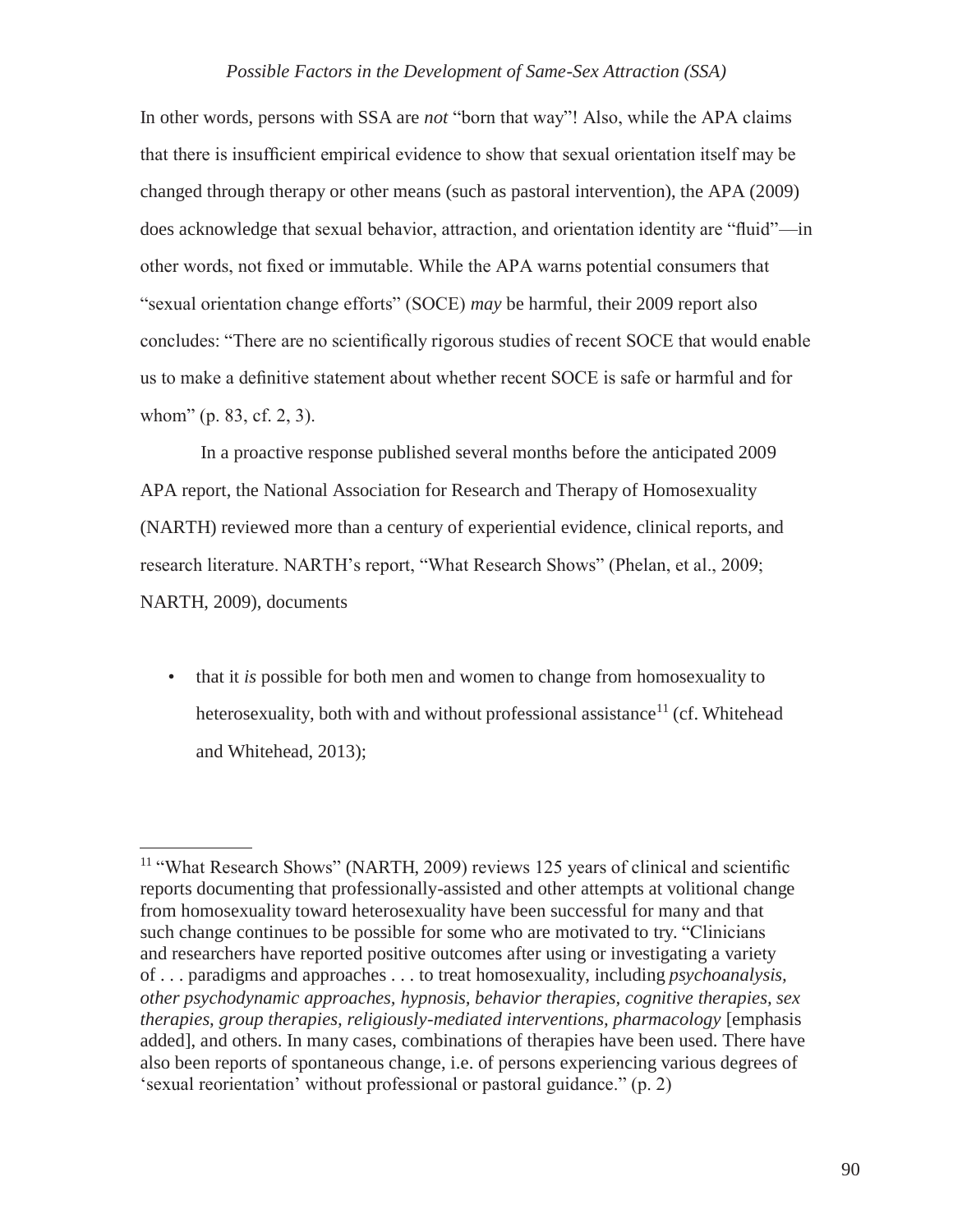- that efforts to change are not unreasonably or unacceptably harmful; and
- that homosexual men and women *do* indeed have greater risk factors for medical, psychological, and relational problems than do the general population (cf. Diggs, n.d.; NARTH, 2009; Whitehead, 2010).

It is important to acknowledge that *everyone* who has attempted to change the feelings, thoughts, or behaviors associated with unwanted SSA—with or without professional assistance—has *not* accomplished his or her goals as completely as he or she intended. Yet it is also important to remember that many clients seeking to resolve unwanted SSA have accomplished their goals to greater or lesser degrees (cf. Phelan, et al., 2009, pp. 12–280). *Some* persons who have experienced SSA—including some who once fully "lived the lifestyle"—*have* learned to live serene lives without homosexual gratification. And *some* of these *have* developed their heterosexual potential enough to now be married with children. NARTH (2012) offers a helpful perspective for understanding the possibility of change of unwanted SSA:

NARTH believes that much of the expressed pessimism regarding sexual orientation change is a consequence of individuals intentionally or inadvertently adopting a categorical conceptualization of change. When change is viewed in absolute terms, then any future experience of samesex attraction (or any other challenge), however fleeting or diminished, is considered a refutation of change........Rather than pigeonholing homosexual sexual orientation change into categorical terms, NARTH believes that it is far more helpful and accurate to conceptualize such change as occurring on a continuum. . . .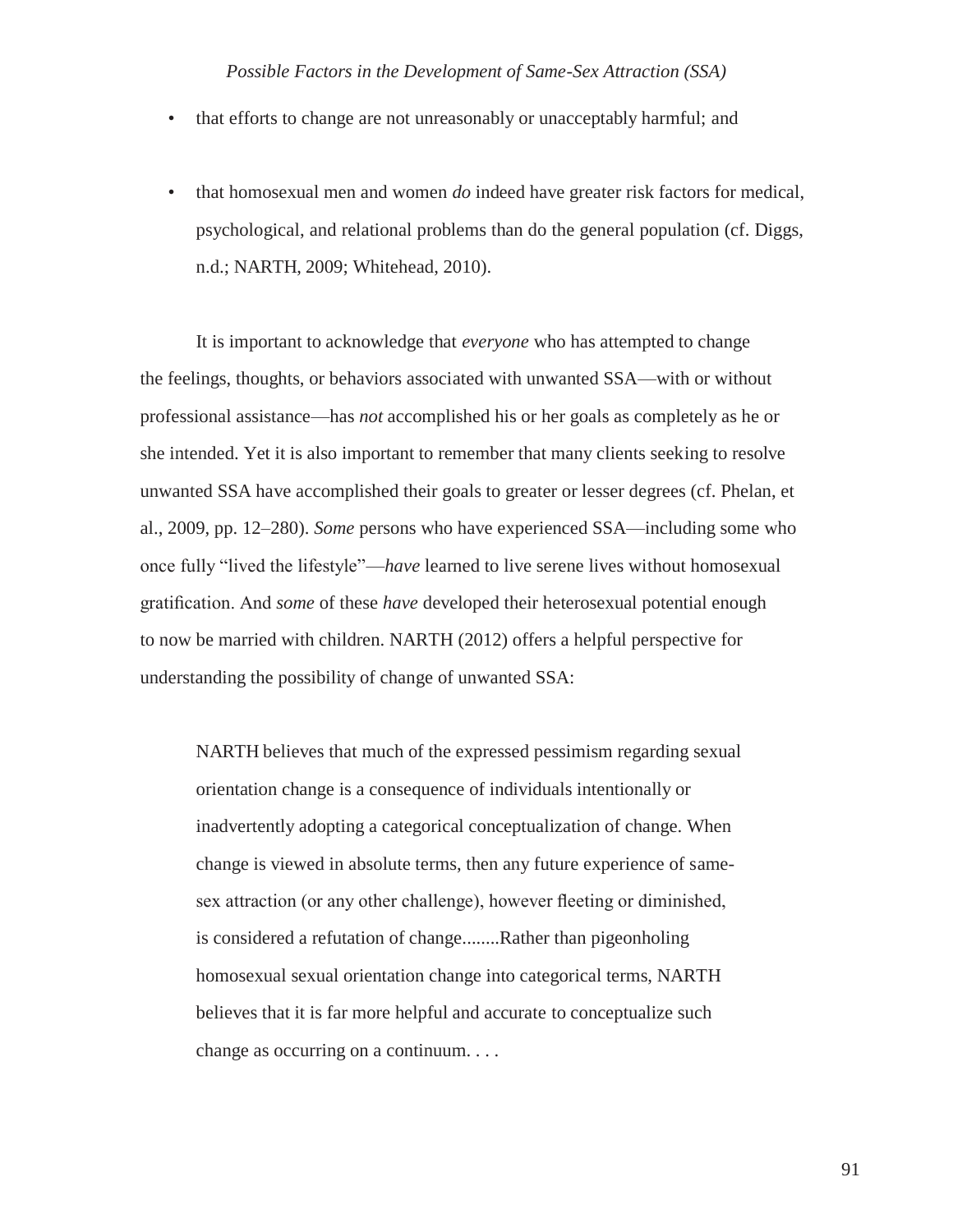NARTH affirms that some individuals who seek care for unwanted same-sex attractions do report categorical change of sexual orientation. Moreover, NARTH acknowledges that others have reported no change. However, the experience of NARTH clinicians suggests that the majority of individuals who report unwanted same-sex attractions and pursue psychological care will be best served by conceptualizing change as occurring on a continuum, with many being able to achieve sustained shifts in the direction and intensity of their sexual attractions, fantasy, and arousal that they consider to be satisfying and meaningful.<sup>12</sup>

As mentioned above, research shows that attempting to change unwanted SSA does not subject a client to unacceptably high risks of "harm." There have been recent and are current efforts by legislatures and professional bodies at the state, national, and international levels to attempt to stop medical and mental health professionals from offering assistance to "change unwanted SSA." Legislation and pronouncements by professional bodies commonly cite one or more studies in support of their efforts to prevent potential clients from receiving and professionals from offering such assistance. Typically, such research has been reported in a manner that ignores the studies' authors' own awareness of the studies' methodological limitations and irresponsibly claims that the research says more than it does. Too often, ideological bias and irresponsible science or concerns about ethical, professional practice appears to be driving such legislative and professional activism.

 $12$  Firsthand testimonies of former clients who have sought and gratefully recount their experience of receiving such professional care may be read, heard, or viewed at PATH (n.d.), [www.voices-of-change.org](http://www.voices-of-change.org/)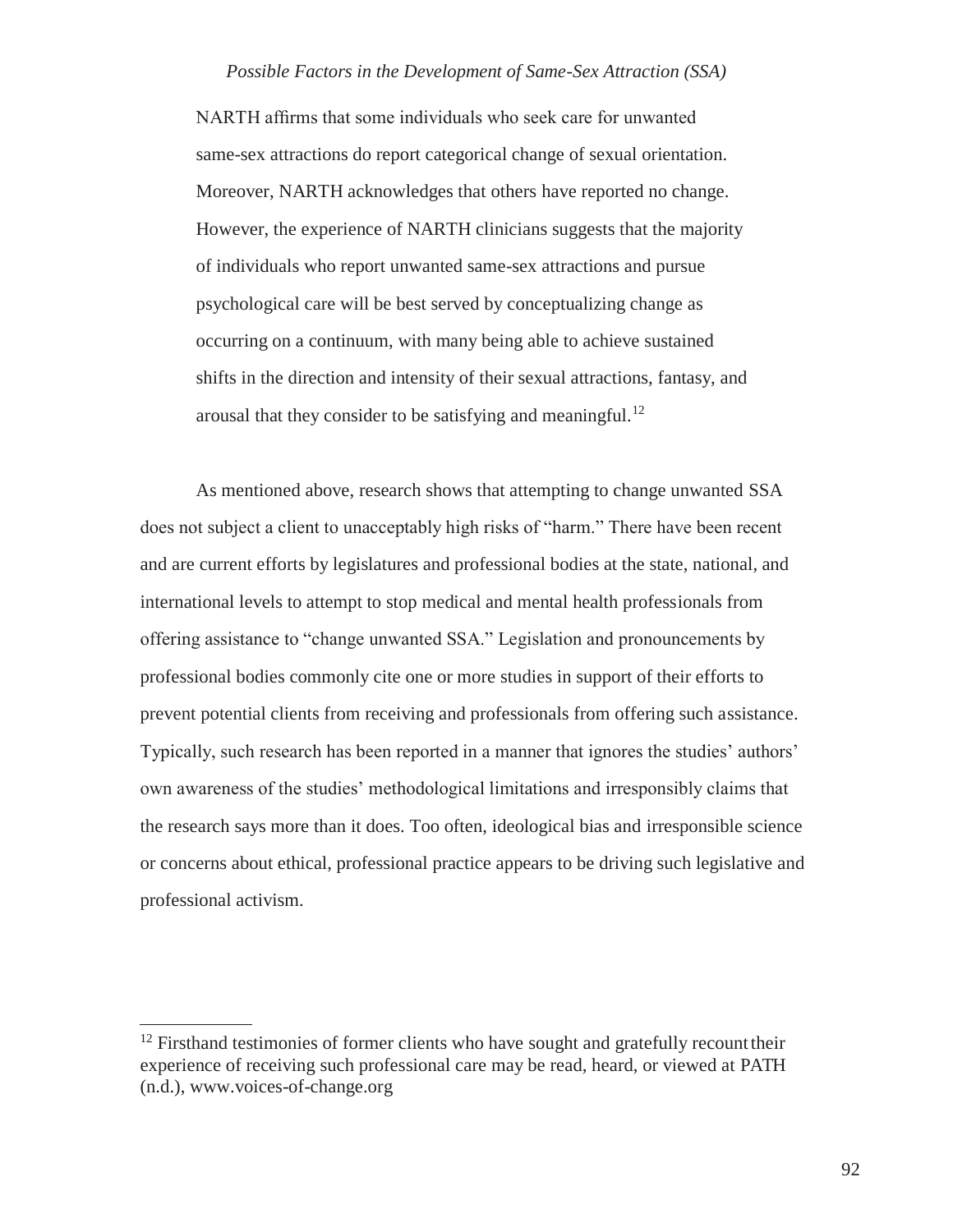For example, the study by Shidlo and & Schroeder (2002) is commonly cited as "proving" that professional efforts to change unwanted SSA are unacceptably harmful. While this study *may* offer legitimate examples of real, unwanted negative consequences experienced as a consequence of persons who participated in "conversion therapy"—one of several generic names commonly given by critics to the practice of professional and nonprofessional assistance for unwanted SSA—it offers no proof of anything. As Shidlo and Schroeder themselves comment: "*The data presented in this study do not provide information on the incidence and prevalence of failure, success, harm, help, or ethical violations in conversion therapy*" (p. 250; emphasis in the original). In spite of such a responsible qualification about the meaning of the results of their study, activists within state, national, and international bodies have irresponsibly used this study to attempt to ban professional "conversion therapy" (Rosik, 2013a, 2013b; Sutton, 2014).<sup>13</sup>

A foundational principle for ethical and beneficial practice by all medical and mental health-care professionals is *respect for clients' and patients' right to "selfdetermination.*" As Principle E: Respect for People's Rights and Dignity of the APA (2010) Ethical Principles states: "Psychologists respect the dignity and worth of all people, and the rights of individuals to privacy, confidentiality, and self-determination." Surely, this must include the rights of persons to choose to manage and diminish samesex attractions and behaviors, and perhaps even try to foster opposite-sex attractions and behaviors!

<sup>&</sup>lt;sup>13</sup> A decade later, several studies conducted with methodological weaknesses similar to the Shidlo and Schroeder study also attempt to "*document the harm*" (Shidlo and Schroeder, 2002). Undoubtedly, it is only a matter of time before one or more state, national, or international legislatures or professional bodies uses one or all of these new studies in attempting to discredit and prevent the professional practice of change-oriented professional care (Rosik, 2014).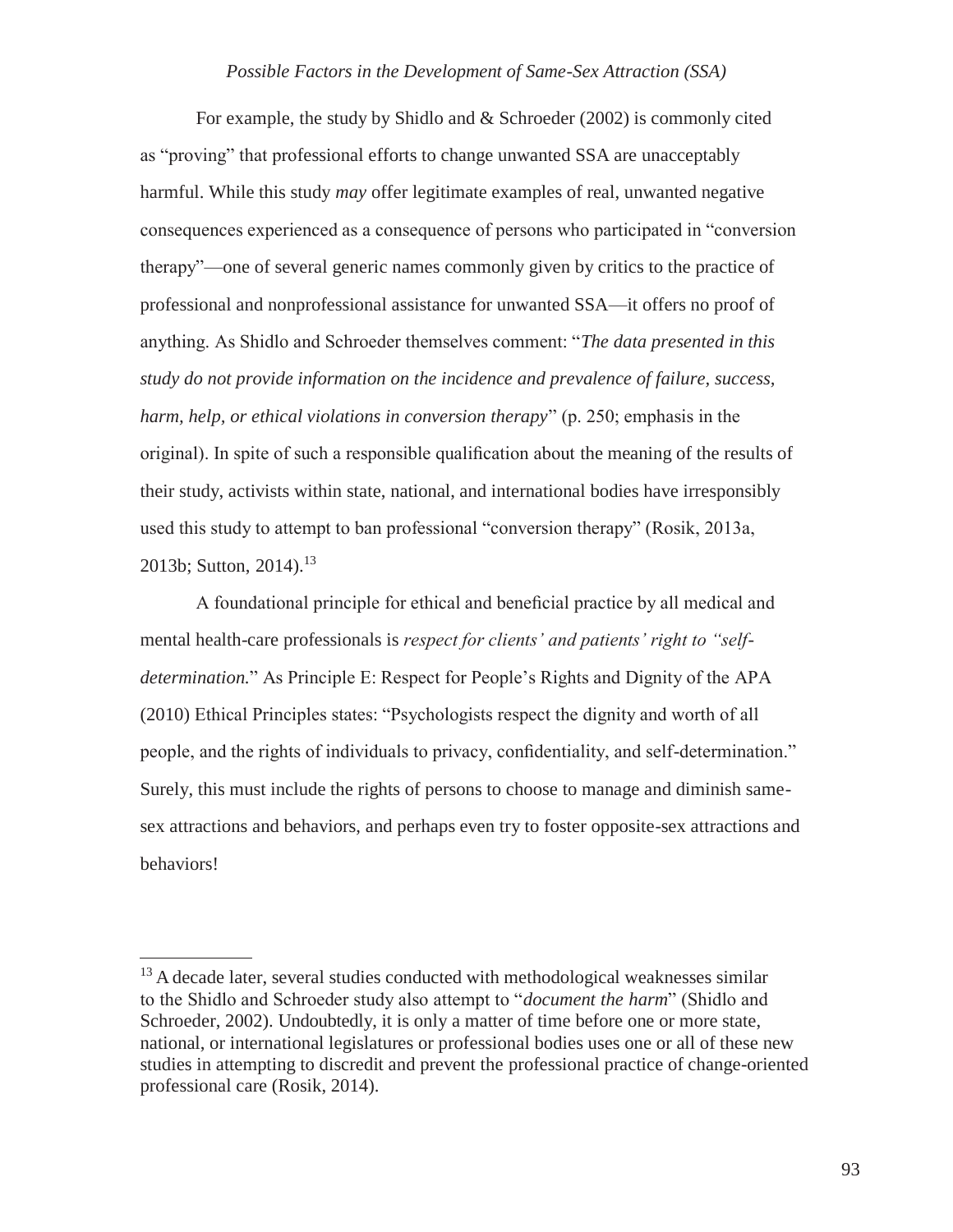Ironically, on paper, the APA (2009) would seem to agree with NARTH (2010) and allied medical and mental health professionals about the importance of a therapist respecting the "dignity and self-determination of all their clients, including those who seek to change unwanted same-sex attractions and behavior" (Practice Guideline 4). Unfortunately, in practice, theAPA and other medical and mental health professional associations seem bent on limiting such self-determination.<sup>14</sup>

When considering the ethics of whether, when, and how to offer professional help to persons whose experiences of SSA feelings, thoughts, behavior, lifestyle, and/or identity are unwanted, the uniqueness of the person who is a potential or actual client must always be remembered. In addition to the ultimate uniqueness of the influences and experiences associated with each person's development of SSA—and indeed, oppositesex attraction—each person who experiences SSA as unwanted likewise does so out of personal, if sometimes also common, motives. For example, Julie Harren Hamilton and Philip Henry (2009), coeditors of the *Handbook of Therapy for Unwanted Homosexual Attractions*, explain that clients who seek help to cope with and resolve unwanted homosexual attractions may do so for a variety of reasons, such as "a lack of fulfillment in their homosexual identity, incongruence with personal values, deeply held religious beliefs, personal goals of heterosexual marriage and children, and many other such internal motivators" (p. xxi).

<sup>&</sup>lt;sup>14</sup> As the APA 2009 report states, licensed mental health providers (LMHP) "should strive to maximize autonomous decision making and self-determination and avoid coercive and involuntary treatments" (p. 76). "We also believe that LMHP are more likely to maximize their clients' self-determination by providing effective psychotherapy that increases a client's abilities to cope, understand, acknowledge, explore, and integrate sexual orientation concerns into a self-chosen life in which the client determines the ultimate manner in which he or she does or does not express sexual orientation" (p. 69), and that "clients perceive a benefit when offered interventions that emphasize acceptance, support, and recognition of important values and concerns" (p. 63). Ironically, professionals who do wish to assist clients or patients in changing unwanted same-sex attractions and behavior are able to agree, in theory, with each of these APA assertions (cf., NARTH, 2010).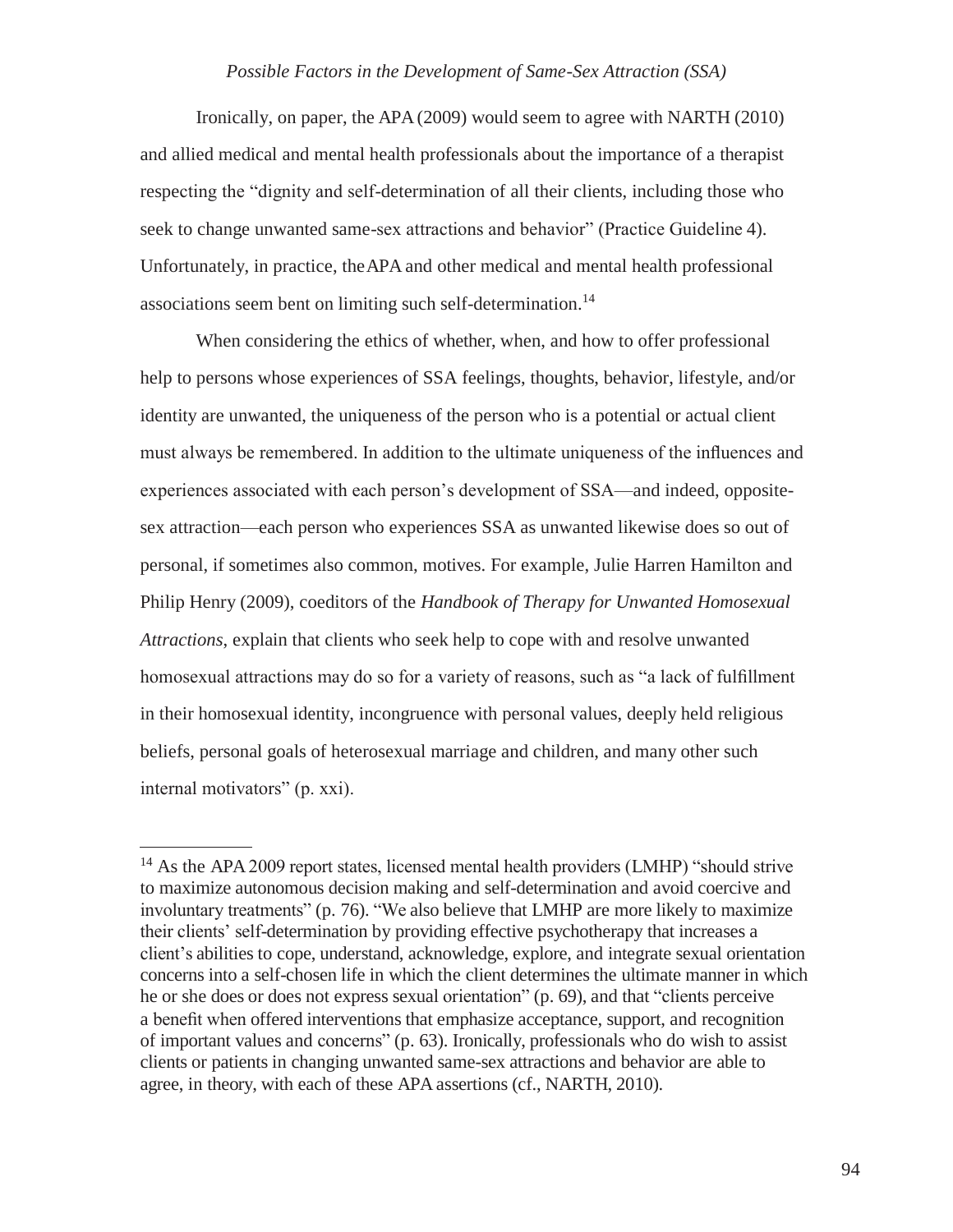Other internal motivators may include realistic concerns about preserving or reacquiring one's medical, psychological, and/or relational health. The evidence of increased medical, mental, and relational health risks for those engaging in SSA behaviors compared with those who don't is significant and alarming. Those risks include a myriad of medical problems and diseases directly related to homosexual practices; AIDS and other STDs; substance abuse; suicidal ideation and attempts; psychological and psychiatric concerns including depression, anxiety, paranoia, personality disorders, and eating disorders; and same-sex relationship violence (Phelan, et al., 2009, p. 87; NARTH, 2009, p. 4). Such risks—and a client's self-determination to reduce or avoid them—must be borne in mind by professionals, pastors, and lay persons who are in a position to offer help, whether such helpers in general support or oppose offering therapy or other professional care to help persons manage or resolve unwanted SSA. As the NARTH (2010) Practice Guidelines recommend, potential helpers are advised to seek adequate education, training, and supervision, both before and while offering such care.

#### **VII. Concluding remarks**

While I am a psychotherapist trained in clinical psychology and marriage and family therapy, this paper was not intended to and does not offer practical suggestions for *how* to help people who freely choose to act or live differently to understand, manage, and to a greater or lesser extent diminish unwanted SSA. The *pragmatics* of assisting people to change how they think, feel, and act relating to SSA has not been my main concern here; others have written elsewhere about the ethics, nature, and efficacy of psychological and pastoral care for unwanted SSA (e.g., Baars, 2008b; Byrd, n.d.; Consiglio, 2000; Fitzgibbons, 1996; Hallman, 2008; Hamilton & Henry, 2009; Jones & Yarhouse, 2011; Nicolosi, 2009a; Valdes, 1996; van den Aardweg, 1997). My intent has been to discuss the issues—including the potential risk factors and bio-psycho-social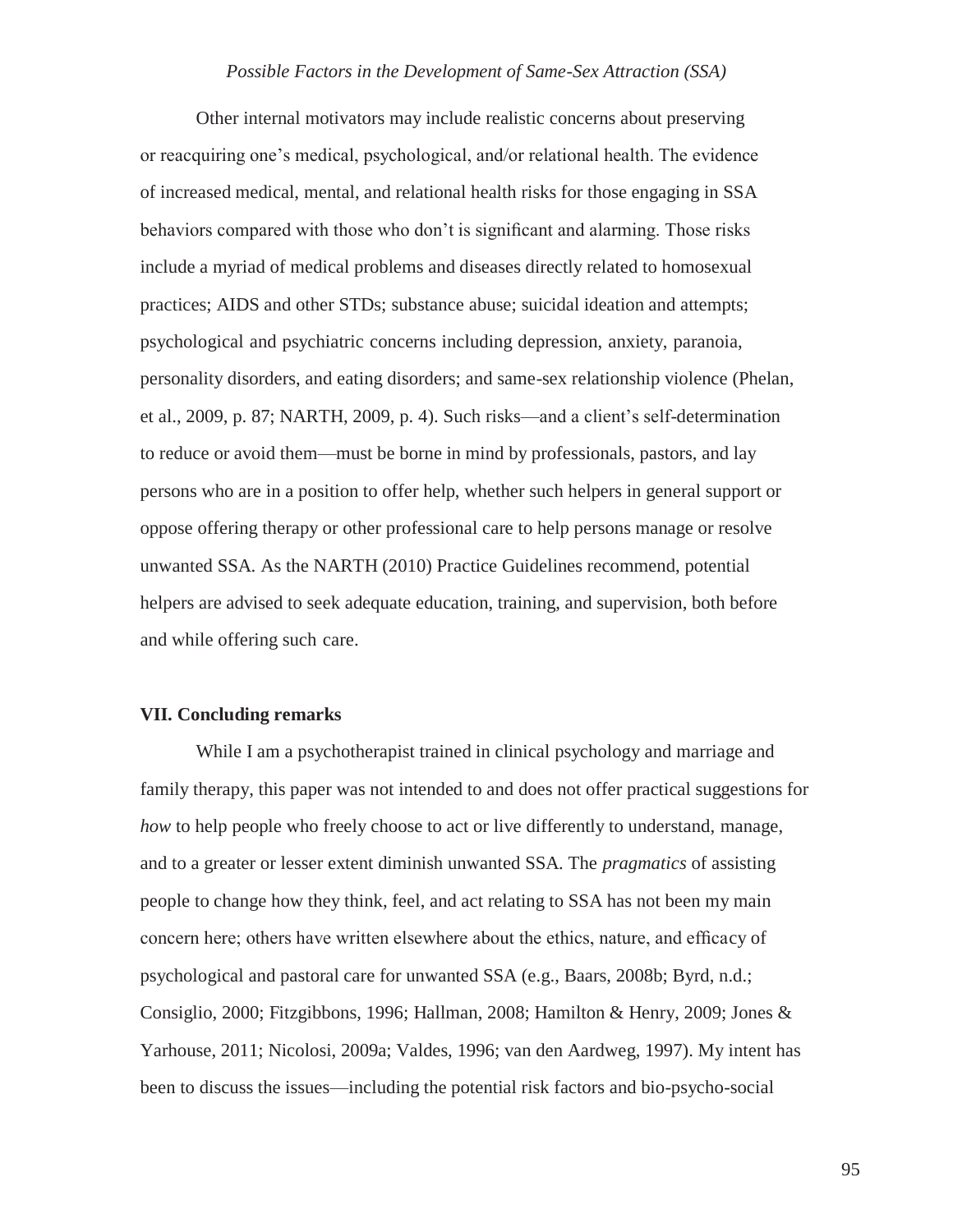realities—that men, women, and children with unwanted SSA may have had and/or may still have. I hope that this discussion offers understanding and helpful guidance to the medical and mental health professionals to whom persons with unwanted SSA may come seeking assistance. I also hope that persons who experience SSA, and anyone whom their lives touch, may come to better understand SSA.

In closing, I am mindful of some of the basic questions that are answered and lived out in some way by each person inevitably, but perhaps unreflectively. What does it mean to be a (male or female) human being? Is it good to be a (male or female) human being? What is the proper role and meaning of mothering—and fathering—in *biological*, as well as *spiritual* (including *psychologica*l) parenting, in the lives of children and the adults responsible for their procreation—and education? How necessary are permanence, fidelity, and fecundity to the relationship in which one experiences sexual gratification and, at least potentially, engenders and nurtures to adulthood a new human being? I think that one's answers to such questions, whether consciously known or not, both affect and are affected by the development of SSA.

It may be helpful for anyone who aspires to love anyone who experiences same-sex attractions (including oneself) to realize that *how* one defines or describes the *essential nature* of every human being—and especially one's own or one's loved one's *fundamental identity*—significantly influences how one deals with life in general, and one's sexual attractions in particular. I think it is foolish—as well as untrue—to define oneself by one's "sexual orientation." Believing that the most important characteristic of one's self is whether one is attracted emotionally and/or sexually to and experiences sexual gratification, only or primarily, with members of one's own sex—or even of the opposite sex—is reductionistic, demeaning, and ultimately self-defeating. More fundamental than one's sexual orientation is the fact that one is a human being with intrinsic dignity and worth that precedes and co-occurs with any particular experience or expression of one's sexuality.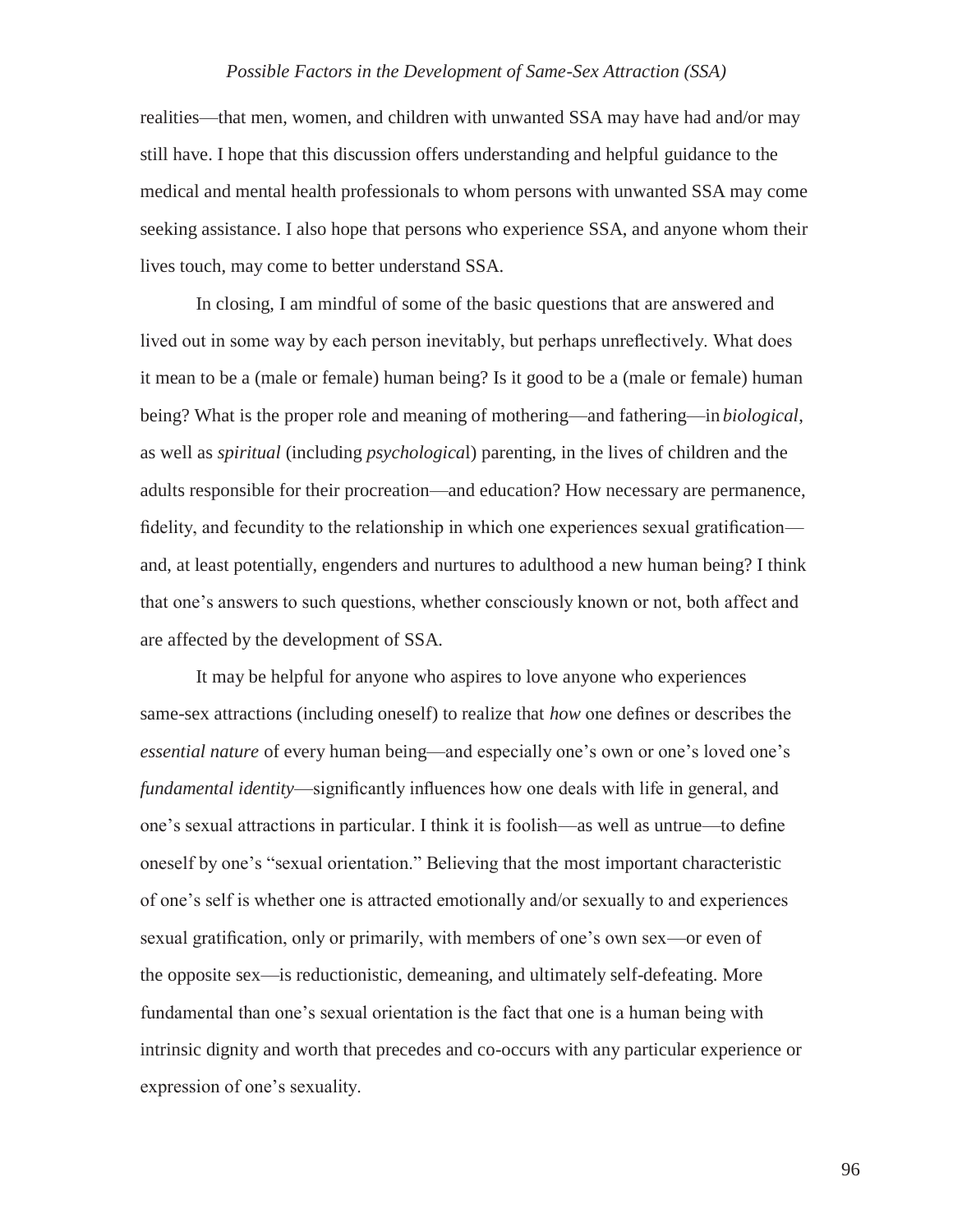This reminder of the intrinsic personhood, dignity, and worth of every human being, including anyone who experiences SSA, serves as a fitting ending to this paper. While there appear to be common experiences and bio-psycho-social issues shared to a greater or lesser extent by some—sometimes many—persons who experience SSA, each person has his or her own story. Every human being warrants respectful and compassionate attention, understanding, and—if desired—care to "be(come) who he or she is," and to live accordingly. Whether one is a medical or mental health professional, pastor or civil servant, someone with unwanted SSA, and/or someone who is simply personally concerned, all persons are challenged to attempt to understand and honor the person, story, and life of each man or woman we encounter.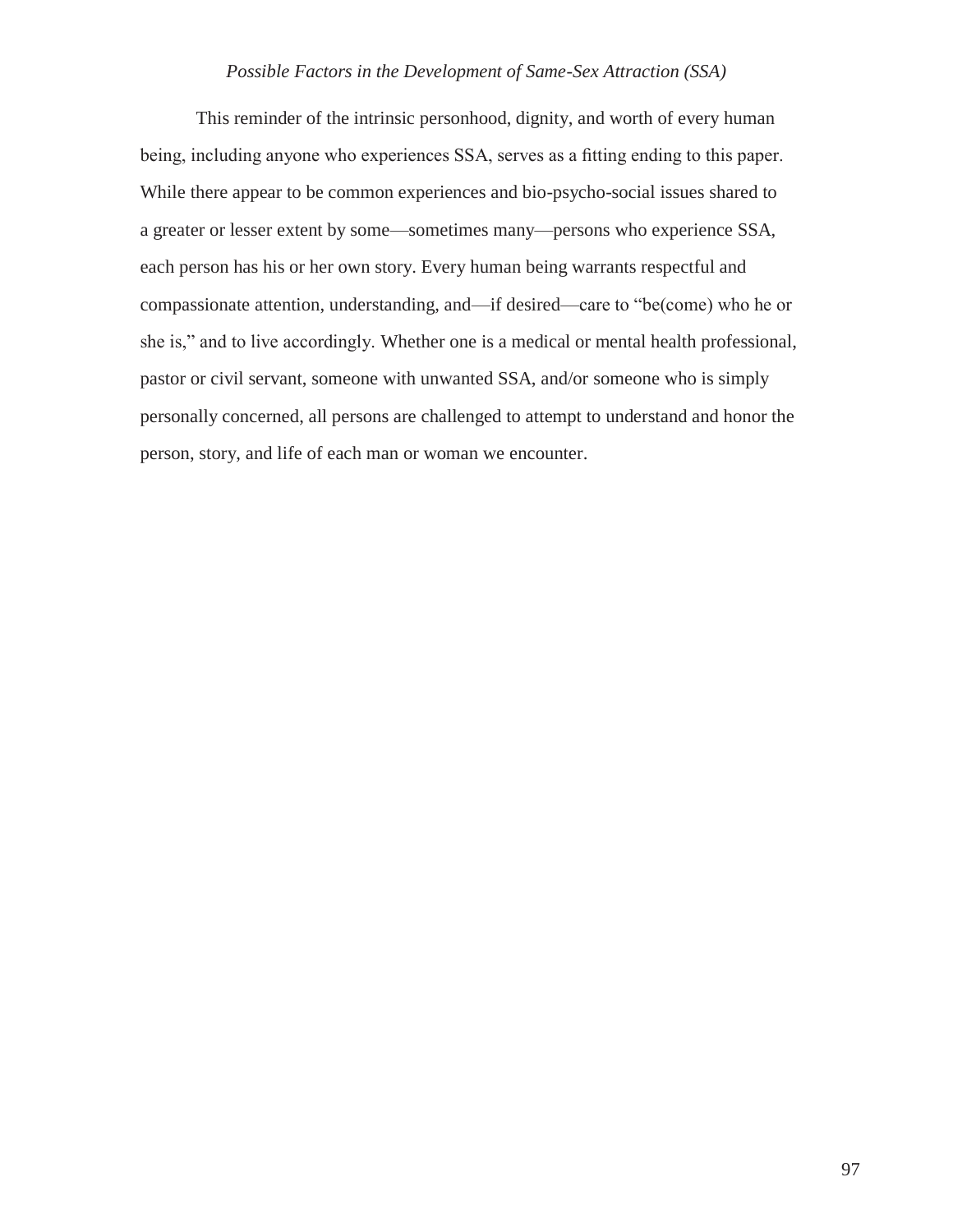### **References**

- Abbott, D. A., & Byrd, A. D. (2009). *Encouraging heterosexuality: Helping children develop a traditional sexual orientation.* Orem, UT: Millennial Press.
- American Psychological Association. (1998). *Answers to your questions about sexual orientation and homosexuality*. Washington, DC: Author.

American Psychological Association. (2008). *Answers to your questions: For a better understanding of sexual orientation and homosexuality*. *Washington, DC:*  American Psychological Association*.* Retrieved from<http://www.apa.org/pi/lgbt/> resources/ therapeuticresponse.pdf

American Psychological Association, Task Force on Appropriate Therapeutic Responses to Sexual Orientation. (2009). *Report of the APA Task Force on Appropriate Therapeutic Responses to Sexual Orientation.* Washington, DC: American Psychological Association. Retrieved from<http://www.apa.org/pi/lgbt/resources/> therapeuticresponse.pdf

- American Psychological Association. (2010). *Ethical principles of psychologists and code of conduct*. Washington, DC: Author. Retrieved from<http://apa.org/ethics/> code/index.aspx
- American Psychological Association. (2011). *Answers to your questions about transgender people, gender identity, and gender expression.* Washington, DC: Author. Retrieved from<http://www.apa.org/topics/sexuality/transgender.aspx>
- Baars, C. (2008a). Anger and forgiveness. In Suzanne M. Baars and Bonnie N. Shayne (Eds.), *I will give them a new heart: Reflections on the priesthood and the renewal of the church* (pp. 215–246). Staten Island, NY: The Society of St. Paul/Alba House.
- Baars, C. (2008b). The homosexual's search for happiness. In Suzanne M. Baars and Bonnie N. Shayne (Eds.), *I will give them a new heart: Reflections on the*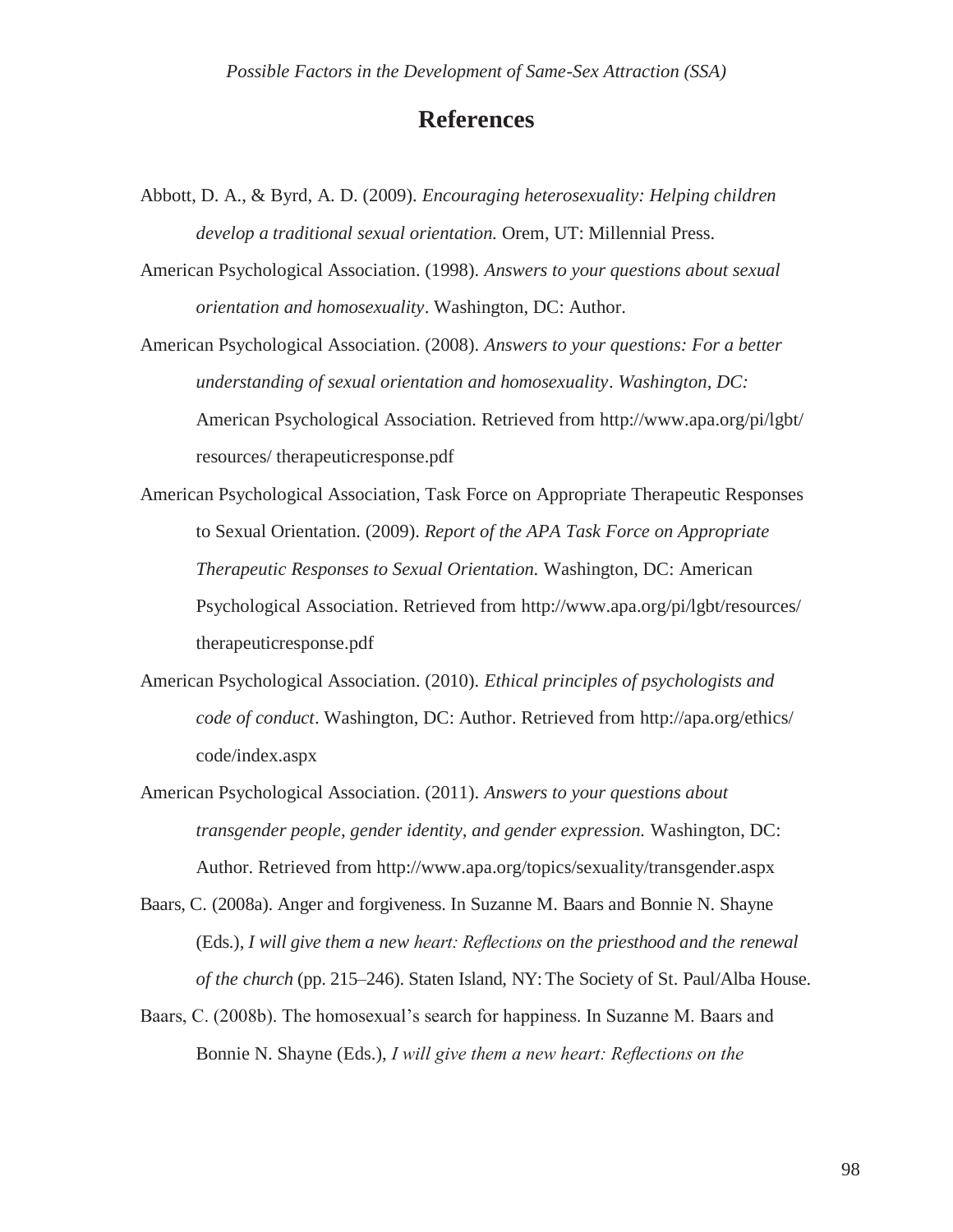*priesthood and the renewal of the church* (pp. 183–203). Staten Island, NY: The Society of St. Paul/Alba House.

- Baars, C., & Terruwe, A. (2002). Healing the unaffirmed: Recognizing emotional deprivation disorder. In Suzanne M. Baars and Bonnie N. Shayne (Eds.) (rev. ed.). Staten Island, NY: St. Pauls/Alba House.
- Byrd, A. D. (2009). Psychological care of men who present with unwanted homosexual attractions: An interpersonal approach. In Julie Harren Hamilton and Philip Henry (Eds.), *Handbook of therapy for unwanted homosexual attraction* (pp. 53–88)*.* Longwood, FL: Xulon Press.
- Byrd, A. D. (n.d.). *Treatment of male homosexuality: A cognitive-behavioral and interpersonal approach.* Retrieved from<http://www.narth.org/docs/byrd.html>
- Consiglio, W. (2000). *Homosexual no more: Practical strategies for Christians overcoming homosexuality*. Baltimore, MD: Regeneration Books.
- Cretella, Michelle A. (2012). Who am I? Psychology, faith, and same-sex attraction. In Helen Alvare (Ed.), *Breaking through: Catholic women speak for themselves* (pp. 119–139). Huntington, IN: Our Sunday Visitor.
- Diamond, L. (2008). *Sexual fluidity: Understanding women's love and desire.* Cambridge, MA: Harvard University Press.
- DiClemente, C. (2003). *Addiction and change: How addictions develop and addicted people recover*. New York, NY: Guilford.
- Diggs, J. (n.d.). *The health risks of gay sex.* Retrieved from http://www.catholiceducation. org/articles/ homosexuality/ho0075.html
- Doidge, N. (2007). *The brain that changes itself: Stories of personal triumph from the frontiers of brain science*. New York, NY: Penguin Books.
- Enright, Robert D. (2001). *Forgiveness is a choice: A step-by-step process for resolving anger and restoring hope.* Washington, DC: American Psychological Association.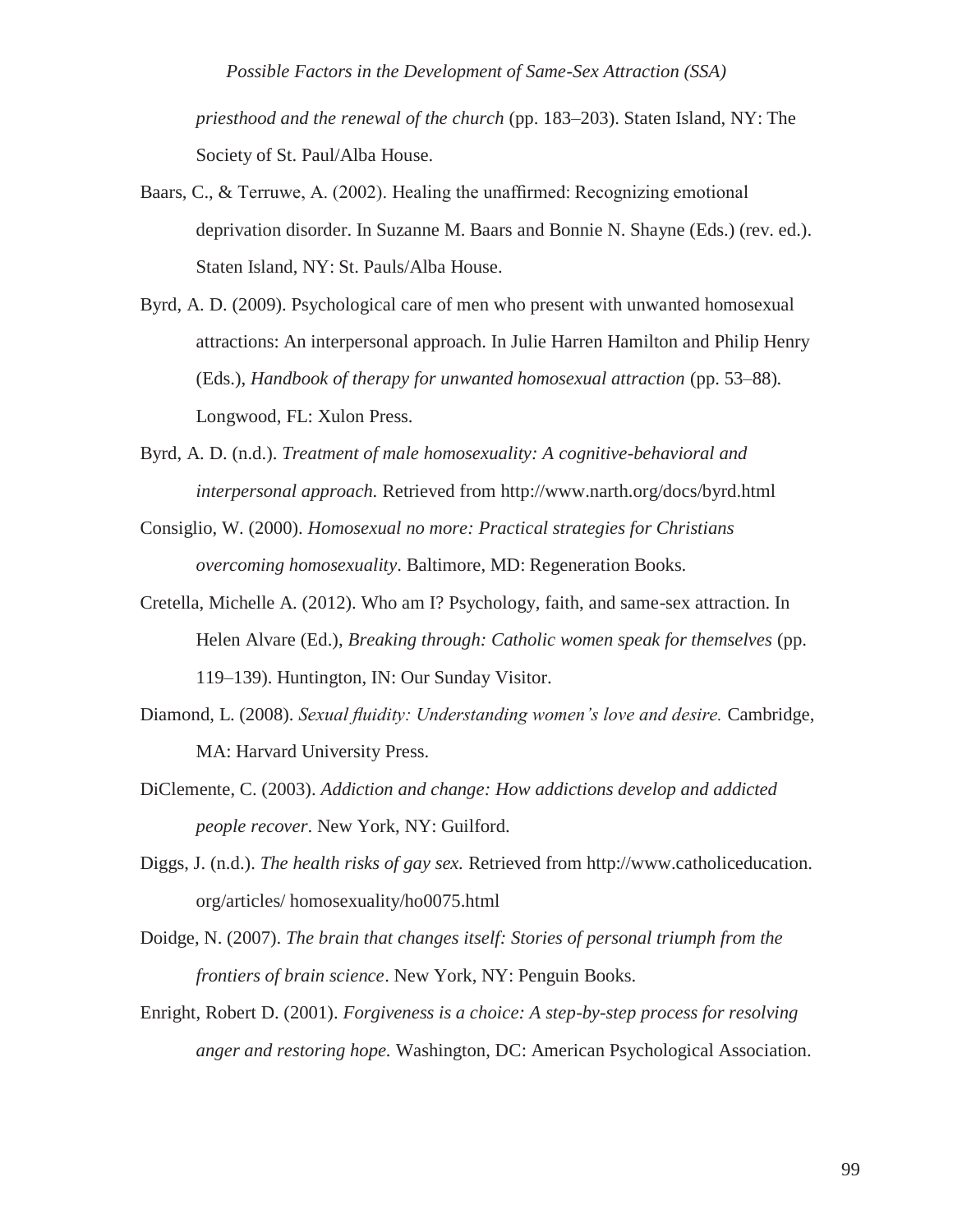- Enright, Robert D. (2012). *The forgiving life: A pathway to overcoming resentment and creating a legacy of love.* Washington, DC: American Psychological Association.
- Enright, Robert D., & Fitzgibbons, Richard P. (2000). *Helping clients forgive: An empirical guide for resolving anger and restoring hope.* Washington,DC: American Psychological Association.
- Fitzgibbons, Richard P. (1996). Appendix I: The origins and healing of homosexual attractions and behaviors. In John F. Harvey, *The truth about homosexuality: The cry of the faithful* (pp. 307–343)*.* San Francisco, CA: Ignatius Press.
- Fitzgibbons, Richard P. (1999). The origins and therapy of same-sex attraction disorder. In Christopher Wolfe (Ed.), *Homosexuality and American public life* (pp. 85–97). Dallas, TX: Spence Publishing.
- Green, M., & Piel, J. (2002). *Theories of human development: A comparative approach*. Boston, MA: Allyn and Bacon.
- Hallman, J. M. (2008). *The heart of female same-sex attraction.* Downer's Grove, IL: InterVarsity Press.
- Hallman, J. M. (2009). The basics of therapy for women with unwanted same-sex attraction. In Julie Harren Hamilton & Philip Henry (Eds.), *Handbook of therapy for unwanted homosexual attractions* (pp.135–169)*.* Longwood, FL: Xulon Press.
- Hallman, J. M. (n.d.). *Helping women with same-sex attraction.* Retrieved from http:// [www.narth.org/docs/hallman.pdf](http://www.narth.org/docs/hallman.pdf)
- Hamilton, J. H., & Henry, P. (Eds.). (2009). *Handbook of therapy for unwanted homosexual attractions.* Longwood, FL: Xulon Press.
- Jones, Jeffrey M. (May 16, 2013). More Americans see gay, lesbian orientation as birth factor. Princeton, NJ: Gallup, Inc. Retrieved from <http://www.gallup.com/> poll/162569/americans-gay-lesbian-orientation-birth-factor.aspx
- Jones, S. L., & Yarhouse, M. A. (2000). *Homosexuality: The use of scientific research in the church's moral debate.* Downer's Grove, IL: InterVarsity Press.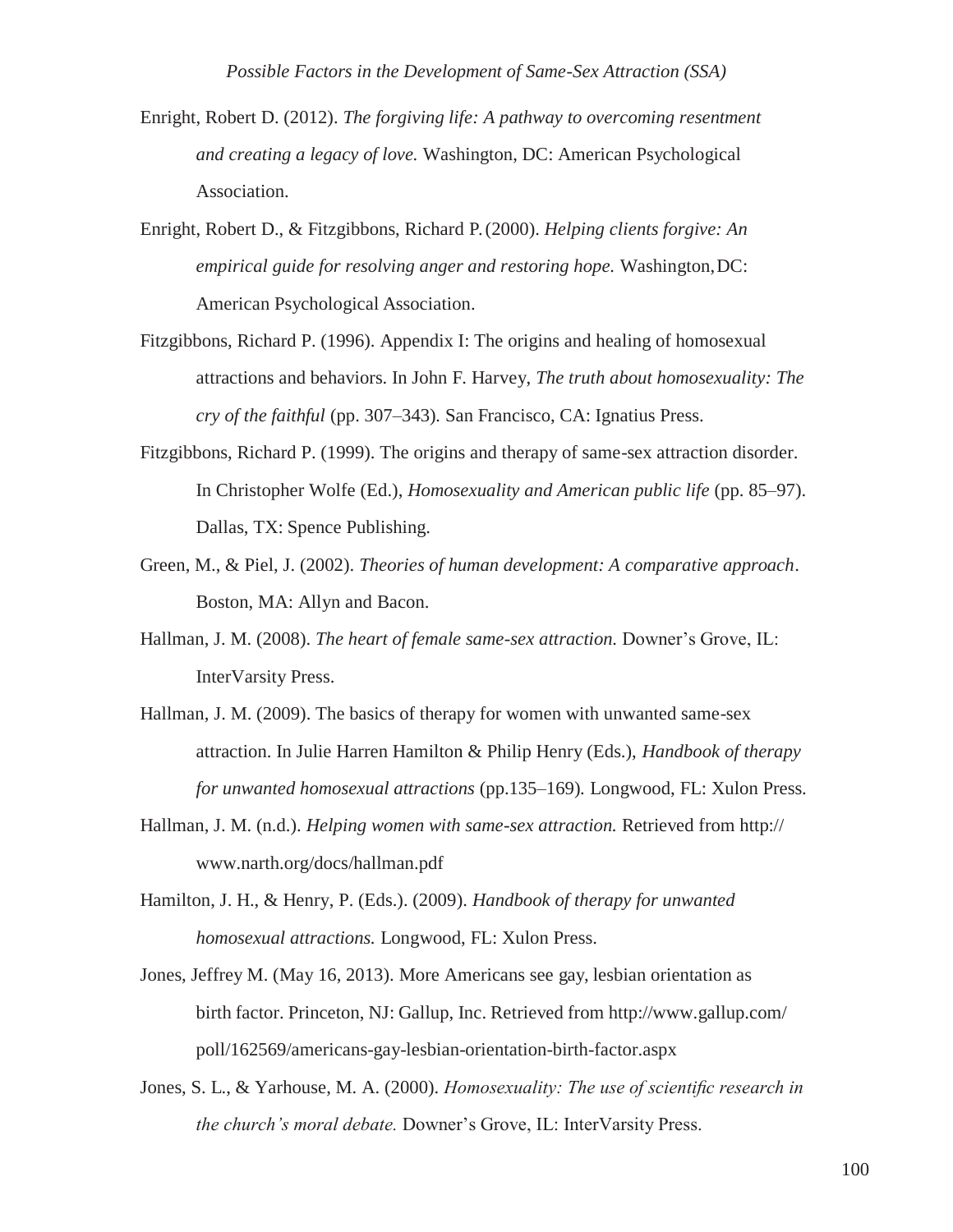- Jones, S. L., & Yarhouse, M. A. (2007). Ex-gays? A longitudinal study of religiously mediated change in sexual orientation. Downer's Grove, IL: InterVarsity Press.
- Jones, S. L., & Yarhouse, M. A. (2011). A longitudinal study of attempted religiously mediated sexual orientation change. *Journal of Sex & Marital Therapy, 37*, 404– 427.
- Medinger, A. (2000). *Growth into manhood: Resuming the journey.* Colorado Springs, CO: Water Brook Press.
- Mettler. P., & van den Aardweg, G. (2010). Not looking away, not playing it down: Why homosexuality is a concrete hindrance for ordination. *The Catholic Social Science Review, 15*, 5.

- National Association for Research and Therapy of Homosexuality (NARTH). (2009). What research shows: NARTH's response to the APA claims onhomosexuality. Summary of *Journal of Human Sexuality, 1*. Retrieved from http://www.scribd. com/doc/125145105/Summary-of-Journal-of-Human-Sexuality-Volume-1
- National Association for Research and Therapy of Homosexuality, Task Force on Practice Guidelines for the Treatment of Unwanted Same-Sex Attractions and Behavior. (2010). Practice guidelines for the treatment of unwanted same-sex attractions and behavior. *Journal of Human Sexuality*, *2*, 5–65. Retrieved from http://www.scribd. com/doc/115506183/Journal-of-Human-Sexuality-Vol-2
- National Association for Research and Therapy of Homosexuality. (2012). *NARTH statement on sexual orientation change.* Retrieved from<http://www.narth.com/> #!about1/c1wab
- Nicolosi, J. (2009a). *Shame and attachment loss: The practical work of reparative therapy.* Downer's Grove, IL: InterVarsity Press.
- Nicolosi, J. (2009b). The meaning of same-sex attraction. In Julie Harren Hamilton & Philip Henry (Eds.), *Handbook of therapy for unwanted homosexual attractions*  (pp. 27–51)*.* Longwood, FL: Xulon Press.

Moberly, E. (1983). *Homosexuality: A new Christian ethic*. Greenwood, SC: Attic Press.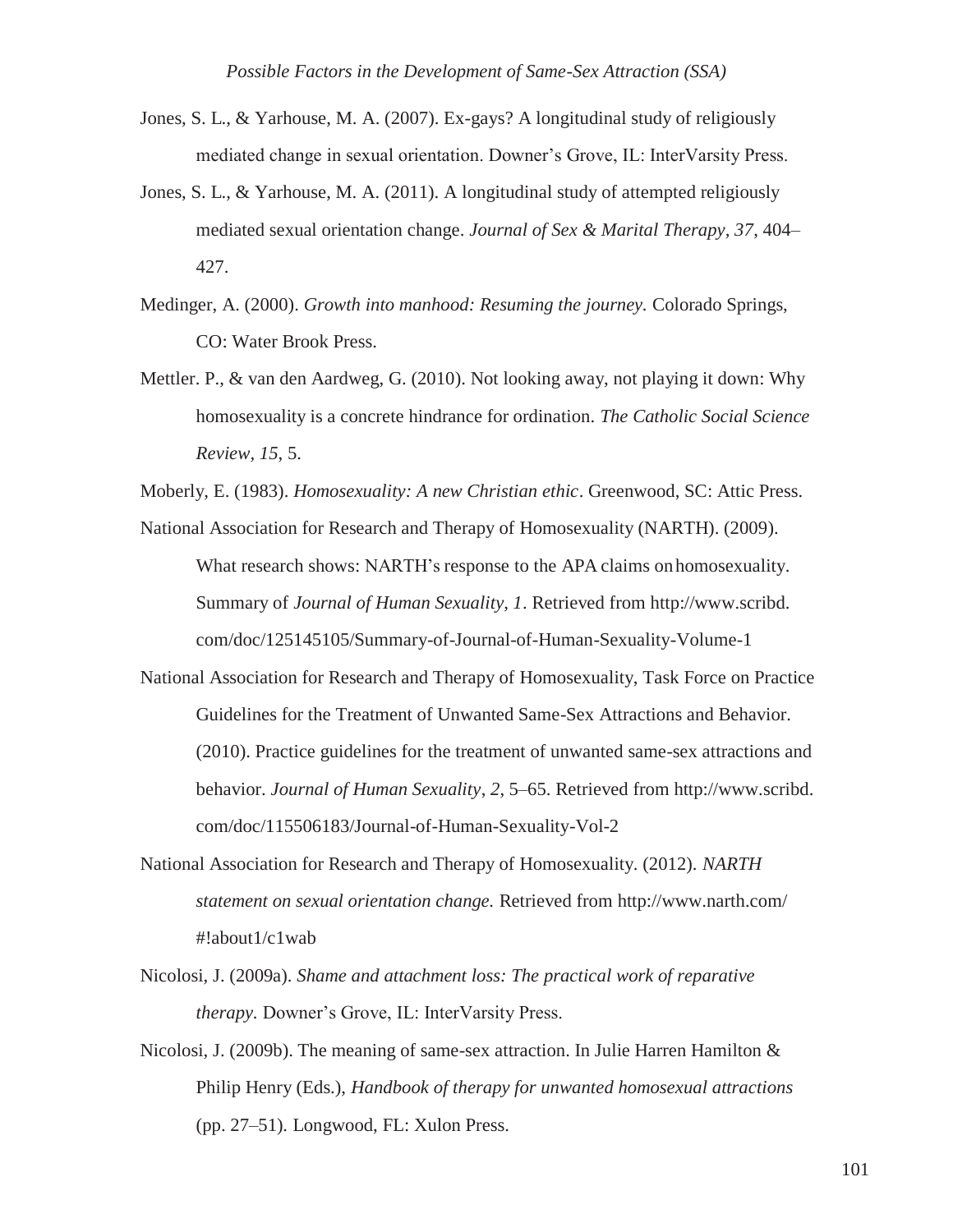- PATH: Positive Alternatives to Homosexuality. (n.d.). *Voices of change.* Retrieved from [www.voices-of-change.org](http://www.voices-of-change.org/)
- Patton, M. B. (2009). Working with lesbian and bisexual women. In Julie Harren Hamilton & Philip Henry (Eds.), *Handbook of therapy for unwanted homosexual attractions* (pp. 89–133)*.* Longwood, FL: Xulon Press.
- Phelan, J., Whitehead, N., & Sutton, P. (2009). What research shows: NARTH's response to the APA claims on homosexuality. *Journal of Human Sexuality, 1.* Retrieved from<http://www.scribd.com/doc/115507777/Journal-of-Human->Sexuality-Vol-1
- Pearce, J. (2004, June 17). *Unmasking Oscar Wilde, and others*. Retrieved from http:// [www.zenit.org/article-10392?l=english](http://www.zenit.org/article-10392?l=english)
- Prochaska, J., Norcross, John, & DiClemente, C. (1995). *Changing for good: A revolutionary six-stage program for overcoming bad habits and moving your life positively forward*. New York, NY: William Morrow.
- Richards, P. S., & Bergin, A. E. (2000). *Handbook of psychotherapy and religious diversity*. Washington, DC: American Psychological Association.
- Richards, P. S., & Bergin, A. E. (2004). *Casebook for a spiritual strategy in counseling and psychotherapy*. Washington, DC: American Psychological Association.
- Richards, P. S., & Bergin, A. E. (2005). *Spiritual strategy for counseling and psychotherapy* (2nd ed.). Washington, DC: American Psychological Association.
- Rosik, C. H. (2013a). Countering a one-sided representation of science: NARTH provides the "rest of the story" for legal efforts to challenge anti-sexual orientation change efforts (SOCE) legislation. *Journal of Human Sexuality, 5*, 120–164. Retrieved from [http://www.narth.com/#!cv/cdy2](http://www.narth.com/%23!cv/cdy2)
- Rosik, C. H. (2013b). *The Alliance and NARTH Institute response to the WMA statement on natural variations of human sexuality*. Retrieved from<http://www.narth.com/> #!world-medical-association---narth/c4c6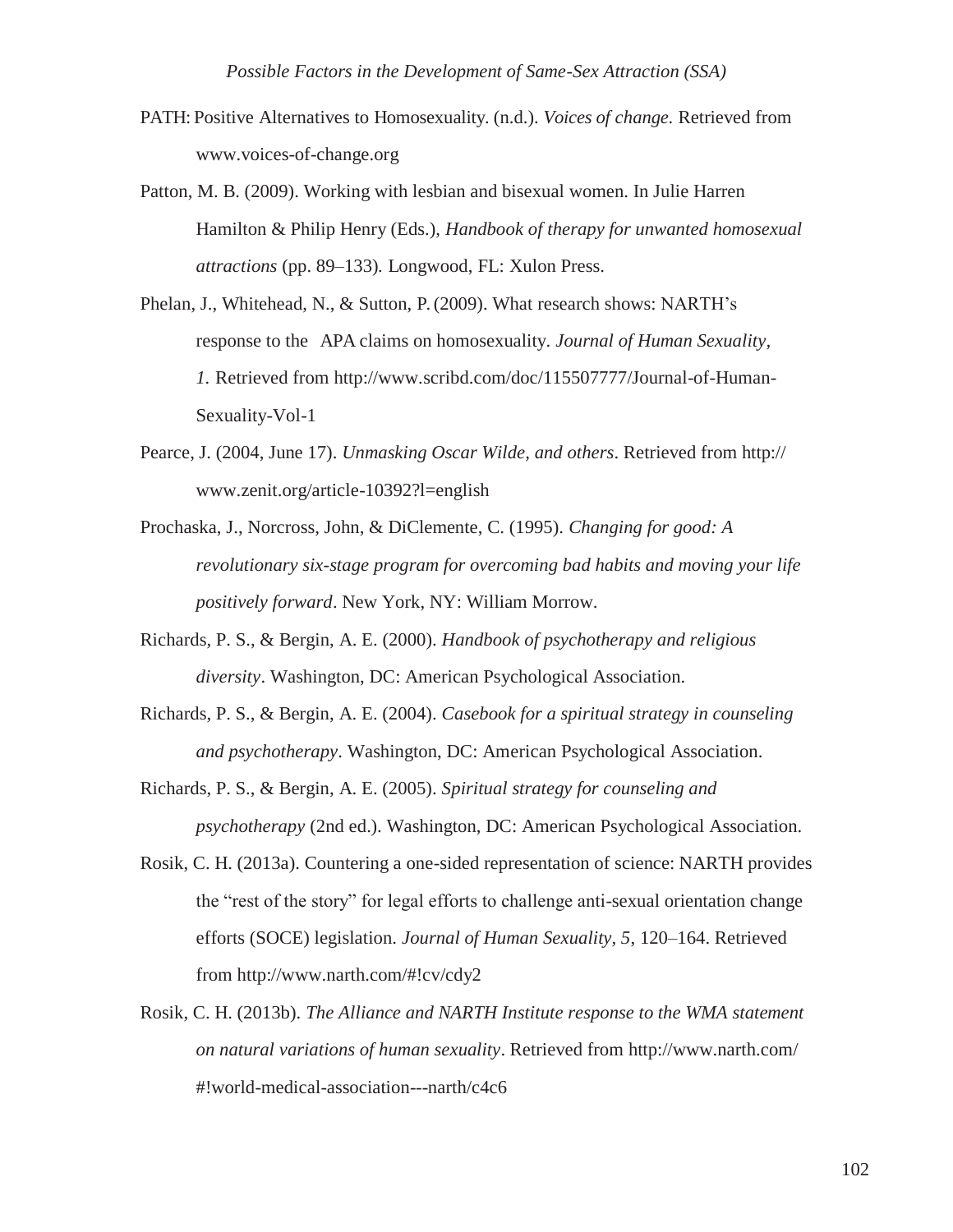Rosik, C. H. (2014). The reincarnation of Shidlo & Shroeder (2002): New studies introduce anti-SOCE advocacy research to the next generation. Retrieved from [http://www.narth.com/#!reincarnation-of-shidlo--/c1tch](http://www.narth.com/%23!reincarnation-of-shidlo--/c1tch)

Santrock, J. (2012). *Life span development* (14th ed.). New York, NY: McGraw-Hill.

- Satinover, J. (1996). *Homosexuality and the politics of truth.* Grand Rapids, MI: Baker Books.
- Schwartz, J., & Begley, S. (2003). *The mind and the brain: Neuroplasticity and the power of mental force.* New York, NY: ReganBooks.
- Schwartz, J., & Gladding, R. (2011). *You are not your brain: The 4-step solution for changing bad habits, ending unhealthy thinking, and taking control of your life*. New York, NY: Penguin.
- Shidlo, A., & Schroeder, M. (2002). Changing sexual orientation: A consumer's report. *Professional Psychology: Research and Practice, 33*(3), 249–259.
- Sutton, P. M. (2014). *What research does and does not say about the possibility of experiencing "harm" by persons who receive therapeutic support for unwanted same-sex attractions or "sexual orientation change efforts (SOCE)"- IFTC UK Response 2014.* Retrieved from<http://www.scribd.com/doc/206713194/What->Research-Does-and-Does-Not-Say-about-the-Possibility-of-Experiencing-Harmby-Persons-Who-Receive-Therapeutic-Support-for-Unwanted-Same-Se
- Valdes, M. (1996). Appendix II: Holistic treatment procedural model for healing the homosexual condition. In John F. Harvey, *The truth about homosexuality: The cry of the faithful* (pp. 345–365)*.* San Francisco, CA: Ignatius Press.
- van den Aardweg, G. J. (1997). *The battle for normality: A guide for (self-) therapy for homosexuality*. San Francisco, CA: Ignatius.
- van den Aardweg, G. J. (2011). On the psychogenesis of homosexuality. *Linacre Quarterly, 78*(3), 330–354.